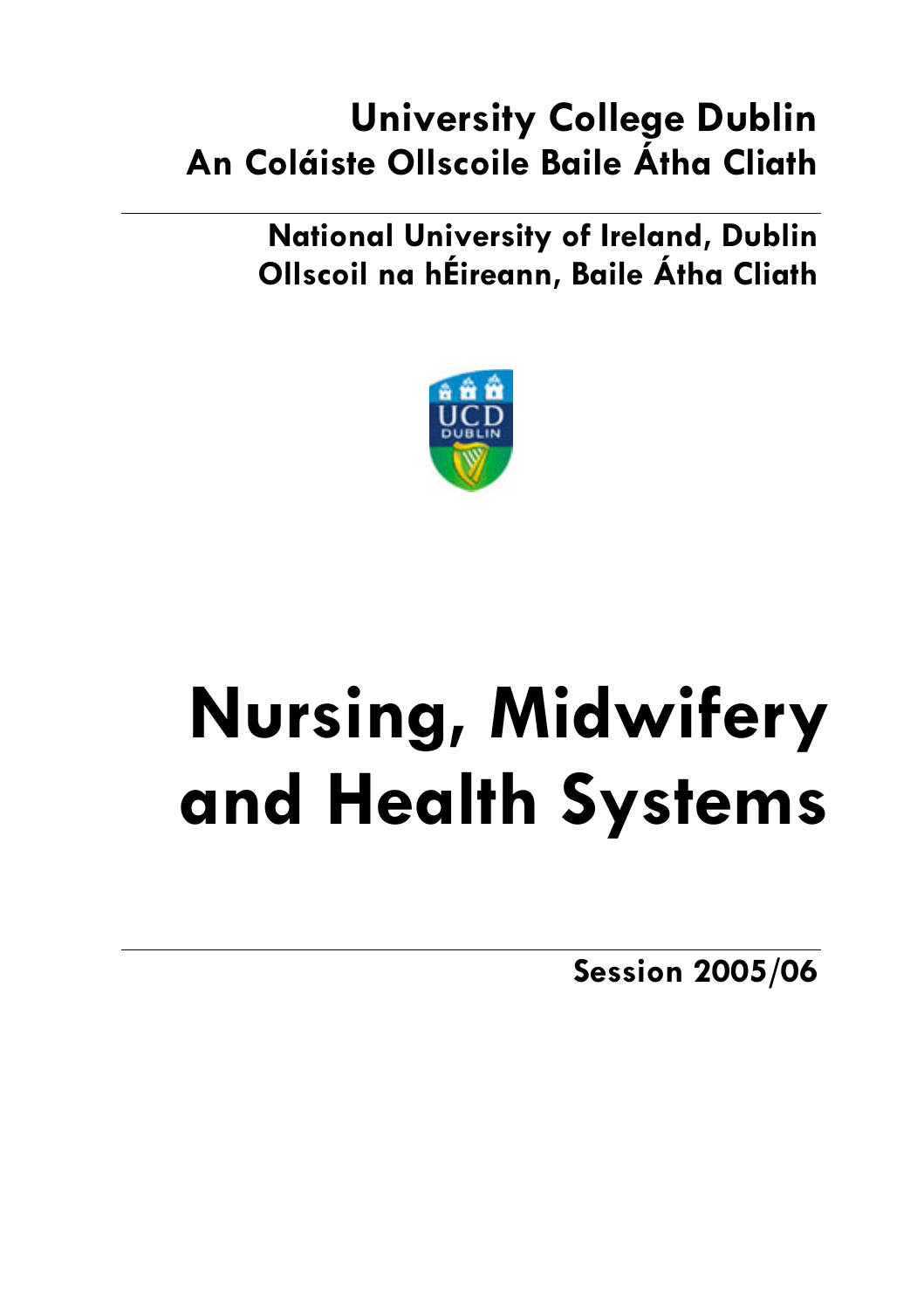# **From September 2005 all first year courses are modularised. Further information is available at www.ucd.ie/horizons**

# **Nursing, Midwifery and Health Systems**

The UCD School of Nursing, Midwifery and Health Systems is a school within the

UCD College of Life Sciences, University College Dublin.

**Note**: Each hospital/school will issue guidelines with regards to appropriate student behaviour in each clinical setting in order to safeguard patient privacy and to ensure a policy of dignity and respect in clinical interactions involving students.

**Note**: Any non-EU applicants applying directly to the School of Nursing, Midwifery and Health Systems and whose first language, or language of education, is not English, must have passed an approved test in the use of English (i.e., TOEFL or IELTS).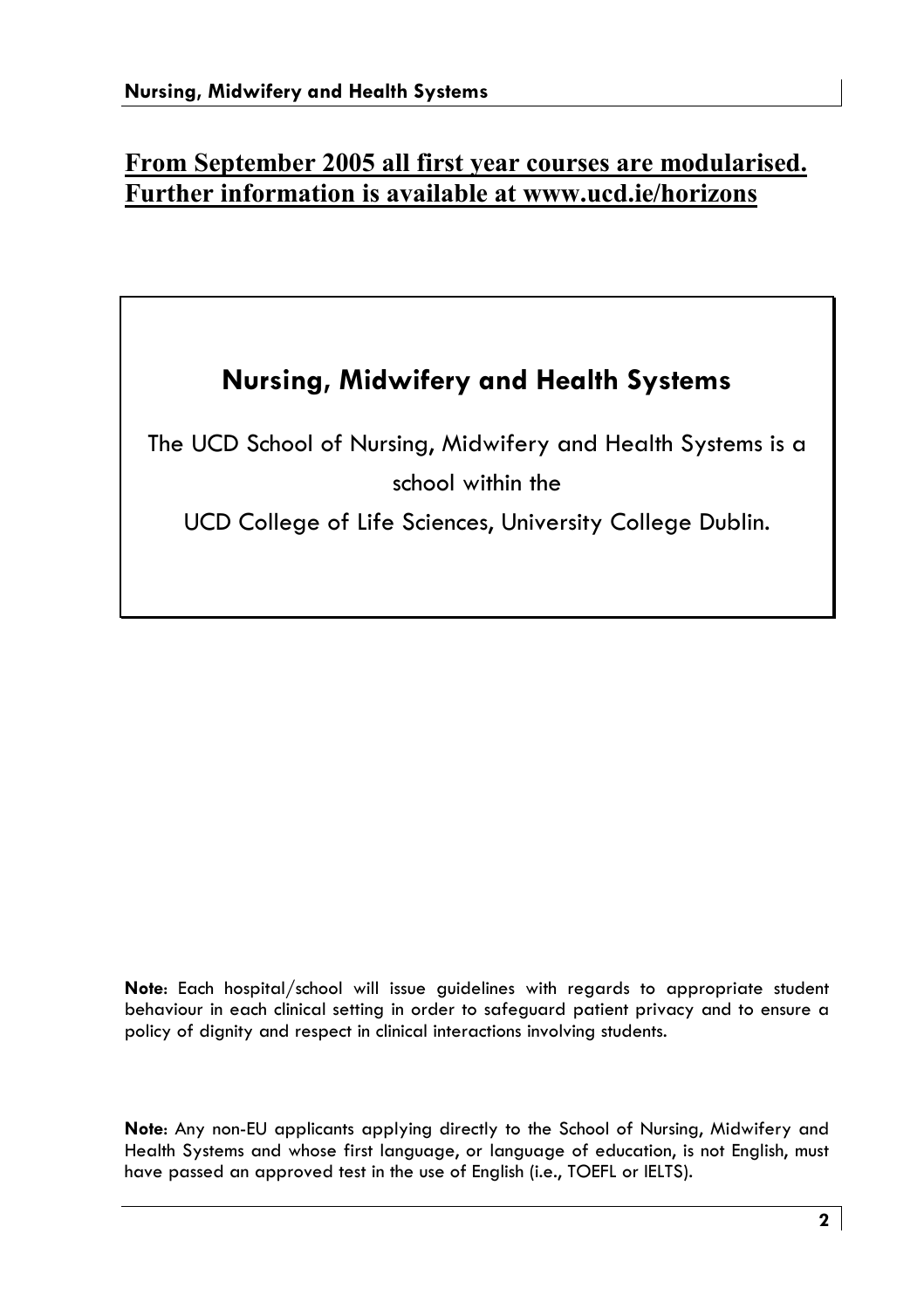# **Contents**

| Degree of Bachelor of Science (Nursing Management) (BSc) (Modular) 9                |
|-------------------------------------------------------------------------------------|
|                                                                                     |
|                                                                                     |
|                                                                                     |
|                                                                                     |
|                                                                                     |
| Higher Diploma in Nursing Studies (Professional Development)  17                    |
|                                                                                     |
|                                                                                     |
|                                                                                     |
|                                                                                     |
|                                                                                     |
|                                                                                     |
|                                                                                     |
|                                                                                     |
|                                                                                     |
| Higher Diploma in Nursing Studies (Nurse/Midwife Education) 41                      |
|                                                                                     |
| Degree of Master of Science (Nursing) (MSc) Degree of Master of Science (Midwifery) |
|                                                                                     |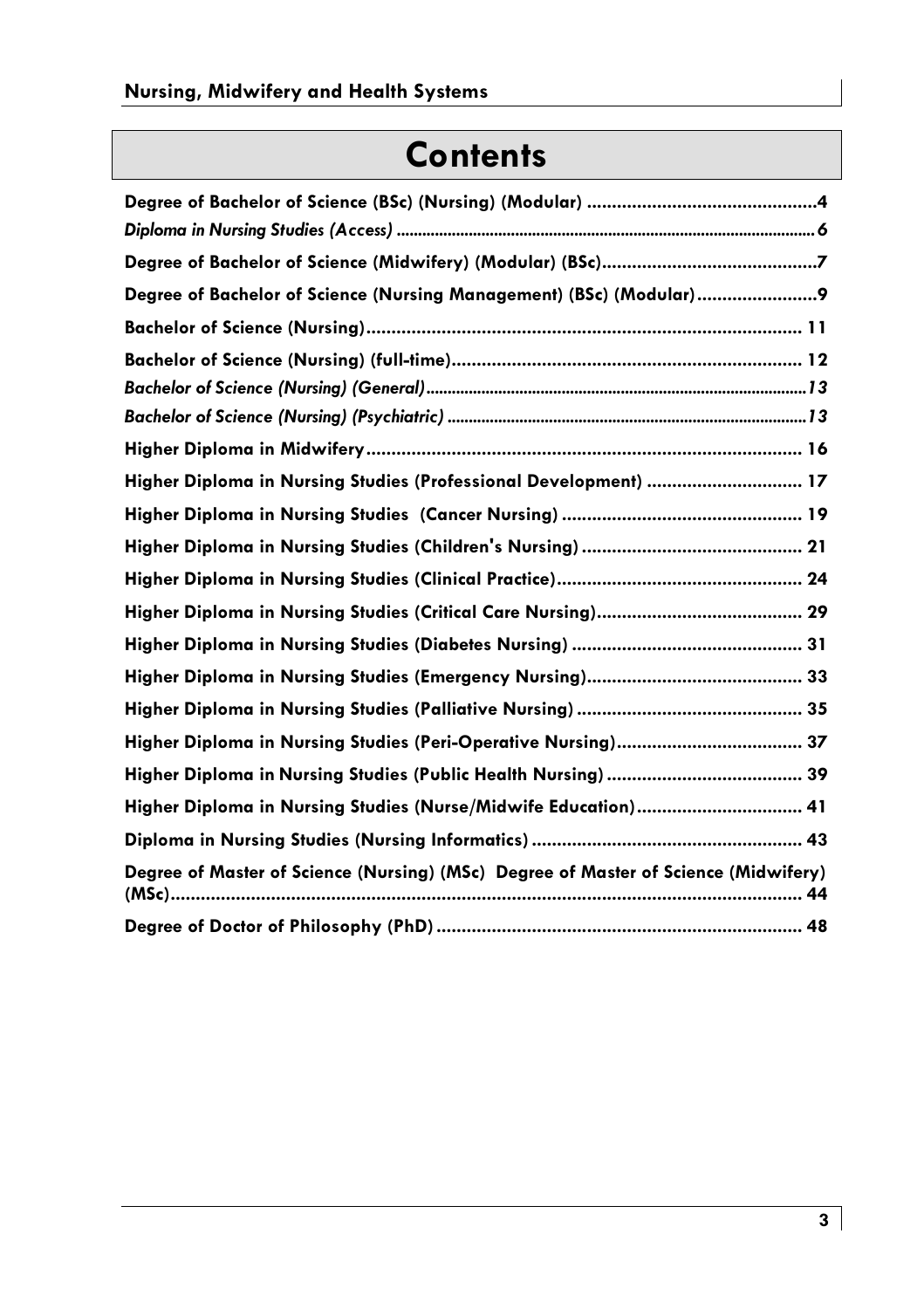# **Degree of Bachelor of Science (BSc) (Nursing) (Modular)**

#### **Introduction**

The programme is designed for registered nurses, and is based on the prior learning of registered nurses. All nurses entering the programme must have at least completed a three-year programme leading to registration as a nurse with An Bord Altranais. The programme provides access to a part-time degree in nursing for registered nurses. The programme is divided into Part 1 and Part 2. Part 1 consists of five modules, successful completion of which provides access to Part 2 (Degree Modules). Candidates may apply for exemptions from some or all Part 1 modules to gain entry to degree level provided they have completed comparable accredited modules and subject to the approval of the college. All Part 1 modules must be completed within three years of commencement of the programme. Students may not commence Part 2 modules until all Part l modules or their equivalent (from which the college has granted exemptions) have been successfully completed. Part 2 consists of six modules. The minimum time for completion of Part 2 (degree modules) is two semesters, with a maximum time limit of three years. University examinations will be held on completion of modules. To obtain the award of the Bachelor of Science (Nursing) (Modular) degree, all modules in the degree must be successfully completed.

| Part 1: (Access Modules) part-time<br>MDBDP0003                                                                                                                                                                                                                    | Part 2 (Degree Modules) Part-time<br>MDBDP0005 & MDBDP0008                                                                                                                                                                                              |
|--------------------------------------------------------------------------------------------------------------------------------------------------------------------------------------------------------------------------------------------------------------------|---------------------------------------------------------------------------------------------------------------------------------------------------------------------------------------------------------------------------------------------------------|
| Core Modules<br>Nursing Theory & Practice 1 (NURS 1019)<br>Social & Behavioural Sciences (NURS 1022)<br>Nursing Research (NURS 1020)<br><b>Biological Sciences I (NURS 1030)</b>                                                                                   | Nursing Theory & Practice<br>(NURS 3016)<br>Nursing Research (NURS 3010)<br>Nursing Management (NURS 3022)<br>Quality Improvement (NURS 3018)<br>Philosophical and Legal Issues<br>(NURS 3009)<br><b>Issues in Professional Practice</b><br>(NURS 4006) |
| <b>Options</b><br>*Biological Sciences (2) (NURS 2014)<br>* Communications Skills (NURS 1021)<br>*Nursing Theory & Practice (2) (NURS 2013)<br>*Health Promotion and Primary Health Care<br>(NURS 1033)<br>*Teaching/Assessing in Clinical Practice<br>(NURS 1034) |                                                                                                                                                                                                                                                         |

#### **Programme Content**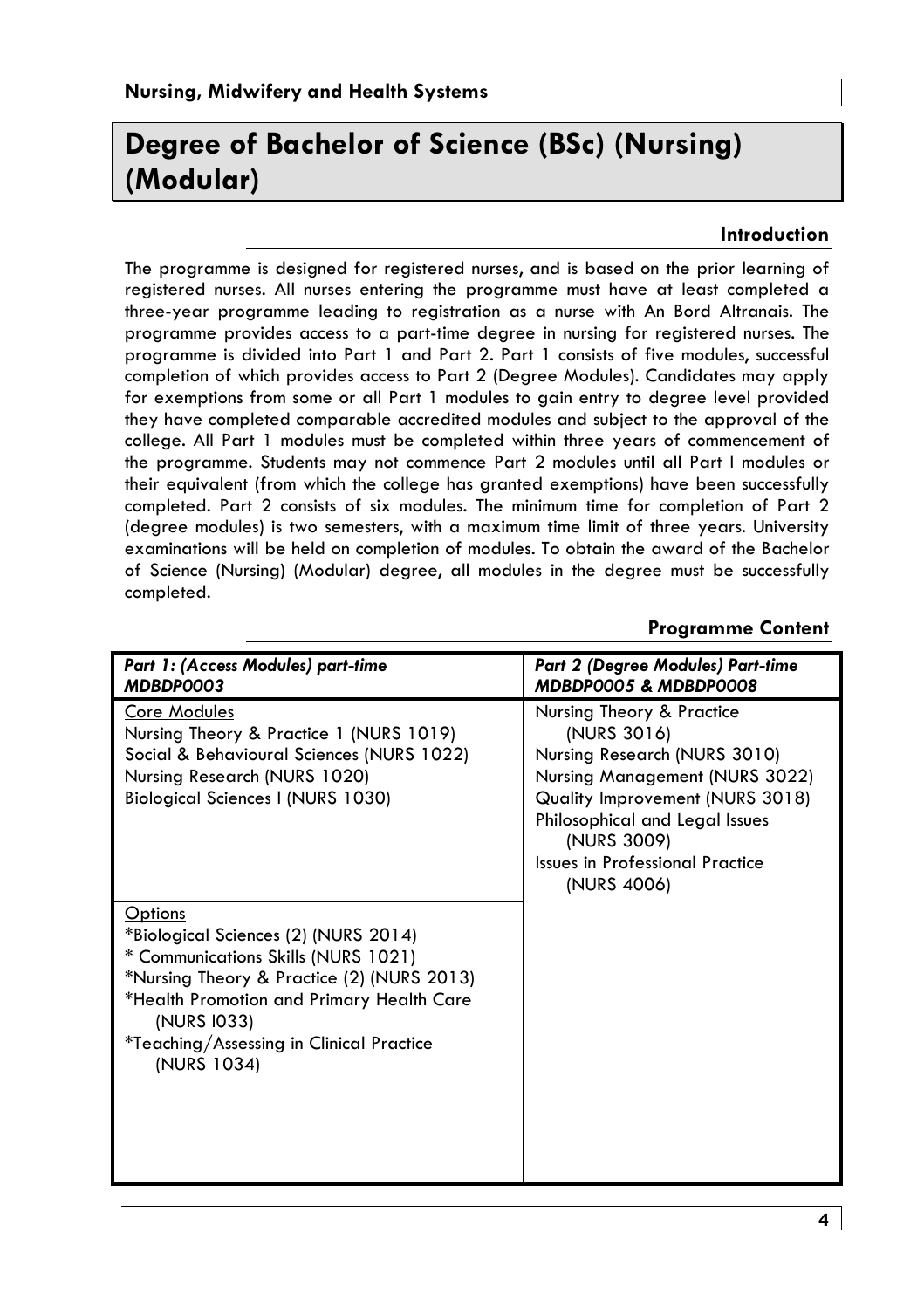\* One of these optional part 1 modules must be taken. All optional modules may not be offered every year.

#### **Programme Structure and Examination Regulations**

#### **Part 1 (Access Modules)**

The minimum time over which Part 1 may be completed is two semesters (one academic year). Students undertaking all five Part 1 modules over two semesters (twenty-four weeks) will be required to attend classes for one full day per week, and one week in each of the two semesters. In addition, they will be required to attend classes one evening per week for twelve weeks. Students who successfully complete Part 1, and who do not wish to proceed to Part 2, may apply for the award of Diploma in Nursing Studies (Access). Students may not apply for the award of Diploma in Nursing Studies (Access) if they have obtained exemptions from any modules in Part 1.

# **Part 2 (Degree Modules)**

Students who gain access to the degree programme will be required to undertake and successfully complete six Degree modules over a minimum of two semesters in order to obtain the degree. During the first and second semesters of the degree, students will be required to attend College for one full day. In addition, students will be required to attend College for at least twelve evenings in the first and/or second semester.

#### **Entry Requirements**

#### A. General Education

 Matriculation (NUI regulations which include college approval for admission under mature student regulations).

Leaving Certificate, to include the following subjects:

Irish English Another language accepted for matriculation **Mathematics** Physics and/or Chemistry Any other subject accepted for matriculation not already selected.

# **OR**

B. Candidates without these qualifications may apply for matriculation as mature students. Evidence of recent study may be required.

 Candidates who do not have the stated educational requirements and who apply for matriculation as mature students may also be required to undertake an aptitude test. Candidates may be interviewed.

# **AND**

- C. Registration as a nurse or midwife with An Bord Altranais.
- D. All students pursuing the programme are required to be currently engaged in clinical nursing practice.

# **Diploma in Nursing Studies (Access)**

Students who exit the programme on completion of Part 1 may apply for the award of Diploma in Nursing Studies (Access).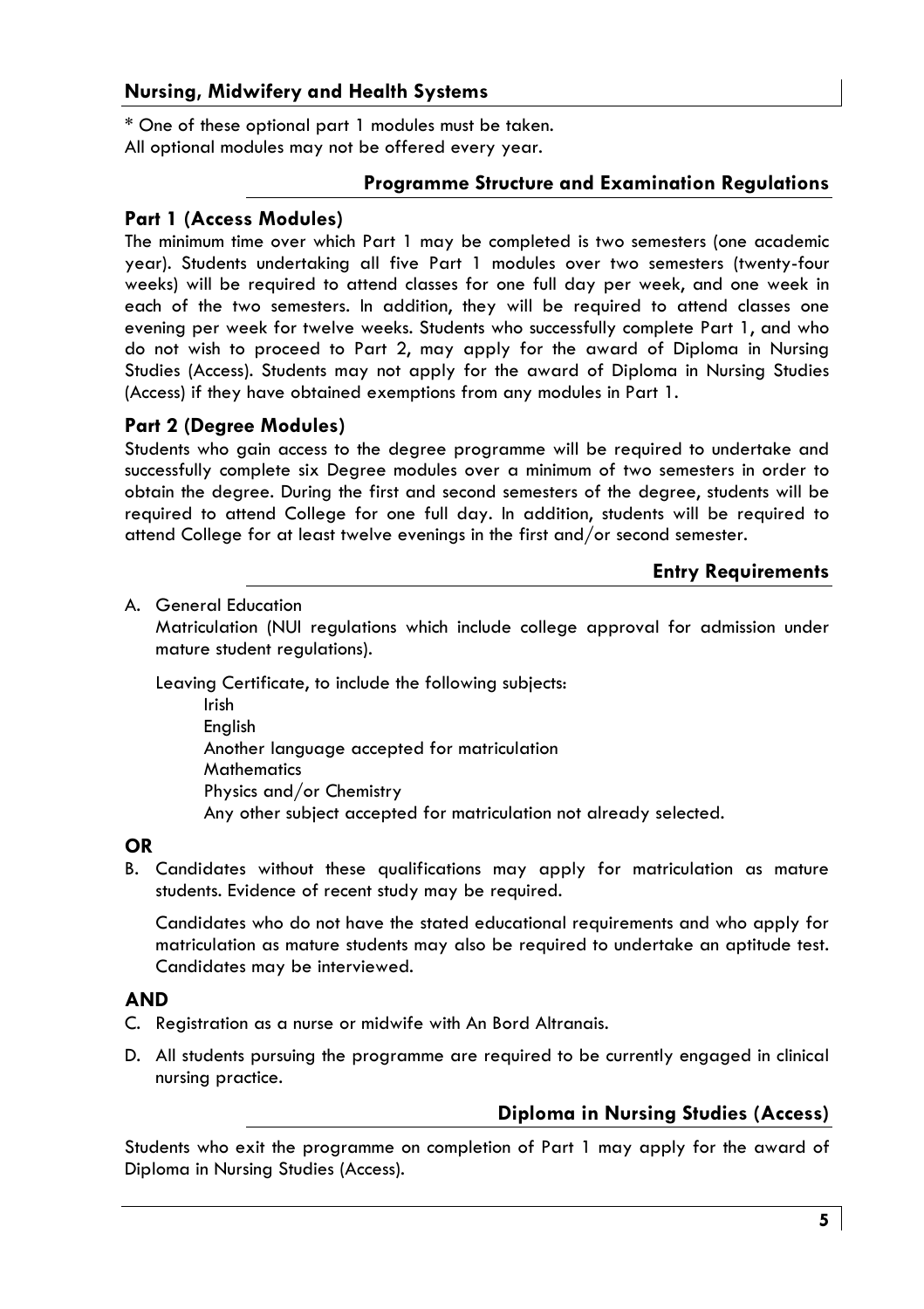#### **Exemptions**

Where a student has previously completed a module in a subject comparable to a Part 1 module and passed the appropriate examinations, exemption from the module (module attendance and/or examination) may be awarded subject to approval of the college. Exemptions will not be granted from degree modules. All exemptions are at the discretion of the college. All exemptions must be applied for at the time of making application for the programme.

# **Diploma in Nursing Studies (Access)**

The award of Diploma in Nursing Studies (Access) will be available to students who successfully complete all five modules in Part l of the Bachelor of Science (Modular) degree programme. This award is only available to students who wish to exit the programme on completion of Part 1, and who do not proceed to Part 2 of the degree examination. Students who successfully complete Part l and do not qualify for exemptions from any of the five modules may apply for the award of Diploma in Nursing Studies (Access).

Entry requirements, programme components and examinations for this Diploma are as outlined in Part 1 of the Bachelor of Nursing Studies (Modular)/Bachelor of Science (Nursing) (Modular) degree.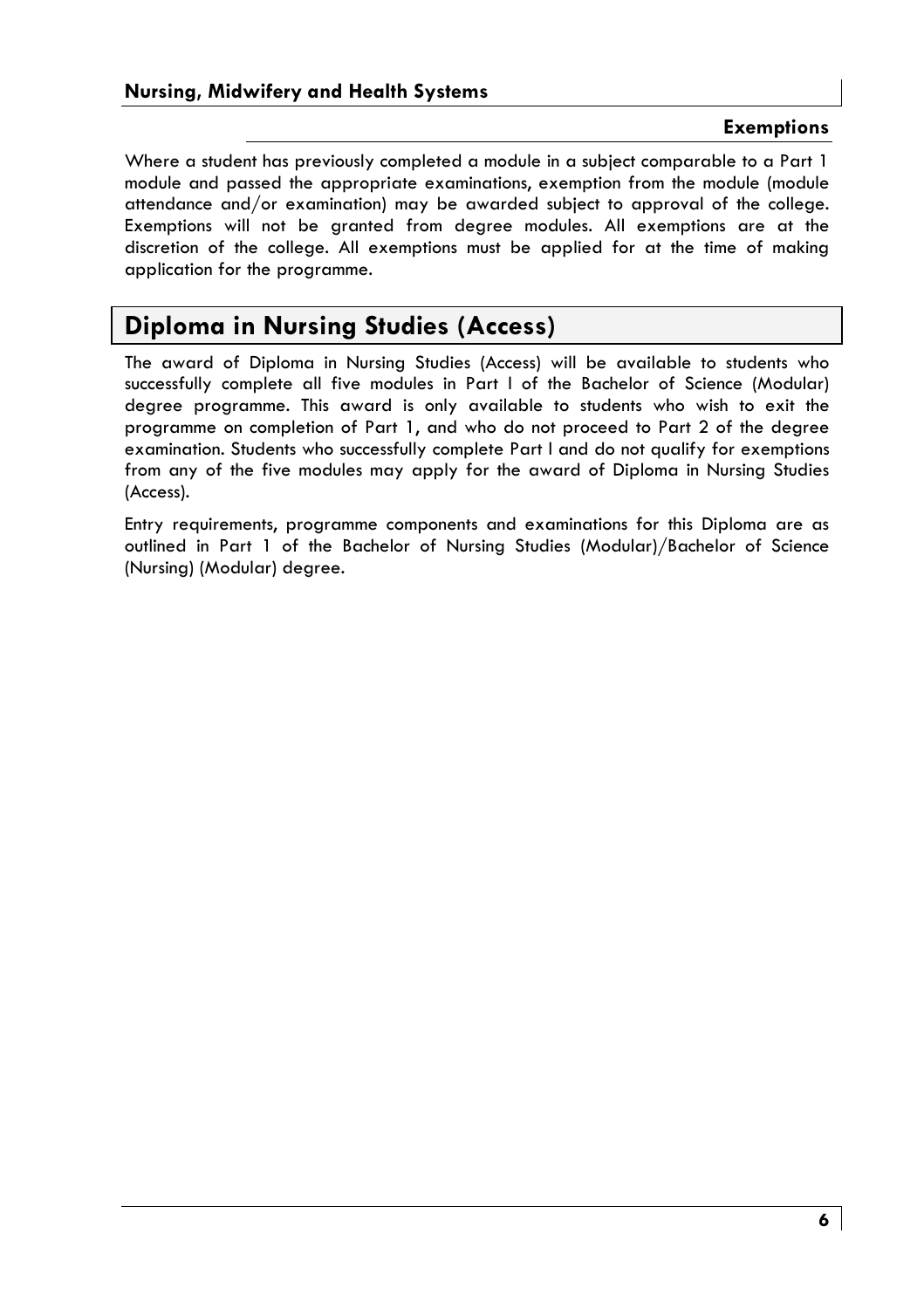# **Degree of Bachelor of Science (Midwifery) (Modular) (BSc)**

# *MDBDP0007*

#### **Introduction**

The Bachelor of Science in Midwifery is designed for persons who are both registered nurses and registered midwives or have obtained registration as a Midwife following successful completion of a three-year programme of study towards a Diploma in Midwifery. Students must also have successfully completed Part 1 of the UCD Bachelor of Science (Nursing) (Modular) or equivalent to gain entry to the programme. Candidates may apply for exemptions from the Part 1 requirement provided they have completed comparable accredited modules. Exemptions are subject to the approval of the college. There are six-degree modules in Part 2. Successful completion of the degree level modules at University College Dublin, National University of Ireland leads to the award of Bachelor of Science (Midwifery) (Modular) (BSc).

The programme is comprised of a total of six modules:

#### **Part 2: Degree Modules**

| Midwifery Theory and Practice I  | (MIDS 3028) |
|----------------------------------|-------------|
| Midwifery Theory and Practice II | (MIDS 3029) |
| Research                         | (MIDS 3026) |
| Midwifery Management             | (MIDS 3025) |
| Quality Improvement              | (MIDS 3001) |
| Philosophical and Legal Issues   | (MIDS 3009) |
|                                  |             |

#### **Programme Structure**

Normally the course is offered only in the part-time mode.

The minimum time for completion of Part 2 (degree modules) is one academic year, with a maximum time limit of three academic years. University examination will take place in Winter and Summer. Supplemental examinations are held in Autumn. During the first and second semesters of Part 2, students undertaking the degree modules in one academic year will be required to attend classes for one full day per week and one evening per week for at least twelve weeks.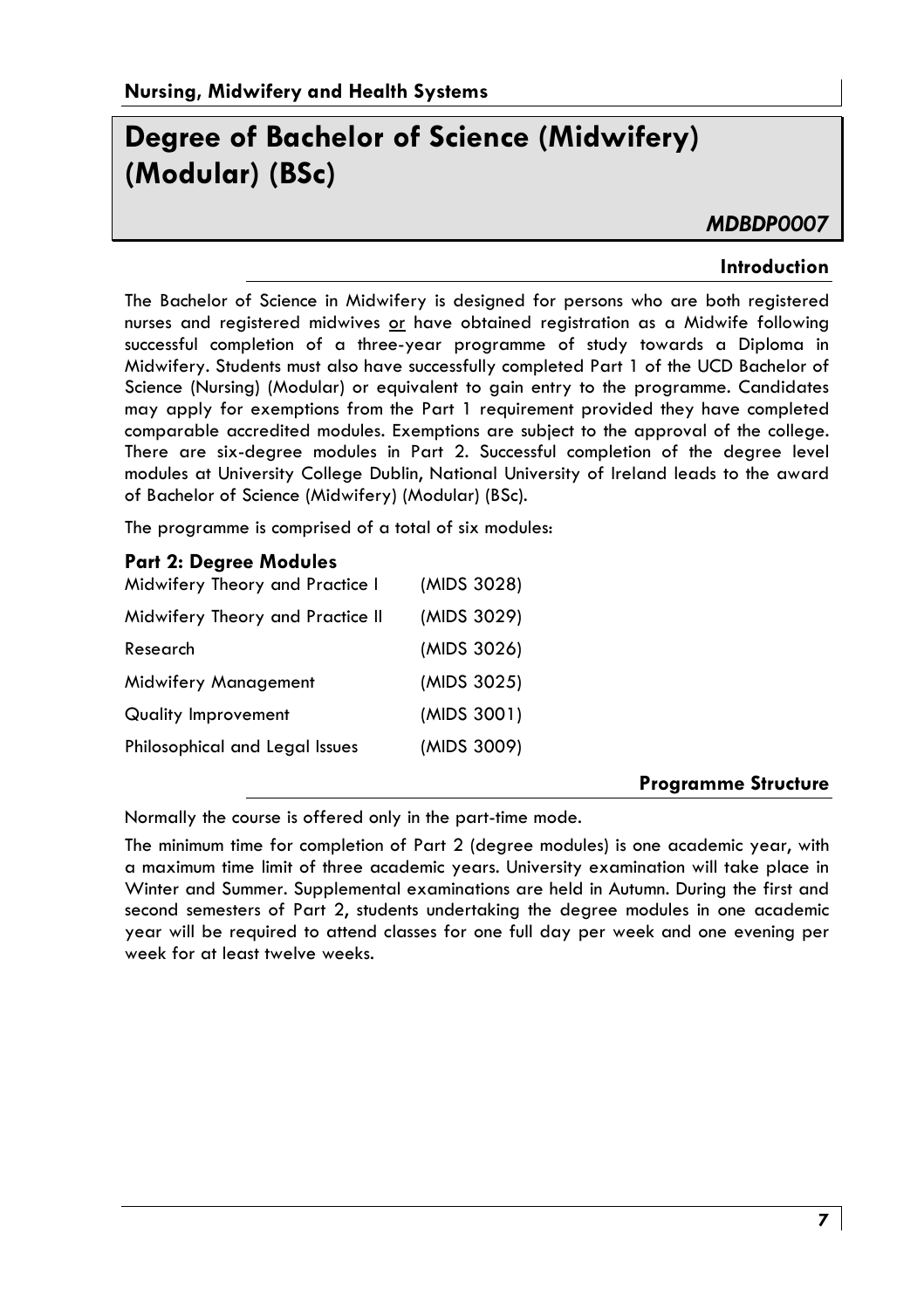#### *A. General Education*

Matriculation (NUI regulations which include college approval for admission under mature student regulations).

Leaving Certificate, to include the following subjects:

- Irish
- **English**
- Another recognised language
- **Mathematics**
- Physics and/or Chemistry
- Two other recognised subjects not already included.

#### *or*

Candidates without these qualifications may apply for matriculation as mature students. Evidence of recent study may be required. Candidates who do not have the stated educational requirements and who apply for matriculation as mature students may also be required to undertake an aptitude test. Candidates may be interviewed.

Candidates must be Registered General Nurses and Registered Midwives,

#### *or*

have obtained registration as a Midwife following successful completion of a three-year programme of study towards a Diploma in Midwifery or a Higher Diploma in Midwifery or be eligible for registration as a Midwife with An Bord Altranais.

Candidates must have completed Part 1 of the UCD Bachelor of Science (Nursing) (Modular) or equivalent.

*or* 

Hold the award of Diploma/Higher Diploma in Midwifery from any one of the colleges affiliated to the National University of Ireland.

#### Candidates must be engaged in midwifery practice.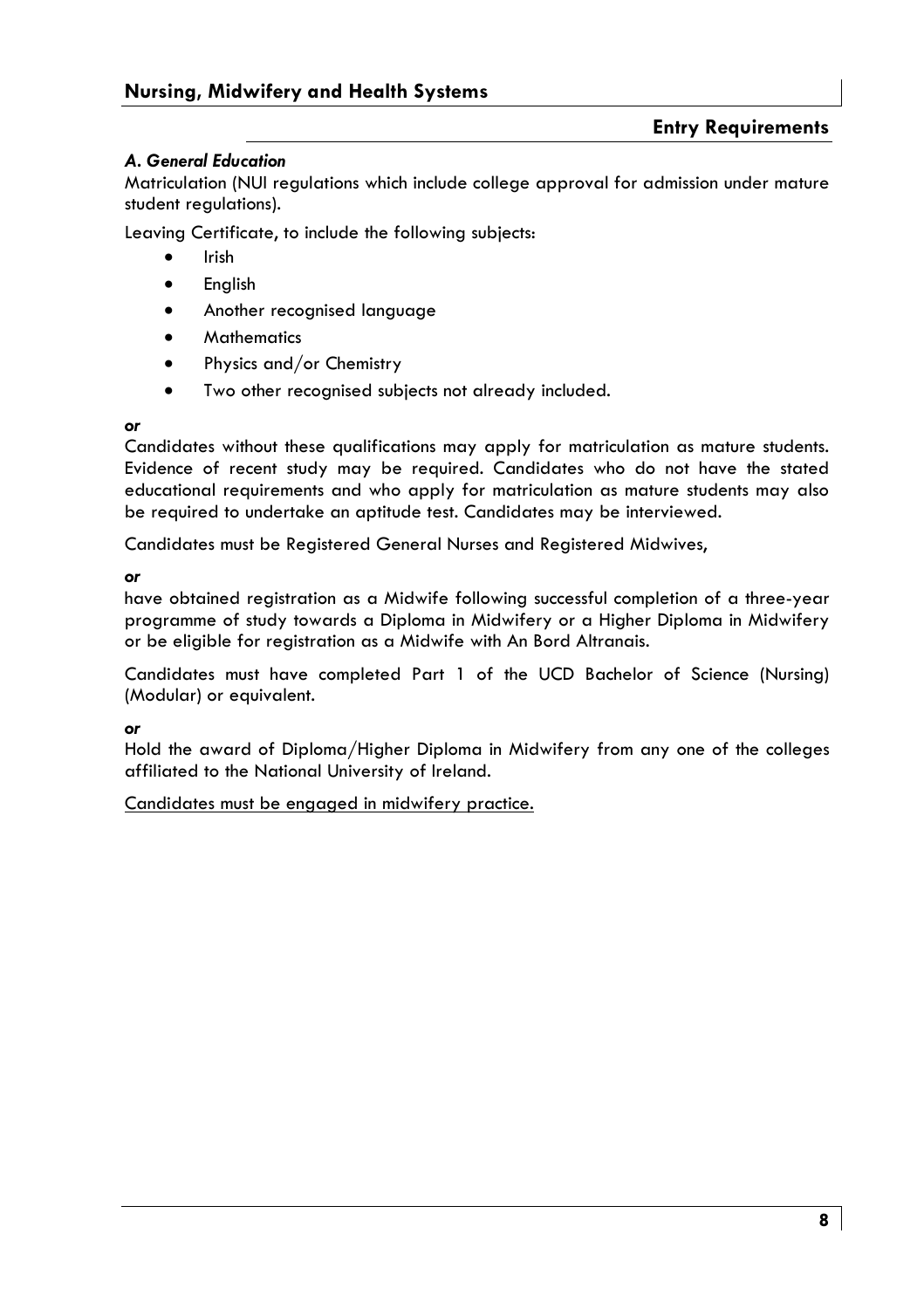# **Degree of Bachelor of Science (Nursing Management) (BSc) (Modular)**

# *MDBDP0006 & MDBDP0009*

#### **Introduction**

The Bachelor of Science (Nursing Management) (Modular) programme will provide access to a part-time Degree in nursing management for registered nurses. Students must have successfully completed Part 1 of the UCD Bachelor of Science (Nursing) (Modular) or equivalent to gain entry to the programme. The programme is modelled on the existing Bachelor of Nursing Studies (Modular) degree. The Bachelor of Science (Nursing (Management) (Modular) programme is designed for registered nurses and builds on the prior learning of registered nurses. All nurses entering the programme must have at least completed a three-year programme leading to registration as a nurse with An Bord Altranais. Candidates may apply for exemptions from the Bachelor of Science (Nursing Management) Part l modules, provided they have completed comparable accredited modules. Exemptions are subject to approval of the college. Students may not commence degree level modules until all access/diploma level modules or their equivalent (from which the college has granted exemption) have been successfully completed. The minimum time for completion of the degree modules is two semesters. To obtain the award of Bachelor of Science (Nursing Management) (Modular) all modules in the degree year must be successfully completed.

# **Programme Content**

This part-time programme will be facilitated over one academic year.

| <b>Part 2:</b>                                    |
|---------------------------------------------------|
| <b>Degree Modules</b>                             |
| Nursing Research (NURS 3010)                      |
| Philosophical and Legal Issues (NURS 3009)        |
| Nursing Management (NURS 3022)                    |
| Quality Improvement (NURS 3018)                   |
| Leadership in Nurse Management (NURS 3023)        |
| Health Care Planning and Organisation (NURS 3024) |

#### **Programme Structure**

Students who gain access to Part 2 of the degree programme will be required to undertake and successfully complete six degree modules over a minimum of one academic year in order to obtain a degree. During the first and second semesters of the degree students will be required to attend university for one full day per week. In addition, students will be required to attend University for at least twelve evenings in the first and/or second semester.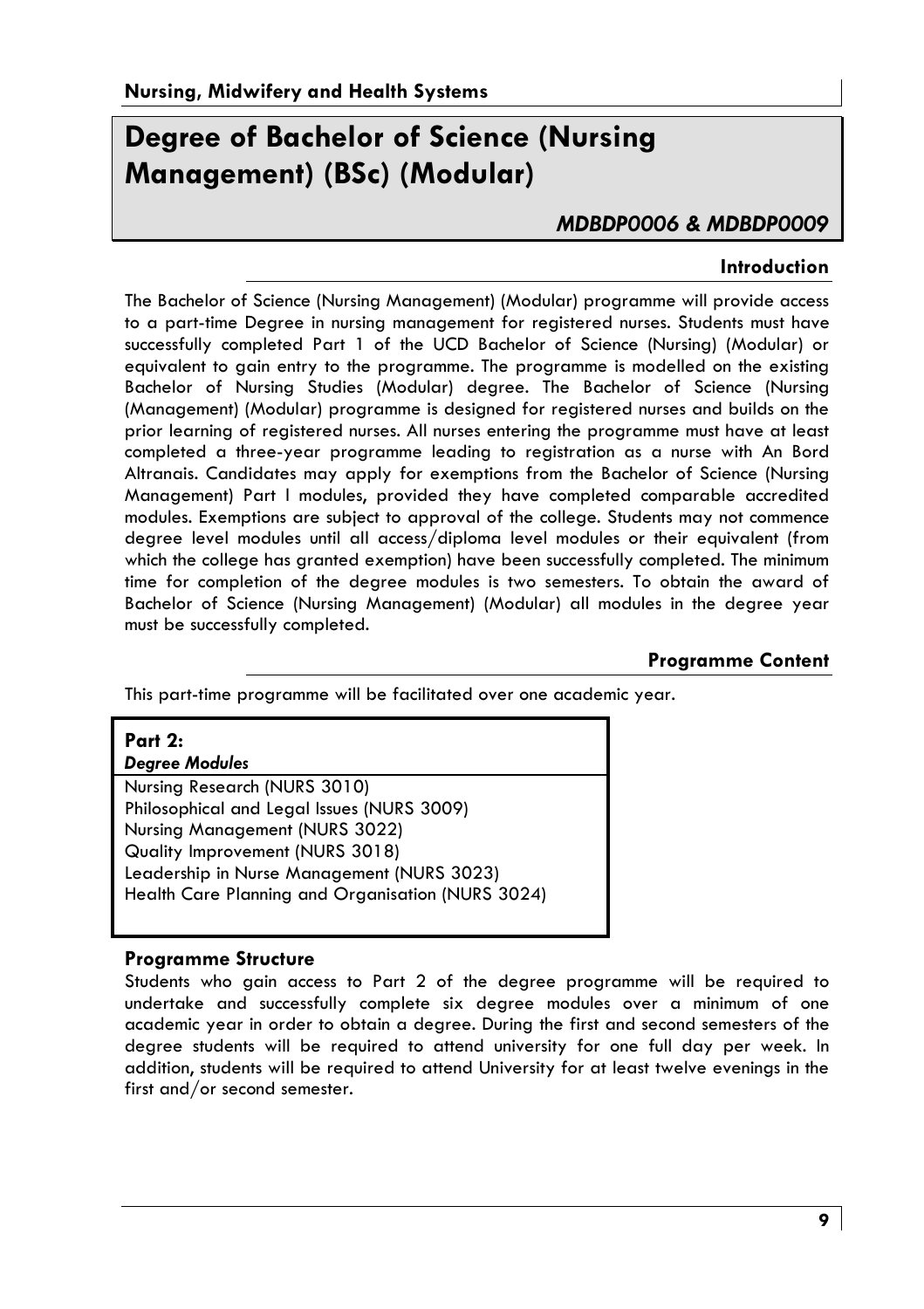# **A. General Education (Irish students)**

Matriculation (NUI regulations which include college approval for admission under mature student regulations);

Leaving Certificate, to include the following subjects:

- Irish
- English
- Another recognised language
- Mathematics
- Physics and/or Chemistry
- Any other recognised subject not already included

#### *OR*

**B.** Candidates without these qualifications may apply for matriculation as mature students. Evidence of recent study may be required.

Candidates who do not have the stated educational requirements, and who apply for matriculation as mature students, may also be required to undertake an aptitude test Candidates may be interviewed.

#### *AND*

**C.** Registration as a nurse with An Bord Altranais.

**D.** Candidates must have completed all of Part l of the Bachelor of Science (Nursing) (Modular) or equivalent.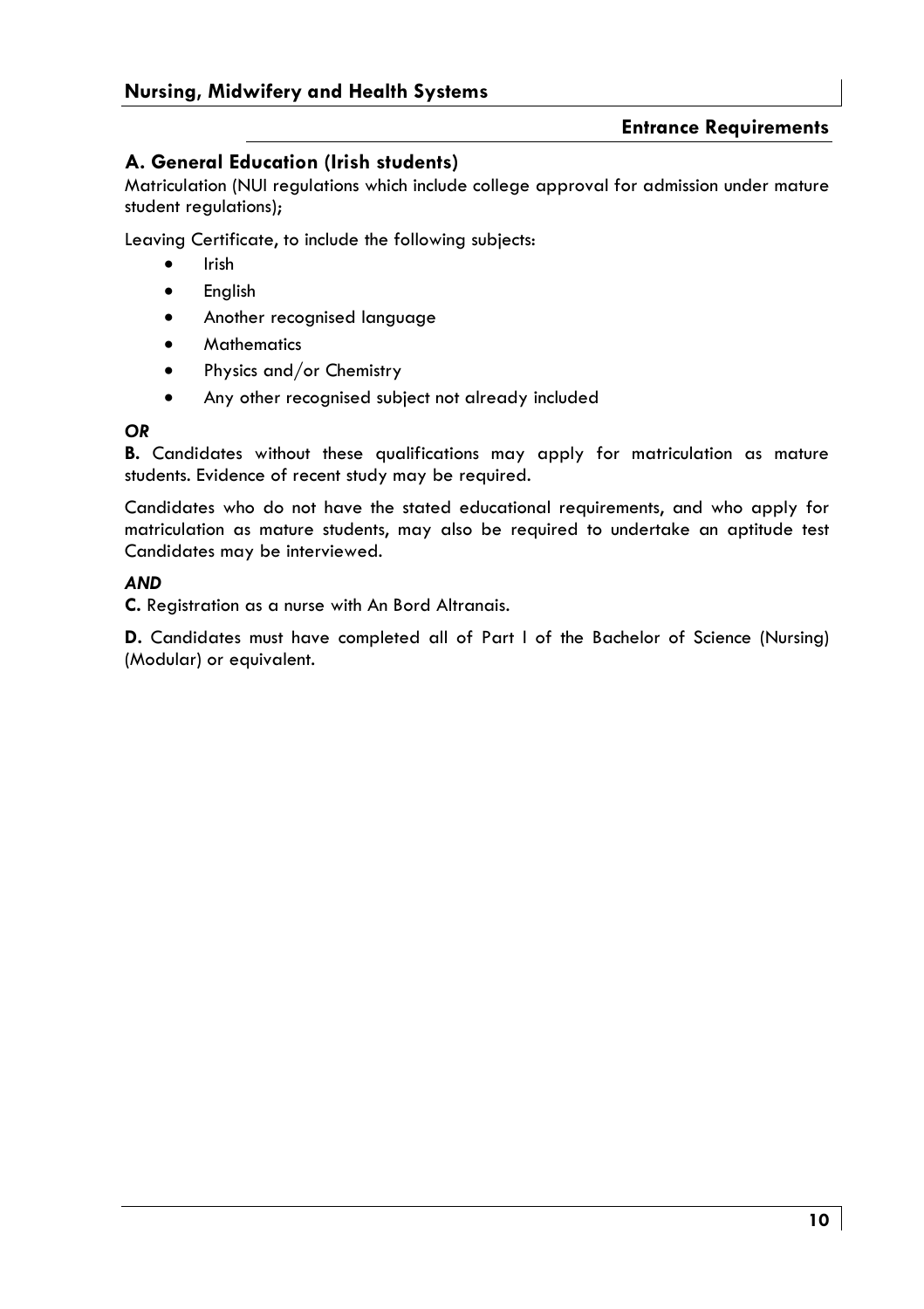# **Bachelor of Science (Nursing)**

# *Part-time: MDBDP0001*

#### **Introduction**

The Degree of Bachelor of Science (Nursing) is offered over one academic year. This programme is designed to enable students who have completed the Registration/Diploma in Nursing programme to advance their professional education to degree level. Students may undertake the programme by either of the part-time modes of study as follows:

- Part-time Mode: Commences in September;
- Part-time mode students may take up to three years to complete the programme.

# **Aim of the Programme**

The programme is designed to build upon and advance the student's repertoire of knowledge, skills, attitudes and professional values that were developed during the programme of the Registration/Diploma in Nursing programme.

# **Entry Requirements**

Be entered onto the General or Psychiatric or Mental Handicap division of the Nurses' Register maintained by An Bord Altranais.

Have successfully completed the Registration/Diploma in Nursing at University College Dublin and hold a Diploma in Nursing from the National University of Ireland, Dublin or from any one of the colleges affiliated to the National University of Ireland

#### **or**

Students who hold the Diploma in Nursing or its equivalent from any other third-level institution within the Republic of Ireland, or from a third-level institution within the European Union will be considered for entry onto the programme on an individual basis.

All students pursuing the programme are required to be currently engaged in clinical nursing practice. Students pursuing the part-time option are required to demonstrate evidence of engagement in clinical nursing practice, either in a supernumerary or in a salaried capacity.

#### **Programme Content**

The programme consists of six degree modules of study. All six modules are taken as core modules.

| <b>Core Degree Modules</b>             |             |
|----------------------------------------|-------------|
| Nursing Research                       | (NURS 4002) |
| Philosophical and Legal Issues         | (NURS 4005) |
| <b>Nursing Management</b>              | (NURS 4003) |
| Nursing Theory and Practice            | (NURS 4001) |
| <b>Quality Improvement</b>             | (NURS 4004) |
| <b>Issues in Professional Practice</b> | (NURS 4006) |
|                                        |             |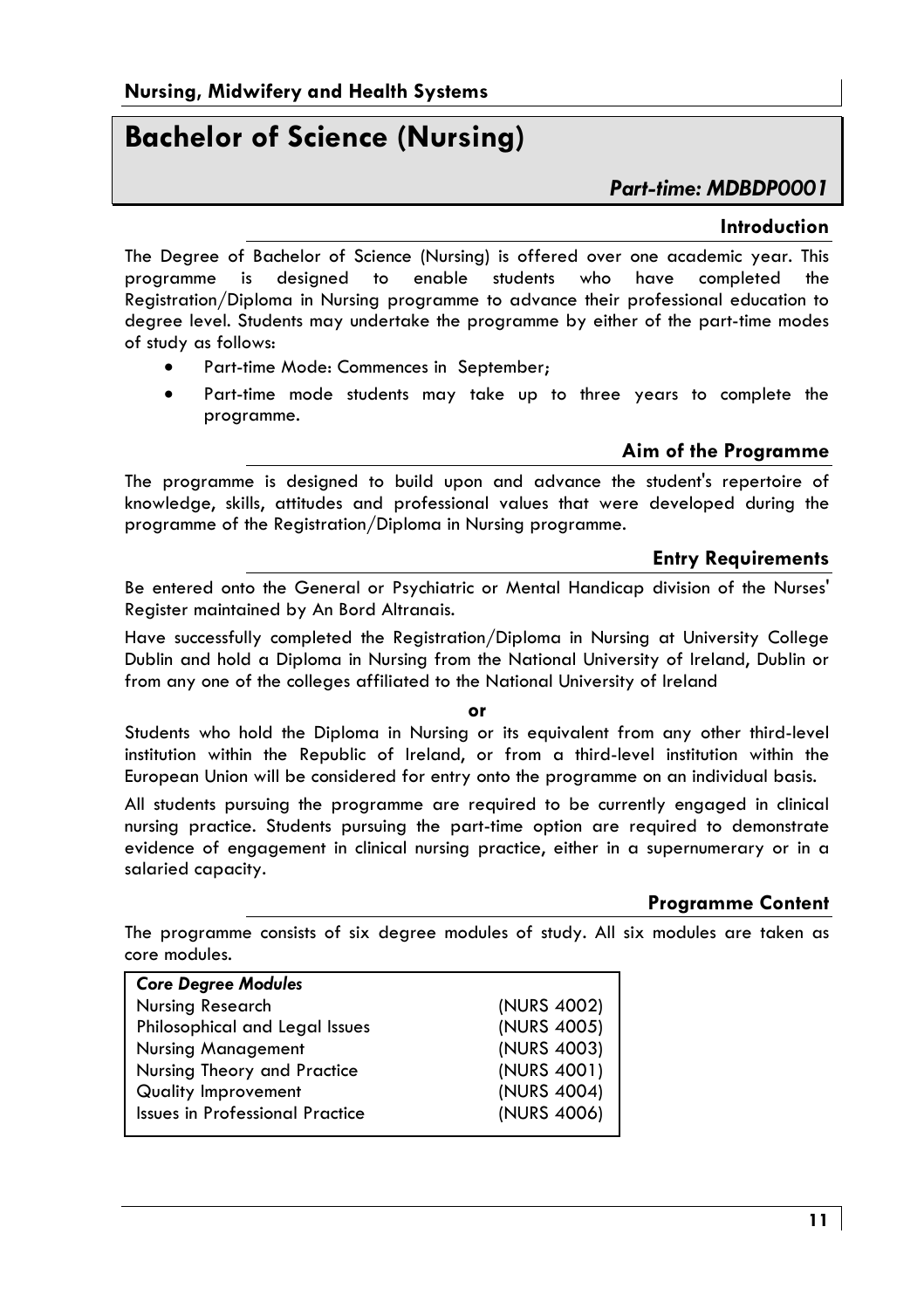# **Bachelor of Science (Nursing) (full-time)**

# *MDBDF0014 & MDBDF0015*

#### **Introduction**

A degree in Nursing is a passport to a challenging and rewarding career. Career prospects in Nursing are very good and there are excellent opportunities for specialisation and for career advancement. The School of Nursing, Midwifery and Health Systems, UCD offers the Degree of Bachelor of Science (Nursing). This four-year degree programme is designed to meet the minimum requirements and standards for General or Psychiatric nurse registration education programmes, as set out by the professional regulatory body, An Bord Altranais. The award of the degree encompasses registration as a general or psychiatric nurse.

The degree programme is offered in association with UCD's partner hospitals, as follows:

# **General Programme DN110**

Mater Misericordiae University Hospital, Eccles Street, Dublin 7 St Vincent's University Hospital, Elm Park, Dublin 4 St Michael's Hospital, Dun Laoghaire, Co Dublin.

#### **General Programme DN111 (Mature Applicants)**

Mater Misericordiae University Hospital, Eccles Street, Dublin 7 St Vincent's University Hospital, Elm Park, Dublin 4 St Michael's Hospital, Dun Laoghaire, Co. Dublin.

#### **Psychiatric Programme DN120**

St John of God Hospital, Stillorgan, Co. Dublin

#### **Psychiatric Programme DN121 (Mature Applicants)**

St John of God Hospital, Stillorgan, Co Dublin

#### **Programme Aims**

The Degree of Bachelor of Science (BSc) (Nursing) aims to develop the student as a caring, knowledgeable and competent professional practitioner of nursing, capable of acting independently in the provision of nursing service. The BSc (Nursing) General Mode emphasises the development of knowledge and clinical skills, including technical and interpersonal skills, for general nursing in a wide variety of care settings. The BSc (Nursing) Psychiatric Mode emphasises the development of knowledge and interpersonal skills for the establishment of therapeutic relationships in caring for persons with mental health problems.

# **Programme Description**

The programme combines theoretical and clinical elements. Students opt for either the General Mode or the Psychiatric Mode. The programme is presented as follows: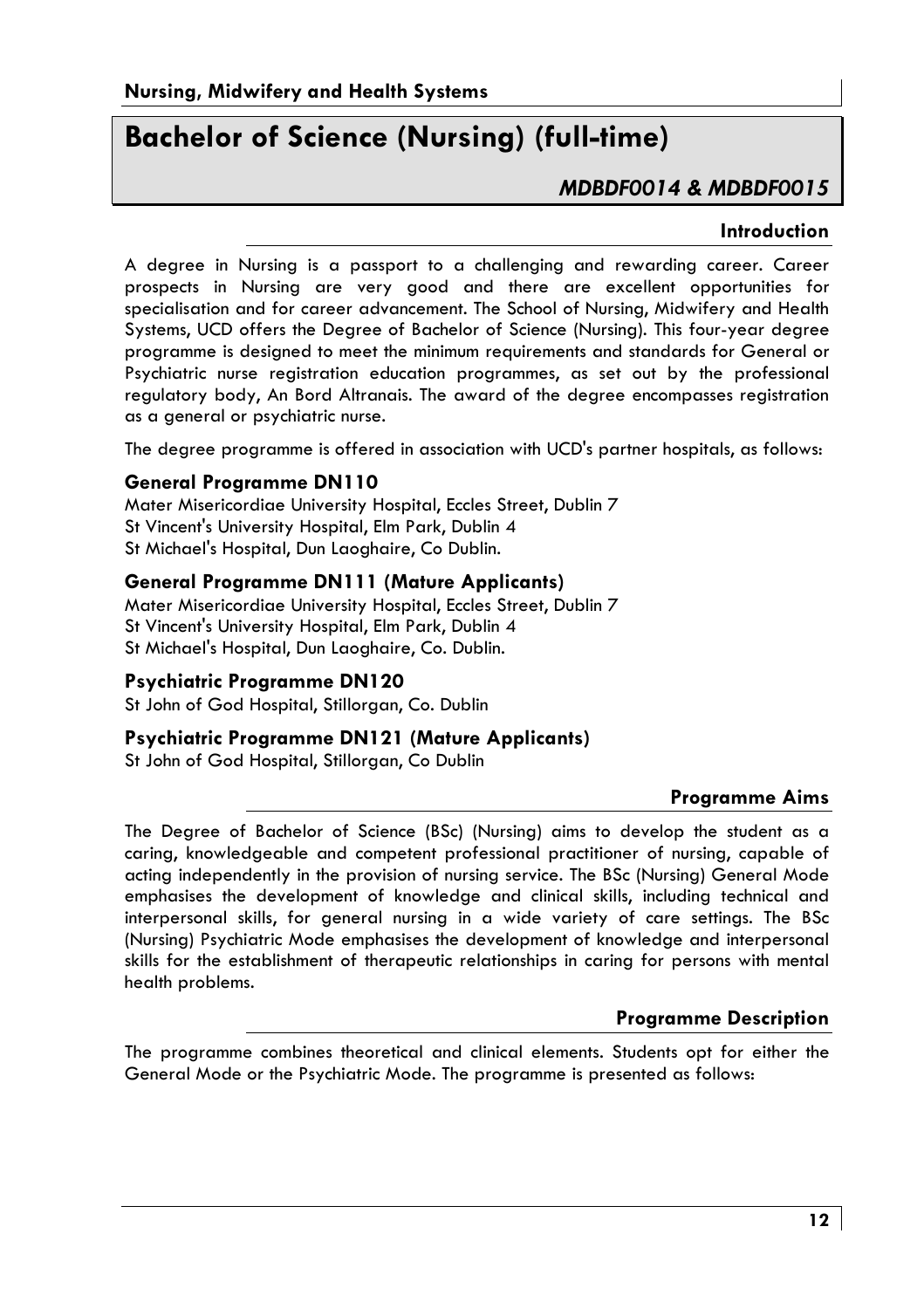# **Bachelor of Science (Nursing) (General)**

| Applied Anatomy & Physiology & Pathology (General) | (NURS 2038) |        |
|----------------------------------------------------|-------------|--------|
| Pharmacology                                       | (NURS 2040) |        |
| Microbiology                                       | (NURS 2041) |        |
| Nursing III (General)                              | (NURS 2044) |        |
| Nursing IV (General).                              | (NURS 2046) |        |
| Nursing V (General Mode)                           | (NURS 2048) |        |
| <b>Context of Professional Practice</b>            | (NURS 2052) |        |
| Nursing Research                                   | (NURS 2053) |        |
| Health Psychology/Sociology of Health & Illness    | (NURS 2056) |        |
| Clinical Assessment II                             | (NURS 2054) |        |
|                                                    |             | Year 3 |
| Context of Professional Practice Part I            | (NURS 3050) |        |
| Context of Professional Practice Part II           | (NURS 3051) |        |
| Clinical Assessment III                            | (NURS 3052) |        |
|                                                    |             | Year 4 |
| Nursing VI (General Mode)                          | (NURS4007)  |        |
| Nursing VII (General Mode)                         | (NURS4008)  |        |
| Nursing VIII (General Mode)                        | (NURS4009)  |        |
| Nursing Research                                   | (NURS4010)  |        |
| Nursing Management and Quality Improvement         | (NURS4012)  |        |
| Health and Social Policy                           | (NURS4013)  |        |
| Philosophical and Legal Issues                     | (NURS4014)  |        |
| <b>Teaching and Assessing</b>                      | (NURS4015)  |        |
| <b>Clinical Placements IV</b>                      | (NURS4016)  |        |

# **Bachelor of Science (Nursing) (Psychiatric)**

# **Year 2**

| Applied Anatomy & Physiology & Pathology (Psychiatric) (NURS 2055) |             |  |
|--------------------------------------------------------------------|-------------|--|
| Pharmacology                                                       | (NURS 2040) |  |
| Microbiology                                                       | (NURS 2041) |  |
| Nursing III (Psychiatric)                                          | (NURS 2045) |  |
| Nursing IV (Psychiatric).                                          | (NURS 2047) |  |
| Nursing V (Psychiatric)                                            | (NURS 2049) |  |
| <b>Context of Professional Practice</b>                            | (NURS 2052) |  |
| Nursing Research                                                   | (NURS 2053) |  |
| Health Psychology/Sociology of Health & Illness                    | (NURS 2057) |  |
| Clinical Assessment 11                                             | (NURS 2054) |  |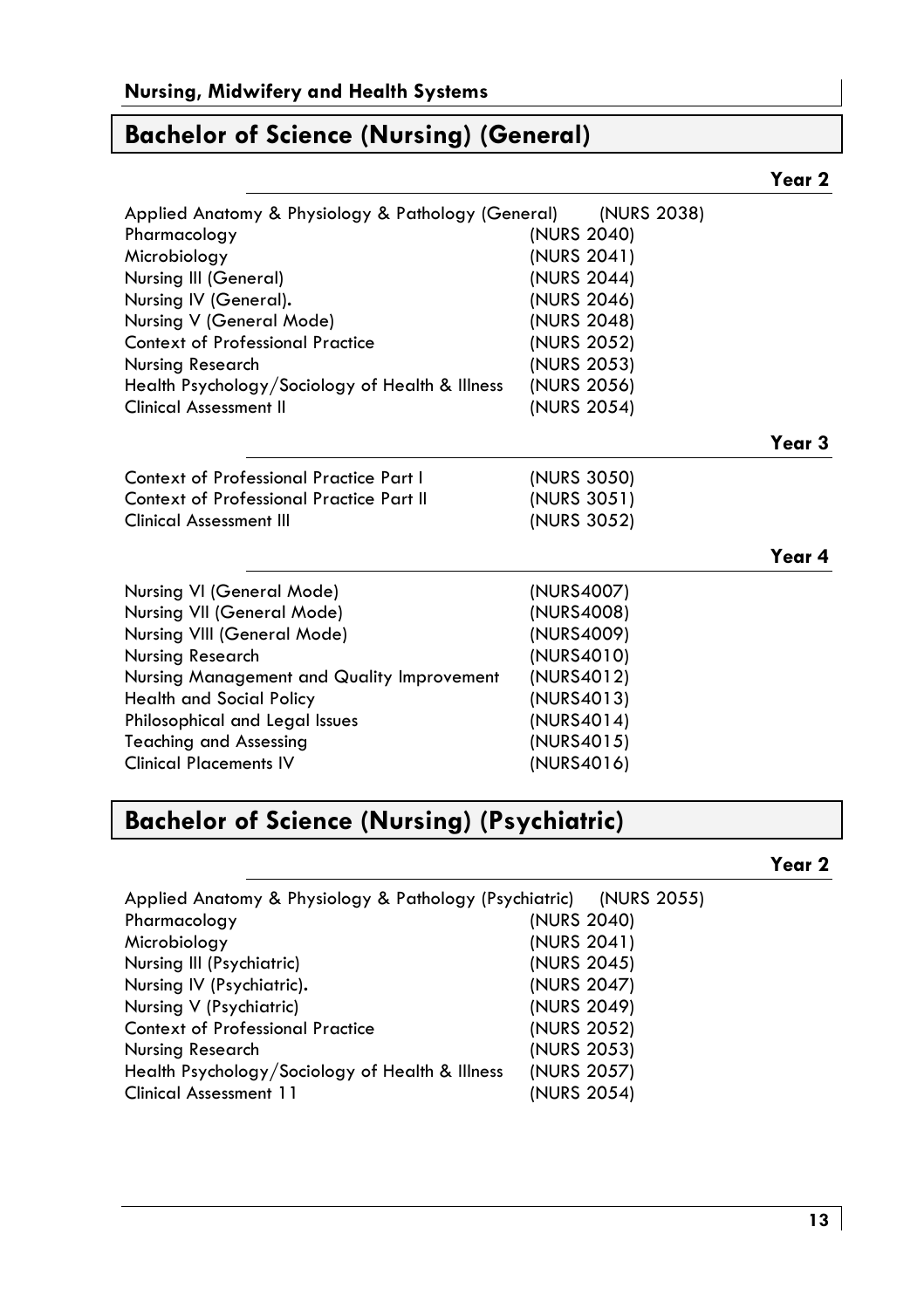| Context of Professional Practice Part I         | (NURS 3053) |
|-------------------------------------------------|-------------|
| <b>Context of Professional Practice Part II</b> | (NURS 3054) |
| <b>Clinical Assessment</b>                      | (NURS 3055) |

|                                            | ,, ,,,,,, ,,,,,,, |        |
|--------------------------------------------|-------------------|--------|
|                                            |                   | Year 4 |
| Nursing VI (Psychiatric Mode)              | (NURS4018)        |        |
| Nursing VII (Psychiatric Mode)             | (NURS4019)        |        |
| Nursing VIII (Psychiatric Mode)            | (NURS4020)        |        |
| Nursing Research                           | (NURS4010)        |        |
| Nursing Management and Quality Improvement | (NURS4012)        |        |
| Health and Social Policy                   | (NURS4013)        |        |
| Philosophical and Legal Issues             | (NURS4014)        |        |
| Teaching and Assessing                     | (NURS4015)        |        |
| <b>Clinical Placements IV</b>              | (NURS4017)        |        |

The programme emphasises the development of knowledge for practice ('nursing science') and the development of a range of competencies needed for professional practice as a registered nurse. Clinical placements include supernumerary placements in general and specialist clinical settings. Students also undertake a period of rostered placement, for which they receive a salary, and practice under the supervision of registered nurses as a member of the care team.

**Entry Requirements** 

**Year 3** 

- Irish
- **English**
- **Mathematics**
- A Laboratory Science subject
- Two other subjects

(Note: An Bord Altranais Minimum Educational Requirements will also apply)

# **Minimum Grades Required**

Candidates must attain a minimum grade of C3 in higher level papers in any two of the above subjects and a minimum of D3 in ordinary or higher level papers in the other four subjects.

# **Further Information**

Nursing Careers Centre PO Box 6703, Dublin 2 LO Call 1890 313111 E-mail: ncc@nursingboard.ie Internet: www.nursingboard.ie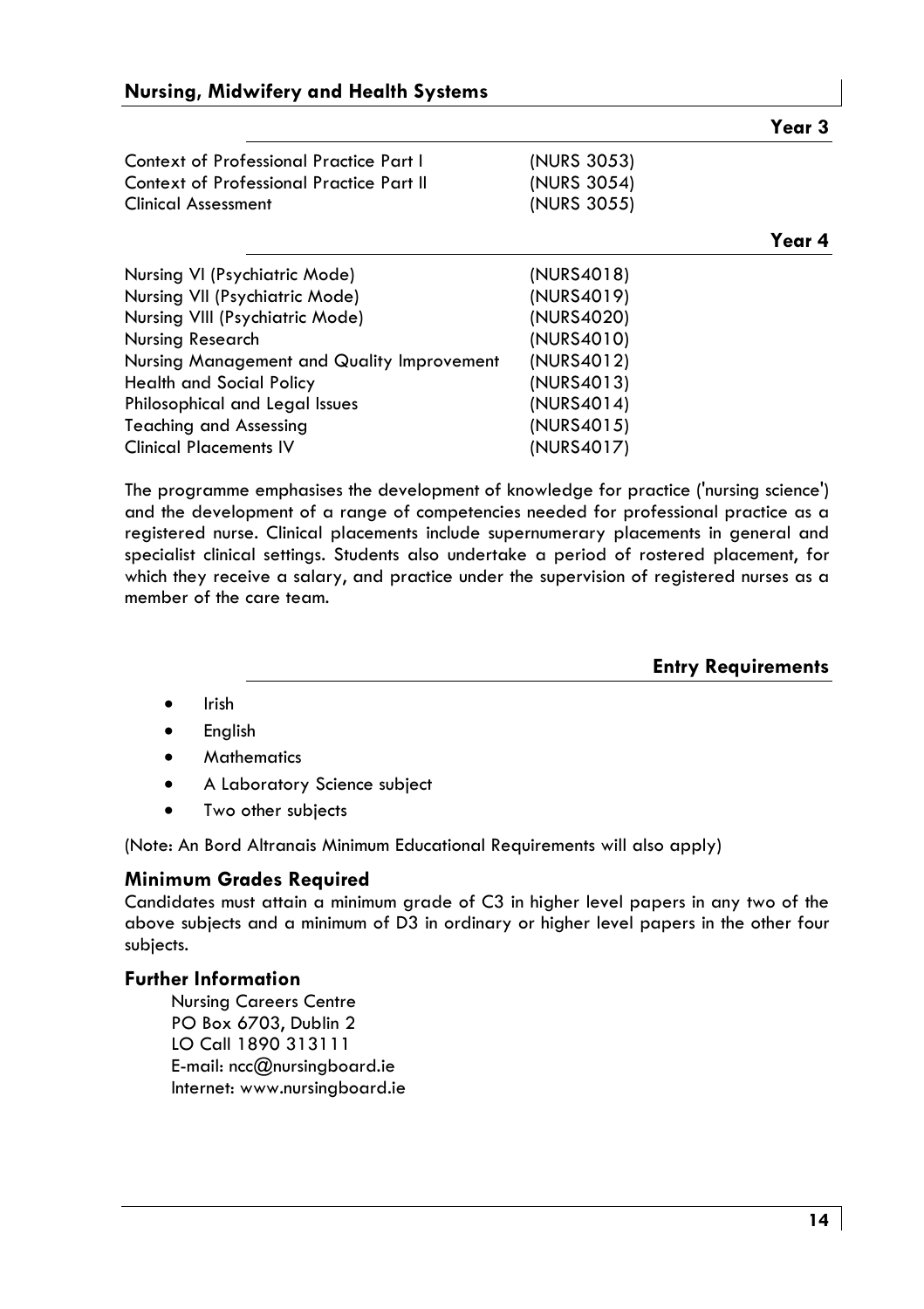Admissions Office Michael Tierney Building University College Dublin Tel. +353-1-716-1425/1426 Fax +353-1-716-1070 E-mail: admissions@ucd.ie Internet: www.ucd.ie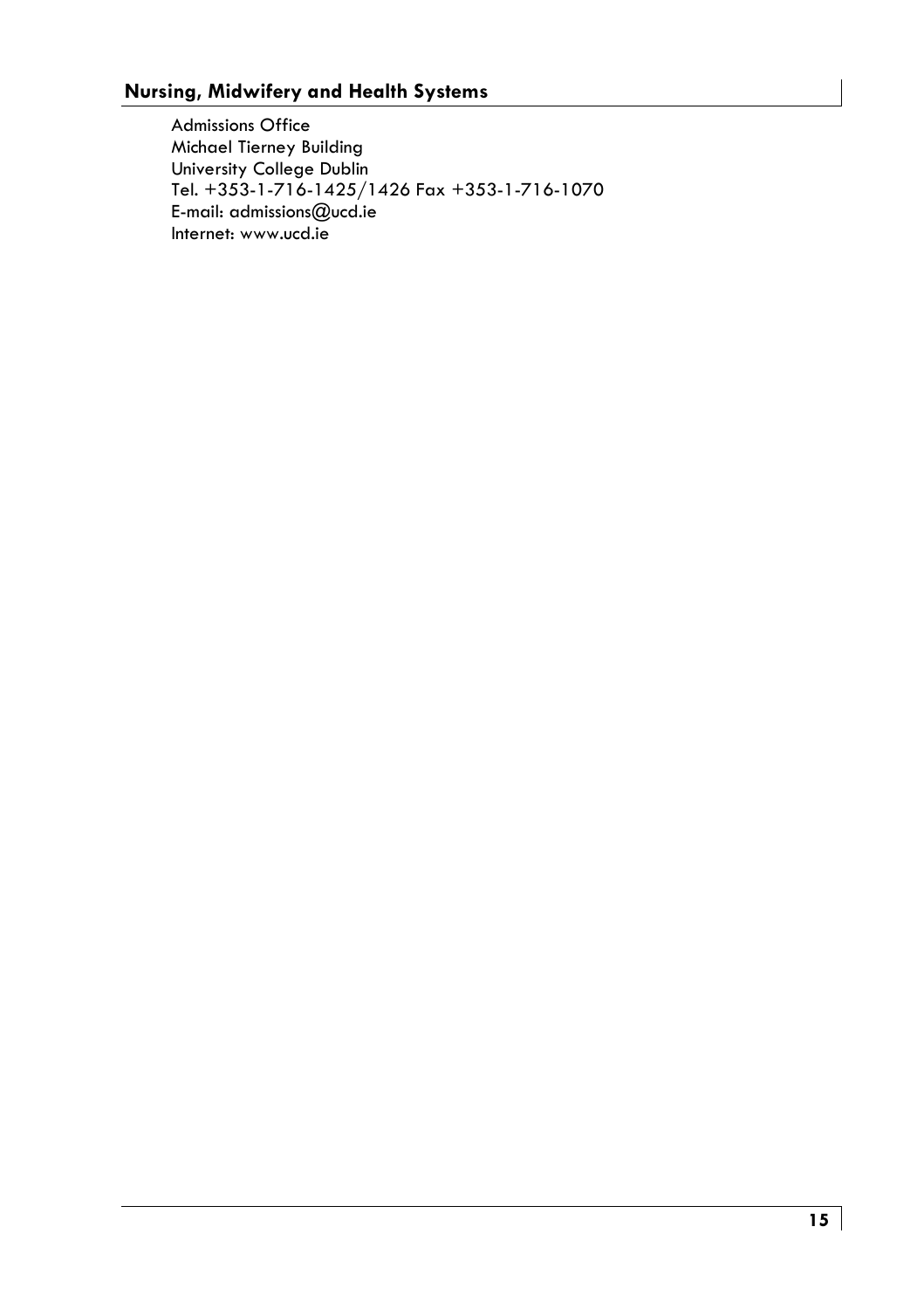# **Higher Diploma in Midwifery**

# *MDHDP0016 & MDHDP0017*

#### **Introduction**

This two-year Higher Diploma programme is designed for registered nurses and is offered in partnership with the Coombe Women's Hospital and the National Maternity Hospital. Academic work takes place at the university and at the Schools of Midwifery attached to the hospitals. Limited supernumerary clinical work takes place within the hospitals. In addition, students are employed at the hospitals for the two-year duration of the programme. Graduates are prepared to assume professional responsibility for the primary care of mothers and their babies during normal pregnancy, labour and the postnatal period.

#### **Entrance Requirements**

#### **General education:**

Matriculation (NUI regulations which include college approval for admission under mature students regulations). Leaving Certificate in six subjects.

Registration or eligible for registration as a general nurse with An Bord Altranais.

#### **Exemptions/Credits**

It is possible to gain an exemption from the research module on the basis of comparable prior study. Application for an exemption must be made at the same time as application for the programme.

| Year 1                                    | Year 2                                      |
|-------------------------------------------|---------------------------------------------|
| Midwifery Theory and Practice 1           | Midwifery Theory and Practice 2             |
| (MIDS P011)                               | (MIDS P016)                                 |
| Midwifery Theory and Practice 1: Clinical | Midwifery Theory and Practice 2: Clinical   |
| (MIDS P012)                               | (MIDS P017)                                 |
| Midwifery Theory and Practice:            | Midwifery Theory and Practice:              |
| Complicated Pregnancy, Labour and         | Complicated Pregnancy, Labour and           |
| Puerperium 1: (MIDS P013)                 | Puerperium 2 (MIDS P018)                    |
| Health Promotion in Midwifery (MIDS P014) | Midwifery Theory and Practice:              |
| Research (MIDS P015)                      | Complicated Pregnancy, Labour and           |
|                                           | Puerperium 2: Clinical (MIDS P019)          |
|                                           | The Sick Neonate (MIDS P020)                |
|                                           | The Sick Neonate: Clinical (MIDS P021)      |
|                                           | Professional and Social Issues in Midwifery |
|                                           | (MIDS P022)                                 |
|                                           |                                             |

# **Programme Content**

#### **Award**

Upon successful completion of the programme, a student will be awarded a Higher Diploma in Midwifery by the National University of Ireland. Successful completion of the Higher Diploma examination leads to eligibility for entry onto the Midwives Register maintained by An Bord Altranais.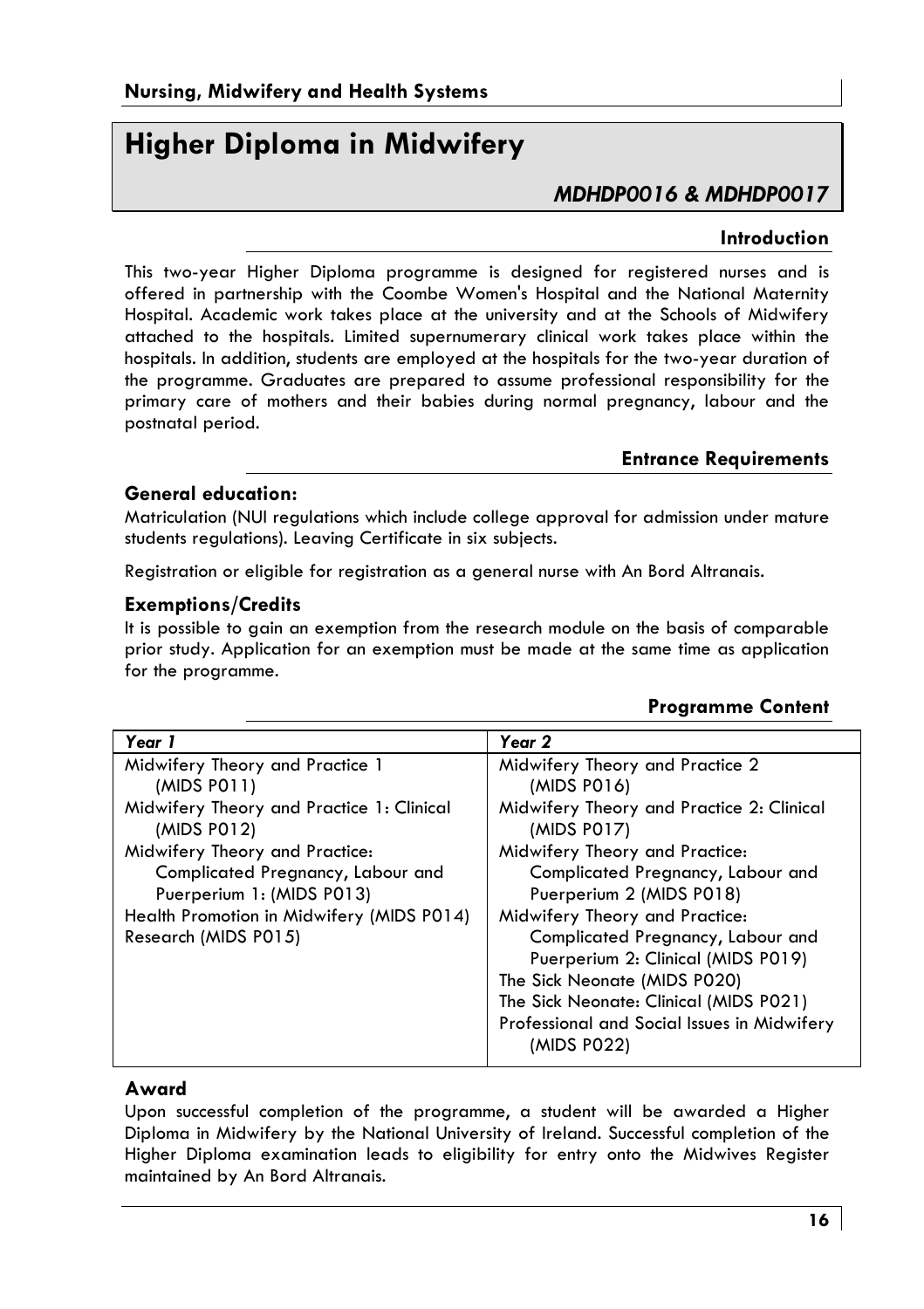# **Higher Diploma in Nursing Studies (Professional Development)**

# *MDHDP0051*

#### **Introduction**

This programme is open to nurses engaged in clinical practice working in non-specialist environments who wish to pursue postgraduate education in nursing. The course is designed for registered nurses, and is based on the prior learning of registered nurses. All nurses entering the programme must have at least completed a three-year programme leading to registration as a nurse with An Bord Altranais. The course serves to enhance nursing knowledge building on existing theory in order to enhance and promote excellence in nursing practice. The Higher Diploma in Nursing Studies (Professional Development) is offered over two academic years. Candidates who gain direct entry to Part 2 may complete the programme over one year.

#### **Entrance Requirements:**

- One year's post registration experience
- Be currently employed in clinical nursing practice within the Irish healthcare system
- Be entered onto the appropriate division of the Register maintained by An Bord Altranais.

#### **Exemptions**

The programme is divided into Part I and Part II. Part I consists of three modules, candidates may apply for exemptions from some or all Part I modules to gain entry to Part II modules provided they have completed comparable/relevant accredited modules and subject to the approval of the college. Part II consists of five **compulsory** modules and is offered over one academic year. On successful completion of the course, a student will be awarded a Higher Diploma in Nursing Studies(Professional Development) of the National University of Ireland.

#### **Examinations**

All modules of the programme must be completed within three years of the commencement of the course. Assessment is by course work and /or end of module examinations. Course work is undertaken throughout the programme. University Examinations normally take place in Winter, Summer and Autumn.

#### **Clinical Learning**

Clinical learning is an essential part of this programme that is pursued in the normal course of the student's work. Students are expected to apply theoretical knowledge as part of their clinical practice for the duration of the programme.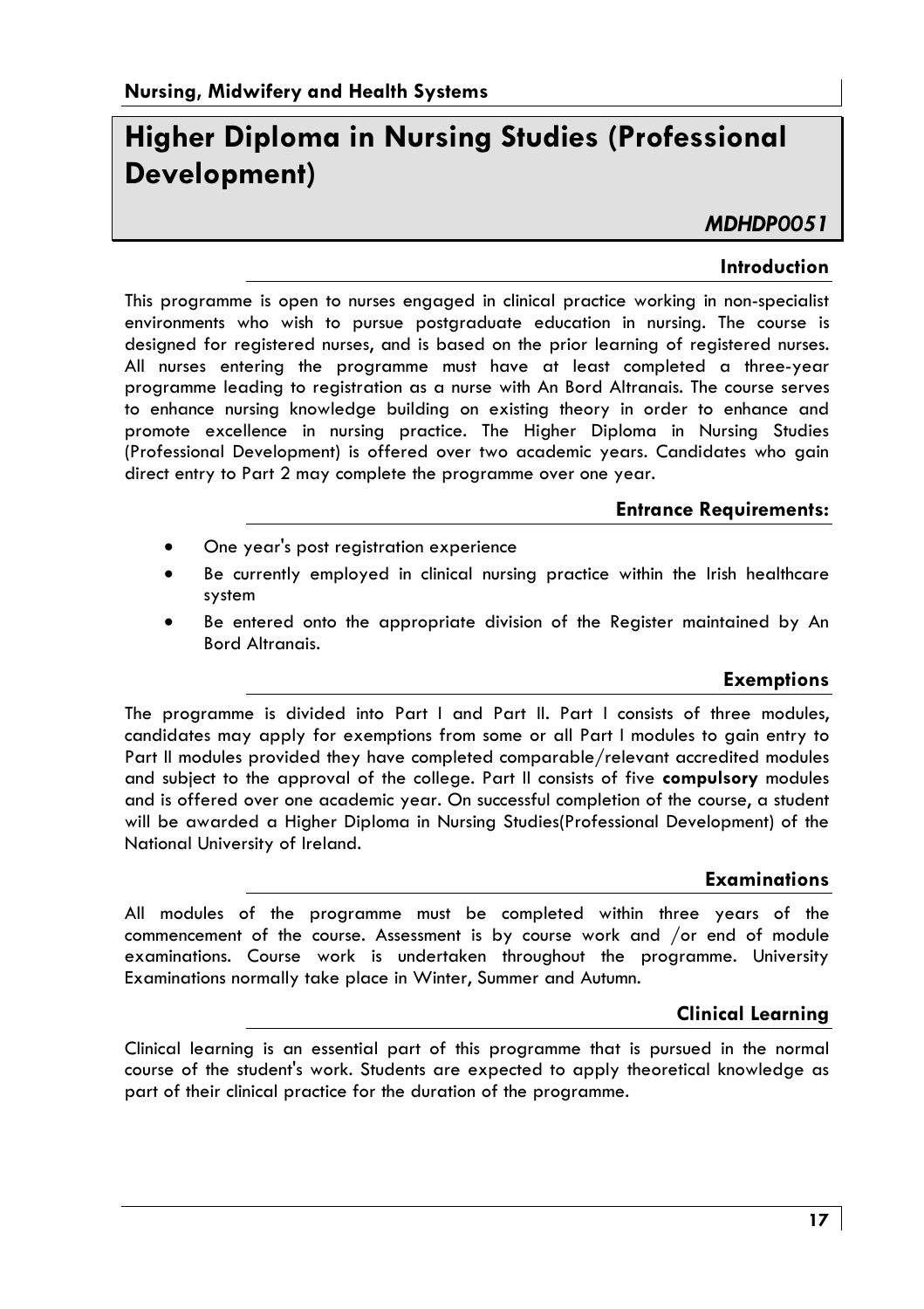# **Programme Content**

| Part I                                 | Part II                                         |
|----------------------------------------|-------------------------------------------------|
| 3 Core modules                         | 5 Compulsory modules                            |
|                                        | (2 Core + 3 Specialist + Clinical Assessment)   |
| Nursing Theory and Practice I          | Health Promotion & Health Education (NURS P412) |
| (NURS P411)                            | Applied Research/Management/Clinical Leadership |
| <b>Biological Sciences (NURS P184)</b> | (NURS P413)                                     |
| Nursing Research (NURS P013)           | Reflective Practice (NURS P429)                 |
|                                        | Psychosocial Aspects of Care (NURS P430)        |
|                                        | Evidence Based Practice & Quality Improvement   |
|                                        | (NURS P431)                                     |
|                                        |                                                 |

# **Award**

On successful completion of the programme a student will be awarded a Higher Diploma in Nursing Studies (Professional Development). This is a Higher Diploma of the National University of Ireland.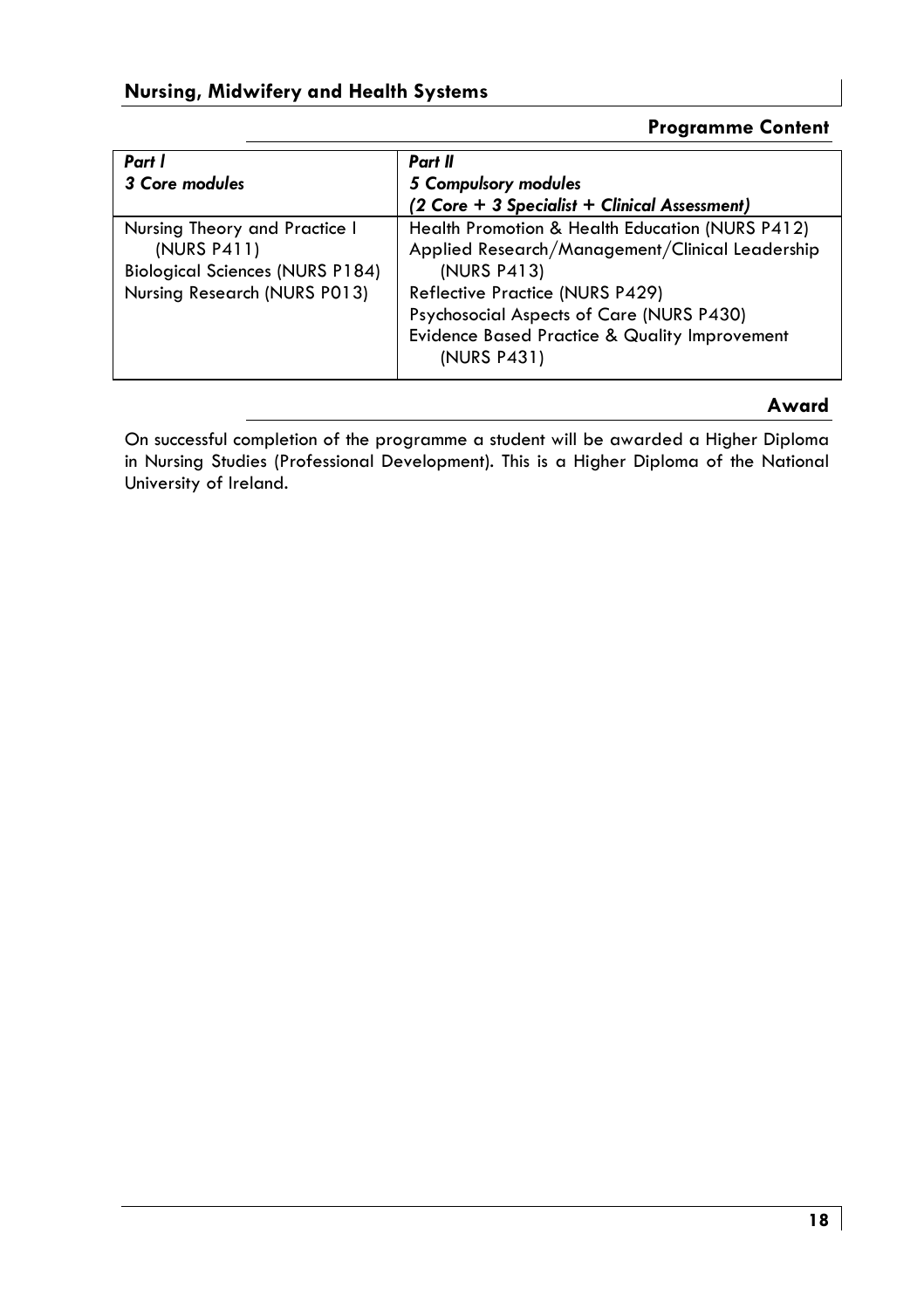# **Higher Diploma in Nursing Studies (Cancer Nursing)**

# *MDHDP0055 & MDHDP0056*

#### **Introduction**

This programme is designed to expand the knowledge and skills of nurses engaged in the care of people with cancer. The course is designed for registered nurses and is based on the prior learning of registered nurses. All nurses entering the programme must have at least completed a three-year programme leading to registration as a nurse with An Bord Altranais. The course serves to enhance nursing knowledge, building on existing theory in order to enhance and promote excellence in nursing practice. Applicants must be involved in caring for people with cancer for the duration of the programme. The Higher Diploma in Nursing Studies (Cancer Nursing) is offered over two academic years. Candidates who gain direct entry to Part 2 may complete the programme over one year.

#### **Entrance requirements**

- Registration with An Bord Altranais as a Registered Nurse/Registered Sick Children's Nurse
- Minimum of one year's post-registration experience.
- Candidates must be employed in an oncology unit or related cancer care setting at the time of application and for the duration of the programme.

#### **Exemptions**

The programme is divided into Part l and Part II. Part l consists of three modules. Candidates may apply for exemptions from some or all Part l modules to gain entry to Part II modules provided they have completed comparable/relevant accredited modules and subject to the approval of the college. Part II consists of five **compulsory** modules and is offered over one academic year. On successful completion of the course, a student will be awarded a Higher Diploma in Nursing Studies (Oncology Nursing) of the National University of Ireland.

#### **Examinations**

All modules of the programme must be completed within three years following the commencement of the course. Assessment is by course work and/or end of module examinations. Course work is undertaken throughout the programme. University examinations normally take place in Winter, Summer and Autumn.

#### **Clinical Learning**

Clinical learning is an essential part of this programme that is pursued in the normal course of the student's work. Students are expected to apply theoretical knowledge as part of their clinical practice for the duration of the programme.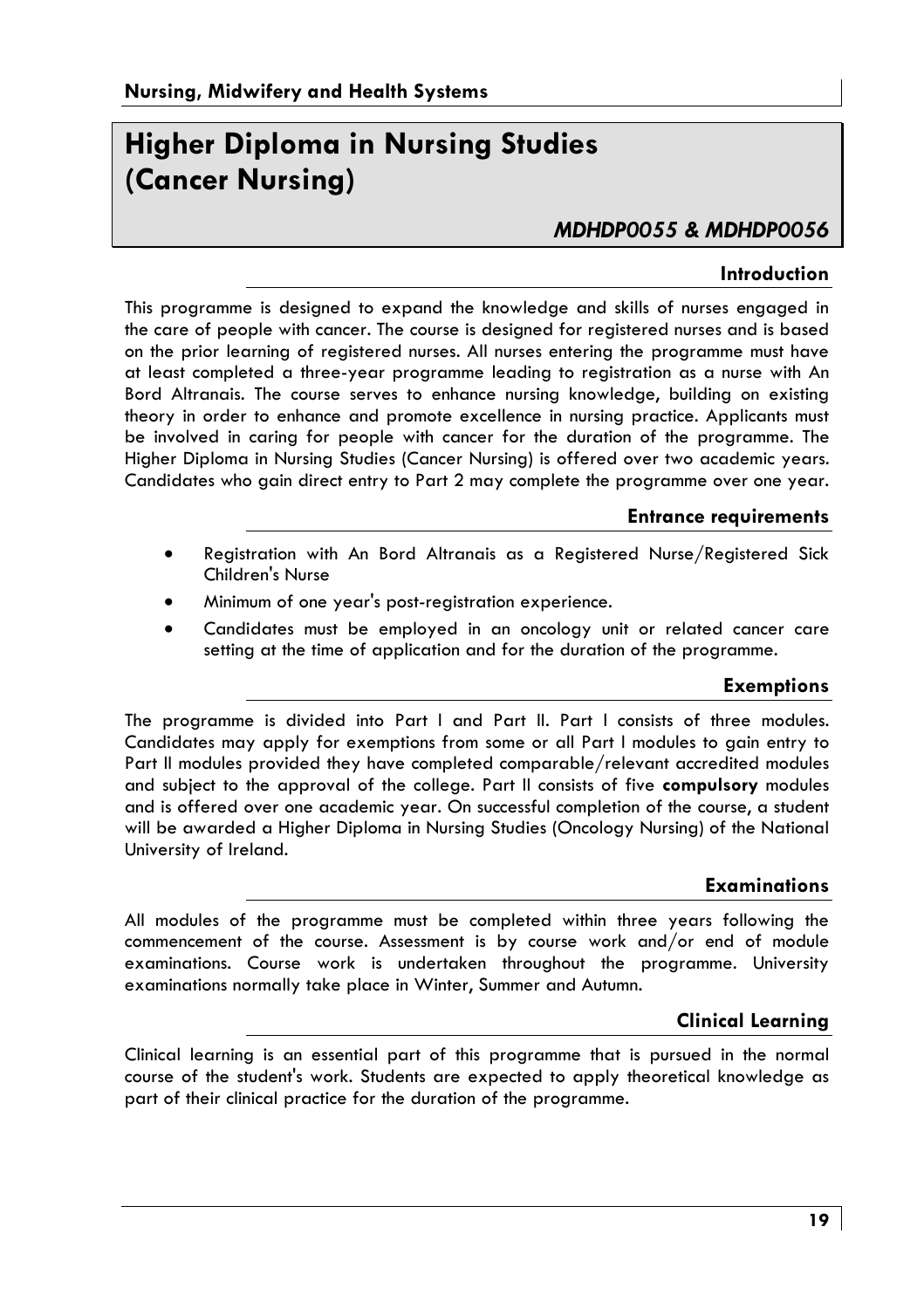# **Course Content**

| Part I                                                                 | Part II                                                                                                                                                               |
|------------------------------------------------------------------------|-----------------------------------------------------------------------------------------------------------------------------------------------------------------------|
| 3 Core modules                                                         | 5 Compulsory modules                                                                                                                                                  |
|                                                                        | (2 Core + 3 Specialist + Clinical Assessment)                                                                                                                         |
| Nursing Theory and Practice I (NURS<br>P411)                           | Health Promotion and Health Education (NURS)<br>P412)                                                                                                                 |
| Nursing Research (NURS P013)<br><b>Biological Sciences (NURS P184)</b> | Applied Research/Management/Clinical<br>Leadership (NURS P413)                                                                                                        |
|                                                                        | Psycho-oncology Nursing (NURS P174)                                                                                                                                   |
|                                                                        | Nursing Theory & Practice III (Cancer Nursing)<br>(NURS P253)-                                                                                                        |
|                                                                        | <b>Optional Modules</b>                                                                                                                                               |
|                                                                        | Option I:                                                                                                                                                             |
|                                                                        | Nursing Theory and Practice IV (Adult Cancer<br>Nursing) <sup>*</sup> (NURS P247)                                                                                     |
|                                                                        | Clinical Assessment (Adult Cancer Nursing)*<br>(NURS P248)                                                                                                            |
|                                                                        | Option 2:                                                                                                                                                             |
|                                                                        | Nursing Theory & Practice V (Breast Care)*<br>(NURS P249)                                                                                                             |
|                                                                        | Clinical Assessment (Breast Care)** (NURS P250)                                                                                                                       |
|                                                                        | Option 3:<br>Nursing Theory and Practice VI (Paediatric<br>Cancer Nursing)*** (NURS P251)<br><b>Clinical Assessment (Paediatric Cancer</b><br>Nursing)*** (NURS P252) |

# **Clinical Placements**

Clinical learning is an essential aspect of this programme that is pursued in the normal process of the student's work. In addition, supernumerary placements are provided within the programme and some students may be required to complete consolidation placements. Students should be engaged in clinical practice on at least a half-time basis throughout the duration of the programme.

# **Award**

On successful completion of the programme a student will be awarded a Higher Diploma in Nursing Studies (Cancer Nursing). This is a Higher Diploma of the National University of Ireland.

<sup>\*</sup> Students undertake one optional subject plus their clinical placement in the appropriate specialty. \*\* The Breast Care modules are offered in association with St Vincent's University Hospital and the

Mater Misericordiae University Hospital

<sup>\*\*\*</sup> The Paediatric Cancer Nursing modules are offered in association with Our Lady's Hospital for Sick Children, Crumlin.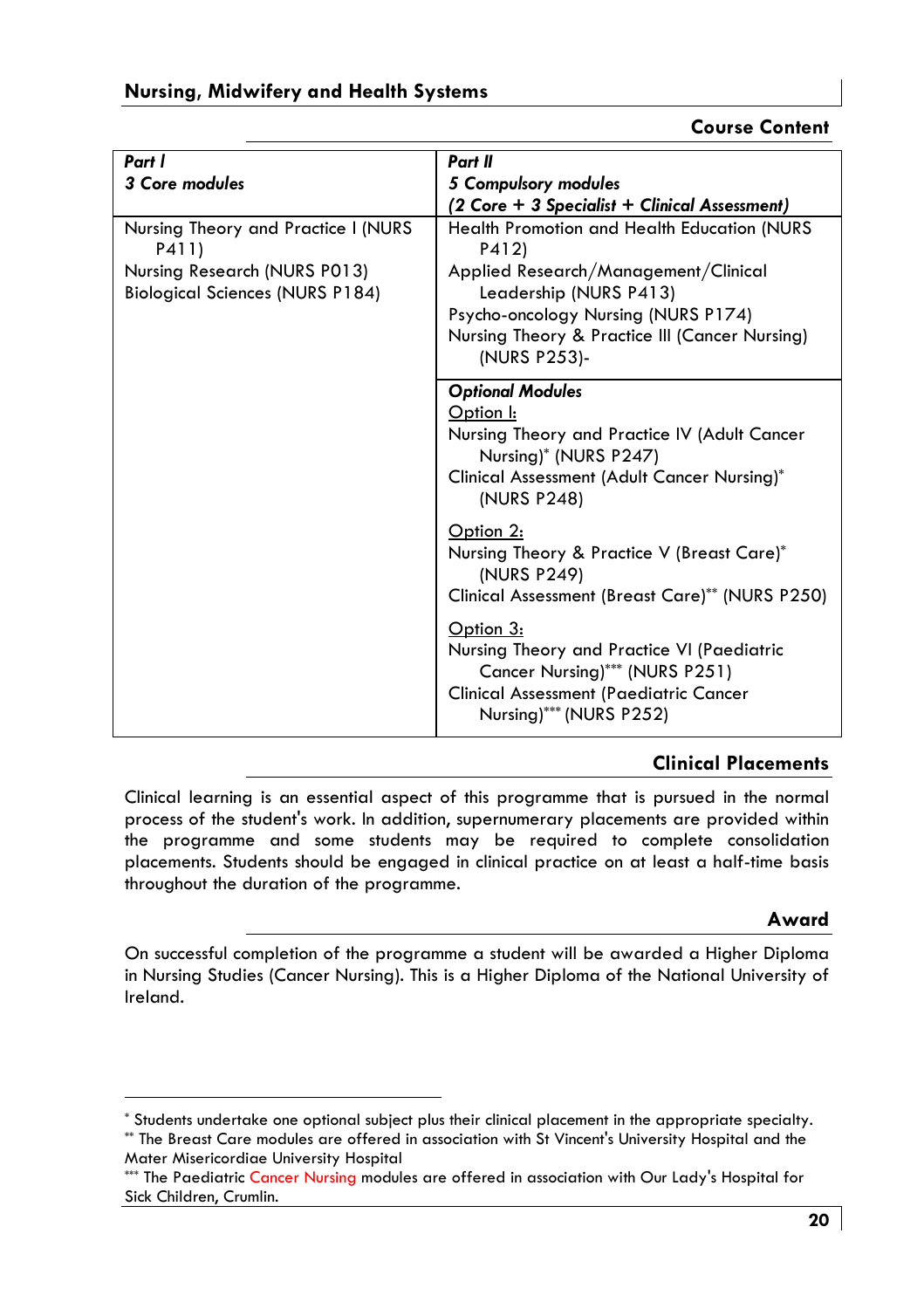# **Higher Diploma in Nursing Studies (Children's Nursing)**

# *MDHDP0053 & MDHDP0054*

#### **Introduction**

This Higher Diploma in Nursing Studies is designed for Registered Nurses and extends over a seventy-eight week period. It is offered in association with Our Lady's Hospital for Sick Children, Crumlin and The Children's University Hospital, Temple Street.

#### **Entrance Requirements**

#### **A General Education**

Matriculation (NUI regulations, which include college approval for admission under mature student regulations). Leaving Certificate in six subjects.

# **B Registration or eligibility for Registration as a Nurse with An Bord Altranais.**

#### **Aim of the Programme**

This programme prepares nurses to care for children. The student undertaking this programme will gain experience in clinical settings where adaptation to rapidly changing environments will facilitate the style of activity and decision making required for professional practice. The experience will be supervised and co-ordinated by appropriately qualified and experienced nurses responsible for creating, maintaining and developing a supportive environment which optimises care and education. Designated clinical practice areas will be selected that provide appropriate family centred care; that embrace the programme philosophy, and are supportive of student education and life-long learning.

#### **Exemptions**

It is possible to gain exemptions from part of the programme on the basis of comparable study. All exemptions are at the discretion of the college and applicants must apply for exemption at the time of application.

| <b>Programme Content</b> |  |  |  |
|--------------------------|--|--|--|
|--------------------------|--|--|--|

# **Module 1 Child and Family Centred Nursing NURS P281**

Unit 1 Evolution of Children's Nursing

Unit 2 Health and Safety in the Provision of Acute Child Health Services Unit 3 Introduction to Acute Child Health Services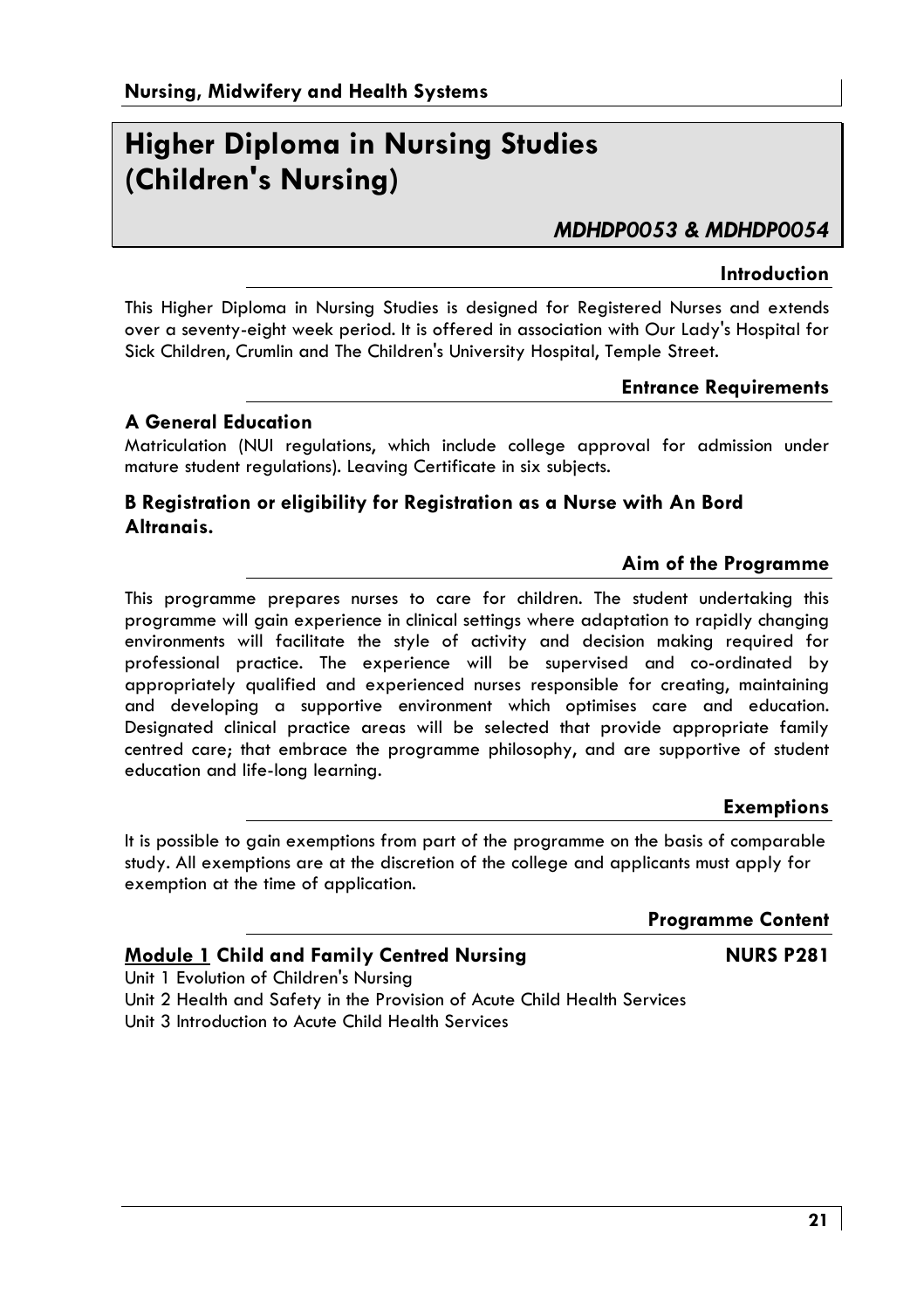# **Nursing, Midwifery and Health Systems**

| Nursing, Midwifery and Health Systems                                                                                                                                                                                                                                                                                                                                                                                                                              |                  |
|--------------------------------------------------------------------------------------------------------------------------------------------------------------------------------------------------------------------------------------------------------------------------------------------------------------------------------------------------------------------------------------------------------------------------------------------------------------------|------------------|
| Module 2 Research<br>The research process<br>The literature review and theoretical framework<br>Introduction to research designs<br>Data collection methods<br>Ethical issues in nursing research<br>Rigour in research<br>Data analysis<br>Searching the databases CINAHL/Synergy/Electronic Journals                                                                                                                                                             | <b>NURS PO13</b> |
| <b>Module 3 Theoretical Foundations of Children's Nursing</b><br>Unit 1 Nursing Models and The Systematic Approach to Nursing Care<br>Unit 2 Reflective Practice                                                                                                                                                                                                                                                                                                   | <b>NURS P282</b> |
| <b>Module 4 Child And Family Health Promotion</b><br>Health promotion, education and protection<br>Models of health promotion<br>Factors affecting child and family health<br>Factors affecting foetal and maternal health<br>The healthy newborn/infant/child<br>Microbiology/infection control<br>Normal growth and development<br>Teaching and learning in the clinical setting<br>Education and empowerment of children & families in achieving optimum health | <b>NURS P283</b> |
| <b>Module 5 The Child With Health Care Needs</b><br>The high risk newborn infant<br>The child undergoing anaesthesia/surgery<br>The child with chronic illness/disability<br>The child with altered respiratory function<br>The dying child                                                                                                                                                                                                                        | <b>NURS P284</b> |
| Module 6 The Child With Special Health Care Needs 1<br>Unit 1 Applied Anatomy and Physiology<br>Unit 2 Children's Nursing 1<br>Unit 3 Applied Pharmacology                                                                                                                                                                                                                                                                                                         | <b>NURS P285</b> |
| Module 7 Professional and Contemporary Issues in Child Health NURS P289<br>Legal aspects of children's nursing<br>Ethical issues in children's nursing<br>Professional issues in children's nursing<br>Management issues in children's nursing practice<br>Child health team membership, roles, responsibilities and boundaries                                                                                                                                    |                  |
| Module 8 Social and Behavioural Sciences<br>The child and family in society<br>Social policy and social administration<br>Developmental psychology in infancy, childhood and adolescence<br><b>Communication skills</b><br>The child with altered psychological/psychiatric function                                                                                                                                                                               | <b>NURS P287</b> |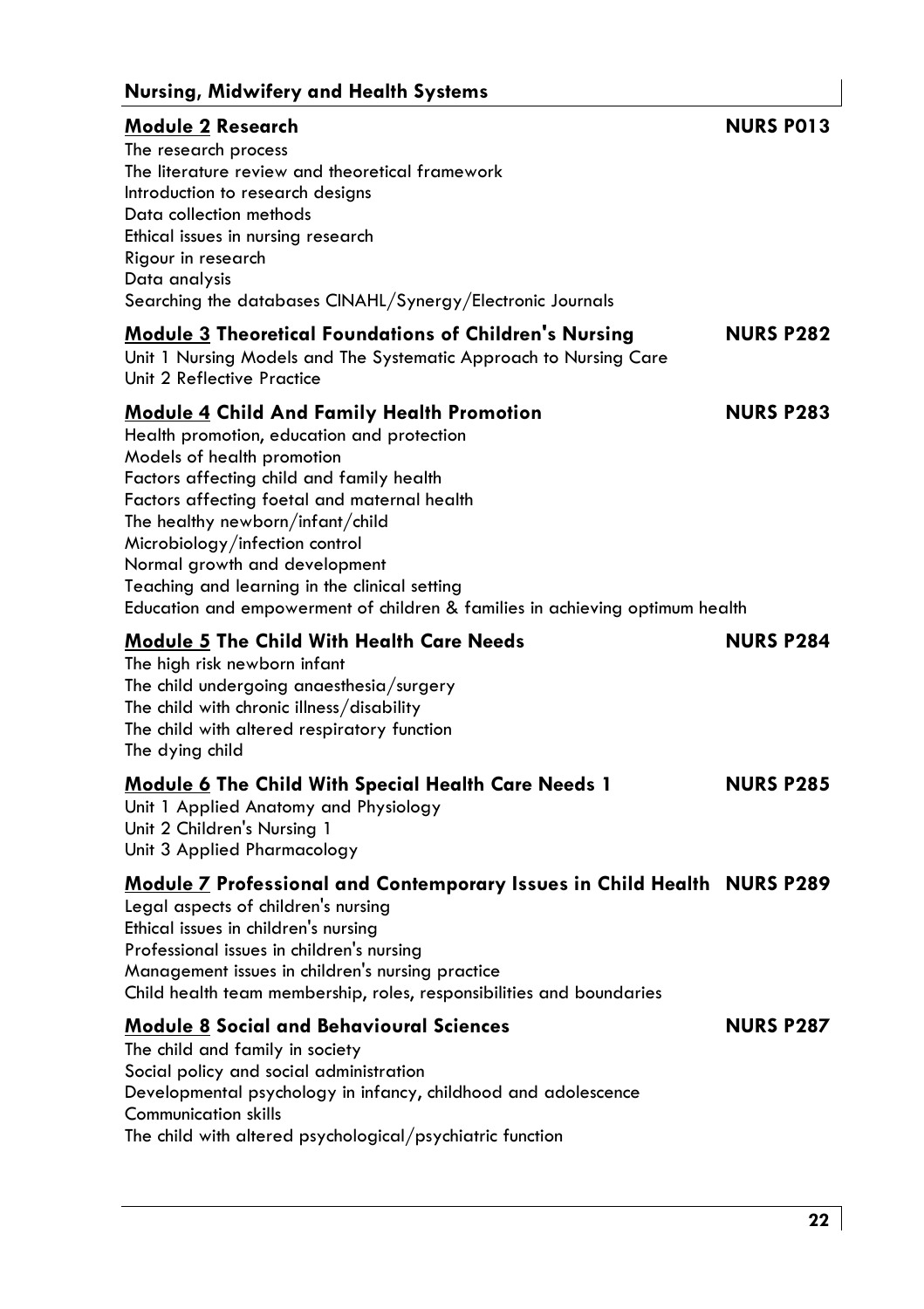| Nursing, migwirery and Health Systems                                                                                                                                                                                                                                                                                                                                                                                                                           |                  |
|-----------------------------------------------------------------------------------------------------------------------------------------------------------------------------------------------------------------------------------------------------------------------------------------------------------------------------------------------------------------------------------------------------------------------------------------------------------------|------------------|
| <b>Module 9 The Child With Special Health Care Needs 2</b><br>Unit 1 Applied Anatomy and Physiology<br>Unit 2 Children's Nursing 2<br>Unit 3 Applied Pharmacology                                                                                                                                                                                                                                                                                               | <b>NURS P286</b> |
| Module 10 The Child With Health Care Needs 3<br>The child with a communicable disease<br>The child with a critical illness<br>The child with altered hepatic illness<br>The child with genetic and metabolic disorders<br>The child with cancer<br>The child with multiple systems disorder<br>The child with an eye disorder<br>The child with an ear, nose or throat disorder<br>The child with special needs related to visual/auditory/cognitive impairment | <b>NURS P288</b> |
| The child/family experiencing terminal illness/death and bereavement                                                                                                                                                                                                                                                                                                                                                                                            |                  |
|                                                                                                                                                                                                                                                                                                                                                                                                                                                                 |                  |

The programme includes both theoretical and clinical work. Students who have met the Higher Diploma Examination criteria set by University College Dublin will be awarded a Higher Diploma in Nursing Studies (Children's Nursing). This is a Higher Diploma of the National University of Ireland. Successful completion of the programme enables students to register as Children's Nurses (RCN) with An Bord Altranais.

**Award** 

# **Nursing, Midwifery and Health Systems**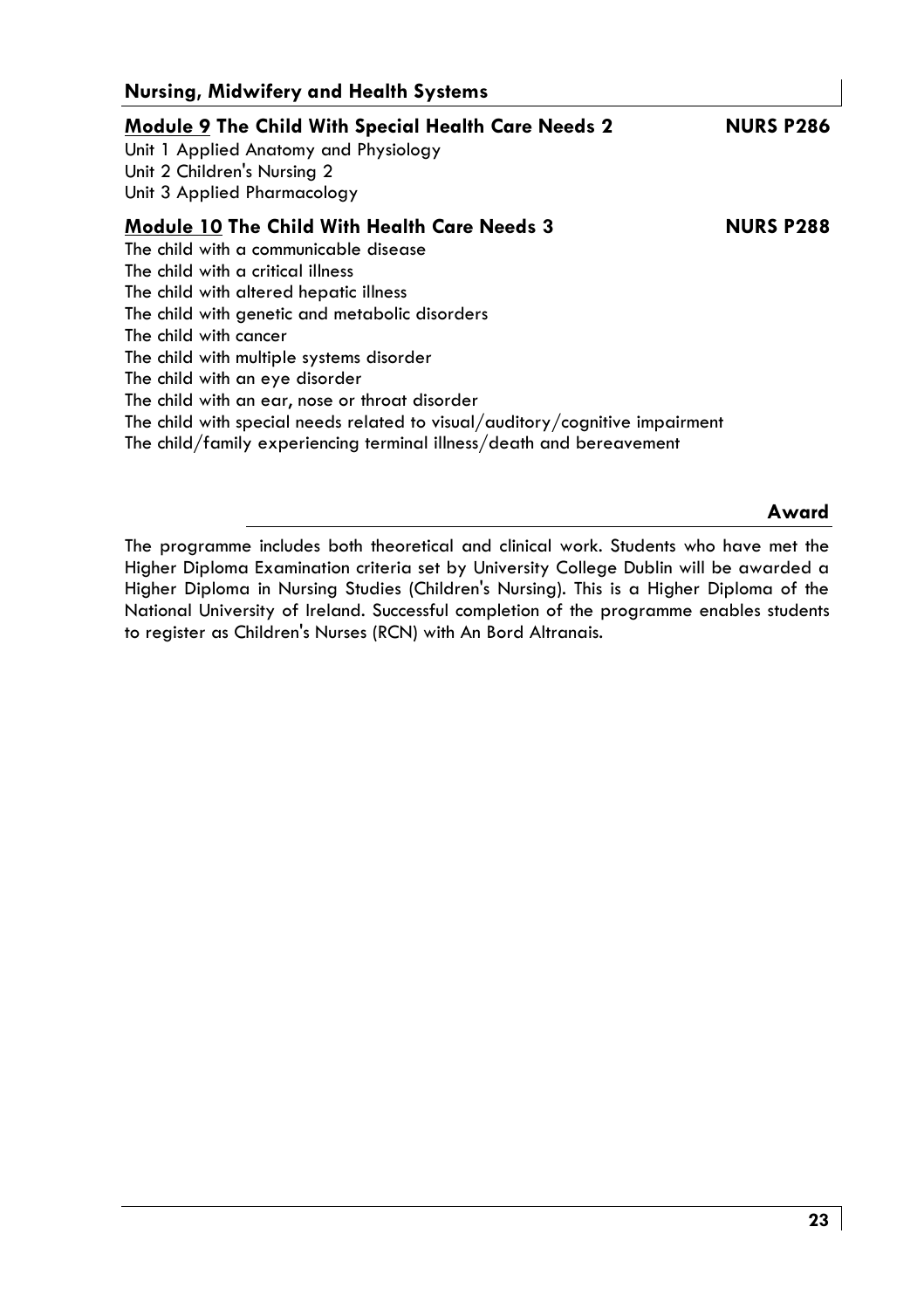# **Higher Diploma in Nursing Studies (Clinical Practice)**

# *MDHDP0051*

#### **Introduction**

The Higher Diploma in Nursing Studies (Clinical Practice) programme is aimed at advancing the registered nurse's repertoire of knowledge and skills for clinical nursing practice in the care of persons with a variety of health-related problems, within a variety of specialist care settings and contexts (see specialist strand modules). Each distinct strand of the Higher Diploma in Nursing Studies (Clinical Practice) programme is aimed at preparing nurses to provide a specialist nursing service within their chosen field of nursing and health care. The programme is offered in partnership with a number of affiliated health care institutions, including the Mater Misericordiae University Hospital, St Vincent's University Hospital, Our Lady's Hospice, Harold's Cross, Our Lady's Hospital for Sick Children, Crumlin, the Children's University Hospital, Temple Street, the National Rehabilitation Hospital, Dun Laoghaire and St. Francis Hospice, Raheny.

The Higher Diploma in Nursing Studies (Clinical Practice) is offered over two academic years. Candidates who gain direct entry to Part 2 may complete the programme over one year.

#### **Aim of Programme**

The Higher Diploma programme is designed to expand the knowledge and skills of nurses engaged in the care of people within the chosen area of study.

#### **Entrance Requirements**

The following are the general entry requirements for the Higher Diploma in Nursing Studies (Clinical Practice):

Applicants must:

- be entered onto the appropriate division of the Nurses' Register maintained by An Bord Altranais
- have at least one year's post-registration experience
- be currently employed in clinical nursing practice
- be employed in the specialist nursing discipline for the duration of the programme.

# **The following additional entry requirements apply to specialist strands as follows:**

#### *Gastrointestinal Nursing – Endoscopy or Colorectal Nursing option*

Applicants should have at least six months' experience in Gastrointestinal nursing

#### *Gerontological Nursing*

Applicants should be registered as an RGN, RPN or RNMH. The strand prepares applicants to work only in the area in which they are registered.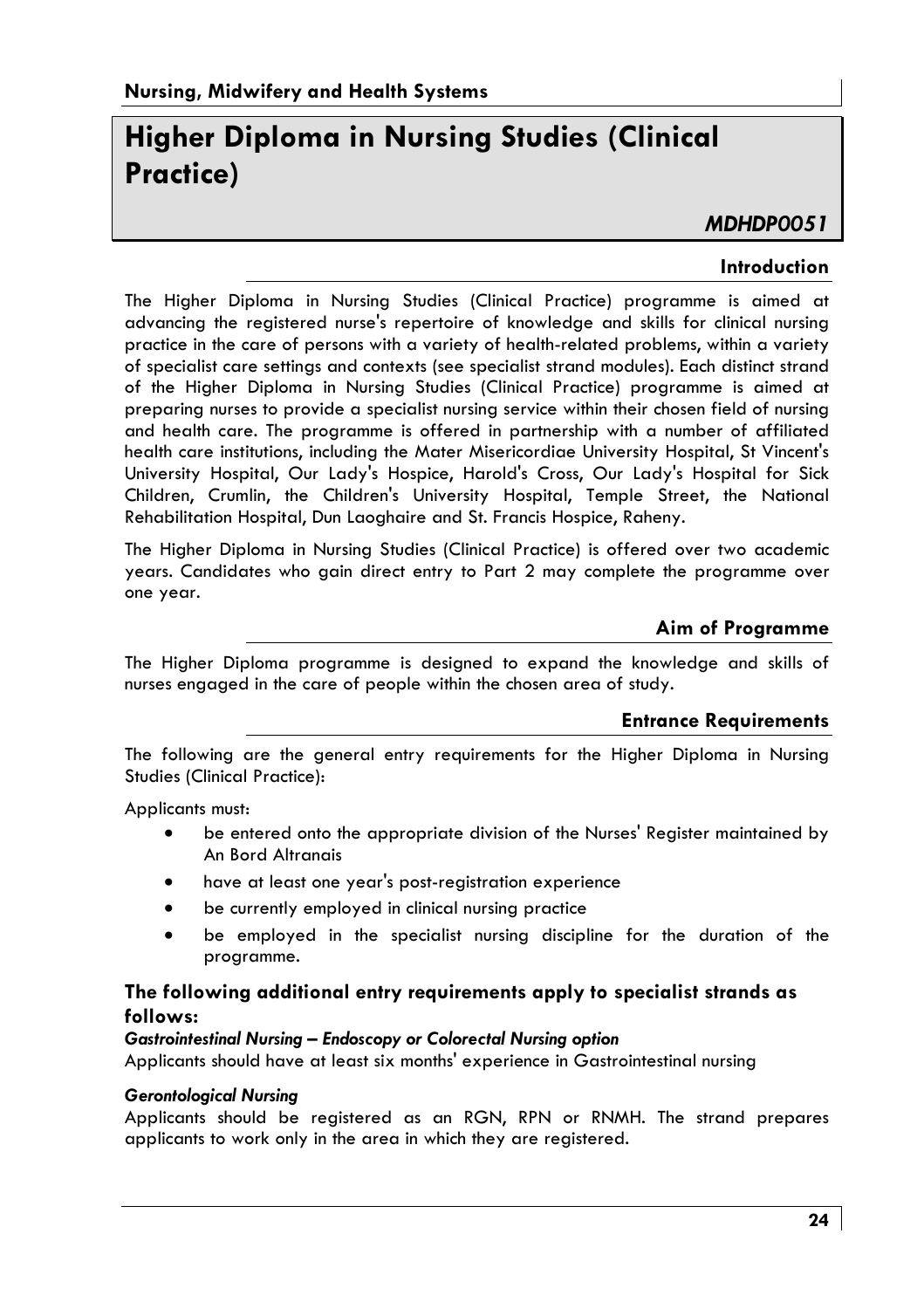#### **Nursing, Midwifery and Health Systems**

#### *Rehabilitation Nursing in Acquired Brain Injury*

Applicants should have at least six months' experience in Neurological or Neurological Rehabilitation Nursing.

#### *Rehabilitation Nursing in Spinal Cord Dysfunction*

Applicants should be at least six months' experience in Spinal Injury or Spinal Rehabilitation Nursing

#### *Renal Nursing*

Preference will be given to candidates with previous Renal nursing experience

Applicants must be currently employed in a Renal unit, in which dialysis facilities are available. Applicants who do not meet this requirement will be required to complete additional clinical placements, as indicated by the Course Director.

#### *Rheumatology Nursing*

Applicants should have at least six months' experience in Rheumatology Nursing.

#### *Pain Management*

Applicants should be registered as a general nurse. Applicants must be working in clinical practice incorporating Pain Management in client care.

#### *Paediatric Critical Care Nursing*

Applicants should be registered as an RSCN, RSCN/RGN with a minimum of one year's experience in Paediatric Nursing.

Applicants registered as an RGN with a minimum of 2 years experience in Paediatric Nursing may be considered for the programme.

Applicants must be employed in an Intensive Care Unit for a minimum of six months prior to and for the duration of the programme.

#### *Paediatric Emergency Nursing*

Applicants should be registered as an RSCN and/or an RGN with at least one year's post-registration experience in an emergency school with exposure to sick children.

#### *Urology Nursing*

Applicants must be employed in urology nursing for the duration of the programme.

#### **Exemptions**

The programme is divided into Part I and Part II. Part I consists of three modules. Candidates may apply for exemptions from some or all Part 1 modules to gain entry to Part II modules provided they have completed comparable/relevant accredited modules and subject to the approval of the college. Part II consists of five **compulsory** modules and a clinical assessment. On successful completion of the course, a student will be awarded a Higher Diploma in Nursing Studies of the National University of Ireland.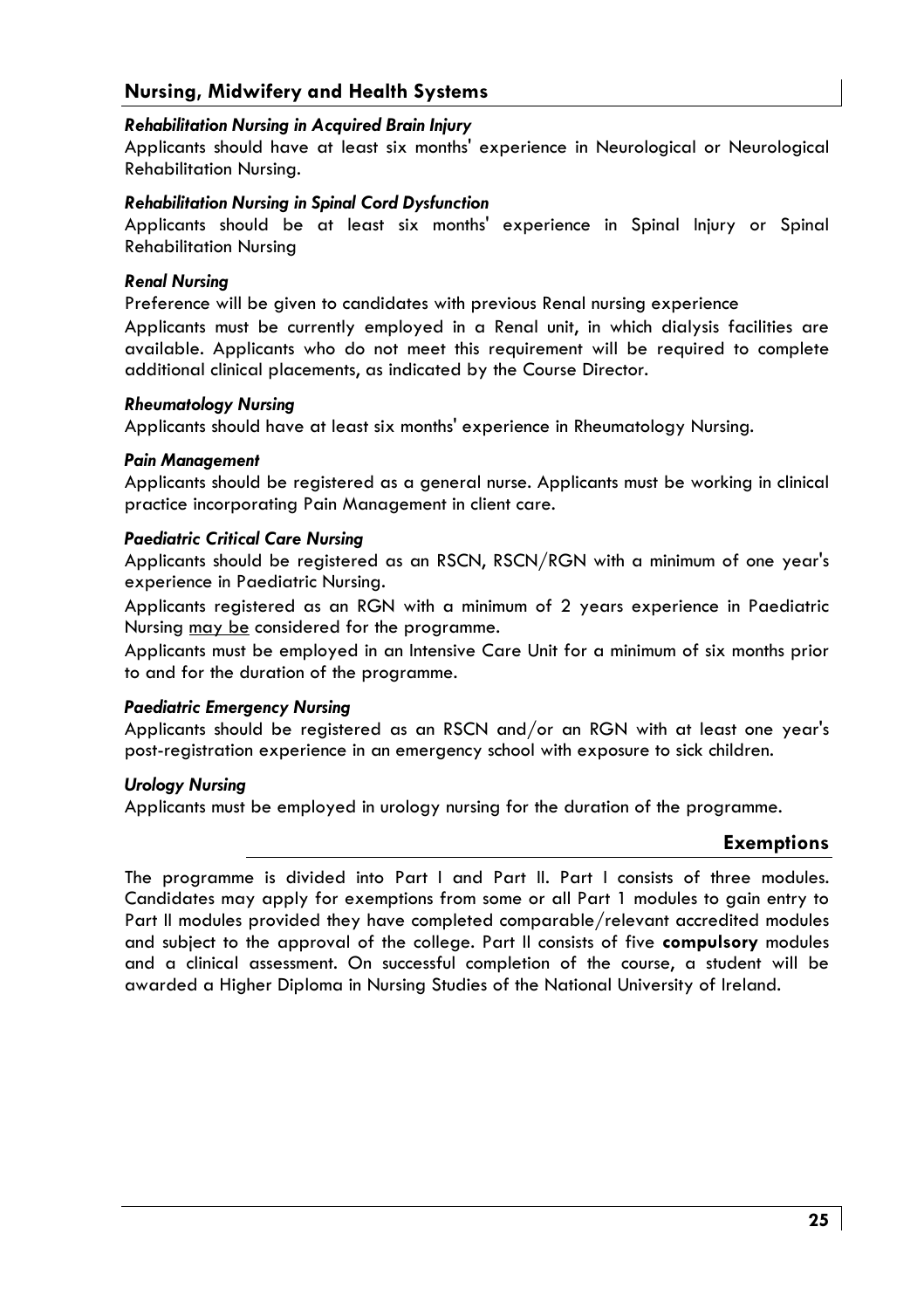# **Programme Content**

| Part I<br>3 Core modules                                                                                       | Part II<br>5 Compulsory modules<br>(2 Core + 3 Specialist + Clinical Assessment)                               |
|----------------------------------------------------------------------------------------------------------------|----------------------------------------------------------------------------------------------------------------|
| Nursing Theory & Practice 1<br>NURS P411<br><b>Biological Sciences NURS P184</b><br>Nursing Research NURS P013 | Health Promotion & Health Education NURS P412<br>Applied Research/Management/ Clinical<br>Leadership NURS P413 |

| <b>Specialist Modules*</b>                                                                              |                                                                                                                                                                                                                                                                                        |  |
|---------------------------------------------------------------------------------------------------------|----------------------------------------------------------------------------------------------------------------------------------------------------------------------------------------------------------------------------------------------------------------------------------------|--|
| <b>Strand</b>                                                                                           | <b>Module</b>                                                                                                                                                                                                                                                                          |  |
| <b>Gastrointestinal Nursing</b>                                                                         | Upper Gastrointestinal Nursing (NURSP435)                                                                                                                                                                                                                                              |  |
|                                                                                                         | Lower Gastrointestinal Nursing (NURSP436)                                                                                                                                                                                                                                              |  |
|                                                                                                         | Colorectal Nursing (NURSP437)                                                                                                                                                                                                                                                          |  |
|                                                                                                         | <b>OR</b>                                                                                                                                                                                                                                                                              |  |
|                                                                                                         | Endoscopy Nursing (NURSP217)                                                                                                                                                                                                                                                           |  |
|                                                                                                         | Clinical Assessment (NURS P298)                                                                                                                                                                                                                                                        |  |
| <b>Gerontological Nursing</b>                                                                           | Nursing Older Persons I (NURS P220)<br>Nursing Older Persons II (NURS P221)<br>Nursing Older Persons III (NURS P222)<br>Clinical Assessment (NURS P255)                                                                                                                                |  |
| <b>Rehabilitation Nursing</b><br>And<br><u>Acquired Brain Injury</u><br>Оr<br><b>Spinal Cord Lesion</b> | <b>Rehabilitation Nursing (NURS P226)</b><br>And<br>Acquired Brain Injury: Acute Care Nursing<br>(NURS P227)<br><b>Biological Sciences II: Rehabilitation Nursing</b><br>(NURS P228)<br>Or<br>Spinal Cord Lesion: Acute Care Nursing<br>(NURS P230)<br>Clinical Assessment (NURS P257) |  |
| <b>Renal Nursing</b>                                                                                    | Care of the Person with Renal Dysfunction<br>(NURS P231)<br>Care of the Person undergoing Haemodialysis<br>(NURSP438)<br>Care of the Person undergoing Peritoneal Dialysis<br>and renal Transplantation (NURSP439)<br>Clinical Assessment (NURS P258)                                  |  |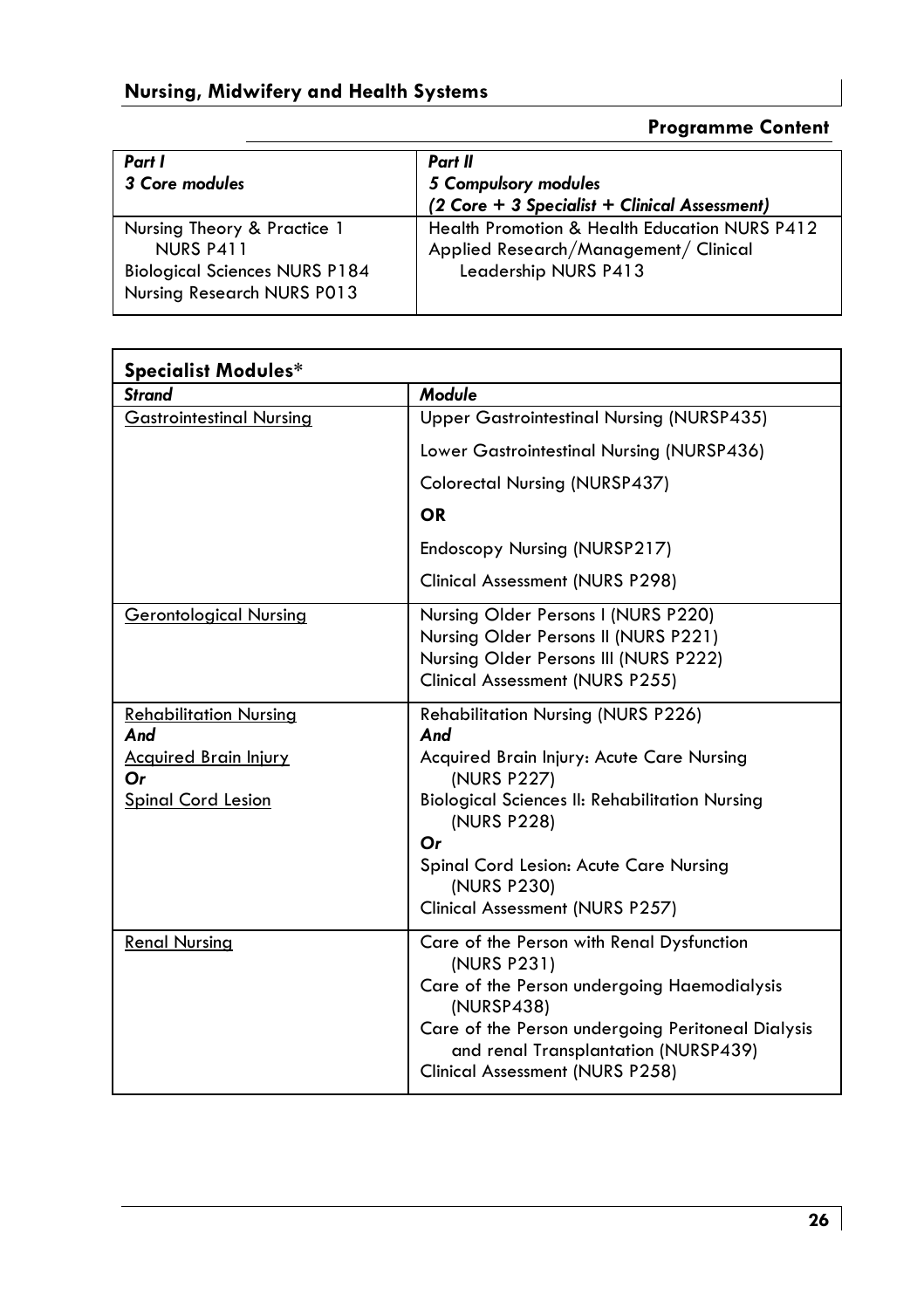| <b>Rheumatology Nursing</b>             | Rheumatology Nursing I (NURS P234)<br>Rheumatology Nursing 2 (NURS P235)<br>Biological Sciences II: Rheumatology Nursing<br>(NURS P236)<br>Clinical Assessment (NURS P259)                                                                                       |
|-----------------------------------------|------------------------------------------------------------------------------------------------------------------------------------------------------------------------------------------------------------------------------------------------------------------|
| <b>Pain Management</b>                  | Pain Management I (NURS P237)<br>Pain Management II (NURS P238)<br>Pain Management III (NURS P239)<br>Clinical Assessment (NURS P260)                                                                                                                            |
| <b>Paediatric Critical Care Nursing</b> | Care of the Infant/Child with Altered Respiratory<br>Function (NURS P240)<br>Care of the Infant/Child with Altered<br>Cardiovascular Function (NURS P241)<br>Care of the Infant/Child with Multi-organ Failure<br>(NURS P242)<br>Clinical Assessment (NURS P261) |
| <b>Paediatric Emergency Nursing</b>     | Care of the Acutely III child and adolescent<br>(NURS P243)<br>Nursing Care of the child/adolescent with minor<br>and major injuries (NURS P244)<br>Care of the child/adolescent with special needs<br>(NURS P245)<br>Clinical Assessment (NURS P262)            |
| <b>Urology Nursing</b>                  | Care of the person with urological cancers<br>(NURS P292)<br>Care of the person with upper urinary tract<br>conditions (NURS P293)<br>Care of the person with lower urinary tract<br>conditions (NURS P294)<br>Clinical Assessment (NURS P299)                   |

# **Nursing, Midwifery and Health Systems**

- Students register for one strand.
- **Specialist strands may not be available in each academic session.**
- The programme will not be held unless there is a sufficient number of suitable applicants.

# **Examinations**

All modules of the programme must be completed within three years of the commencement of the course. Assessment is by course work and /or end of module examinations. Course work is undertaken through out the programme. University Examinations normally take place in Winter, Summer and Autumn.

# **Clinical Placements**

Clinical learning is an essential part of this programme that is pursued in the normal course of the student's work. Students are expected to apply theoretical knowledge as part of their clinical practice for the duration of the programme. Specialised foundation supernumerary clinical placements will be facilitated concurrently with specialist modules.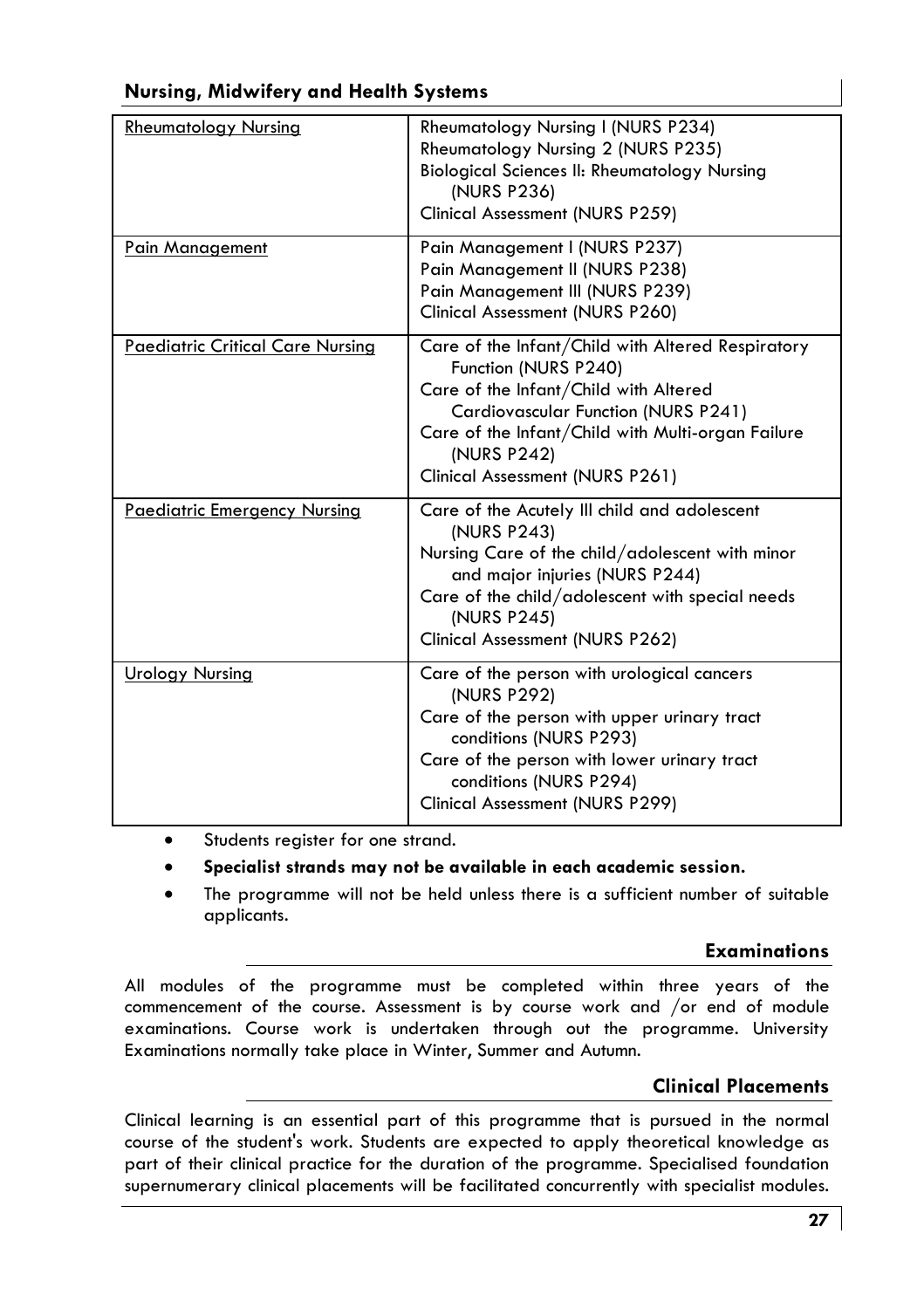# **Nursing, Midwifery and Health Systems**

All clinical requirements must be completed before the Higher Diploma in Nursing Studies (Clinical Practice) can be awarded.

#### **Award**

On successful completion of the programme, a student will be awarded a Higher Diploma in Nursing Studies (Clinical Practice). This is a Higher Diploma of the National University of Ireland.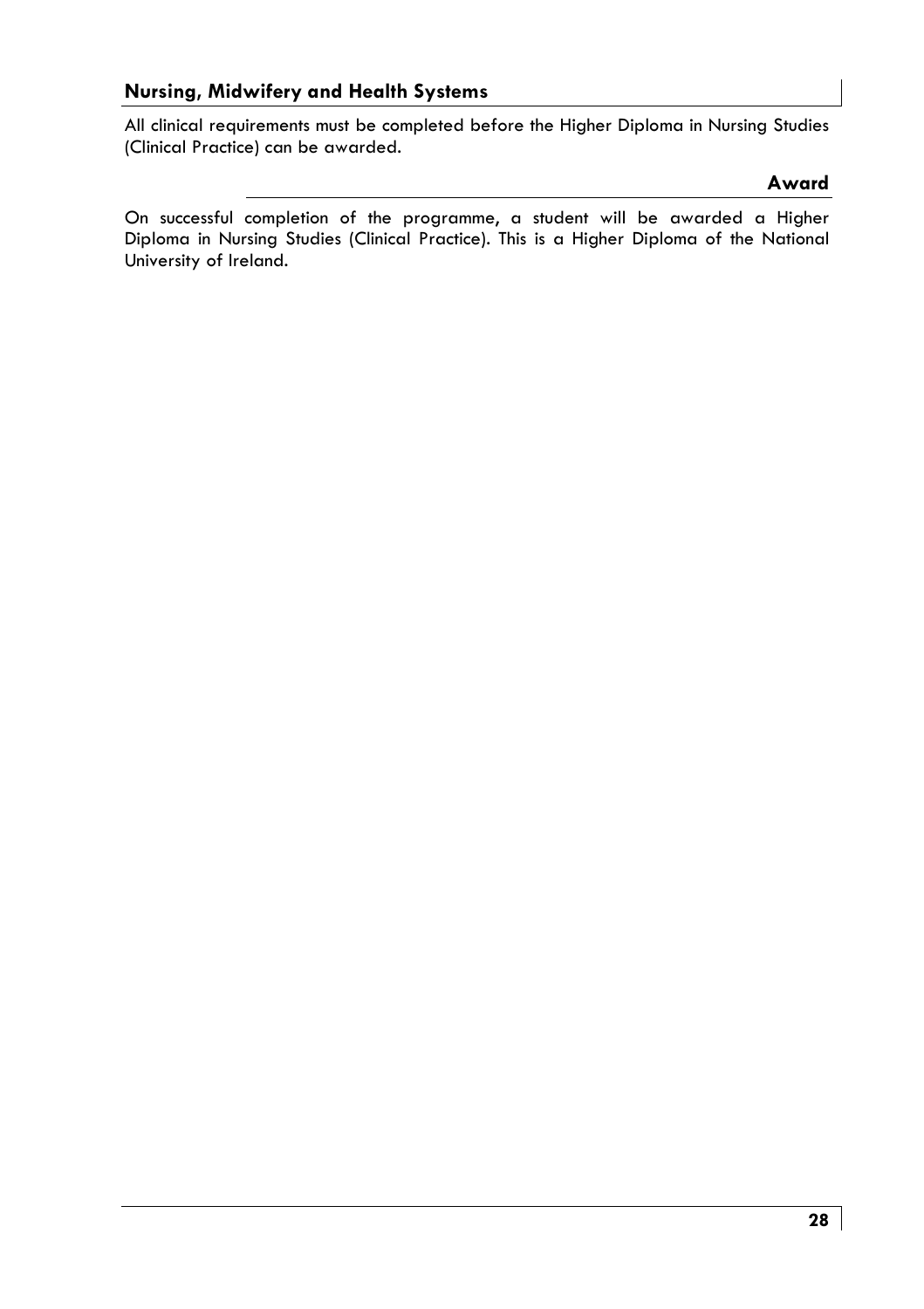# **Higher Diploma in Nursing Studies (Critical Care Nursing)**

# *MDHDP0046*

#### **Introduction**

This Higher Diploma programme is designed to expand the knowledge and skills of nurses engaged in the care of people within the critical care environment. The programme is offered in association with the Post Registration Education Nursing Department at the Mater Misericordiae University Hospital and the Centre for Nurse Education at Saint Vincent's University Hospital. Within the Higher Diploma in Nursing Studies (Critical Care Nursing) programme there are two pathways – cardiovascular nursing and intensive care nursing. Students will be taught in University College Dublin, the Mater Misericordiae University Hospital and St Vincent's University Hospital. Clinical placements will also be facilitated in the Blackrock Clinic and the Mater Private Hospital.

The Higher Diploma in Nursing Studies (Critical Care Nursing) is offered over two academic years. Candidates who gain direct entry to Part 2 may complete the programme over one academic year.

#### **Entrance Requirements**

Applicants should be registered as a General Nurse with An Bord Altranais and have a minimum of one year's post-registration nursing experience.

Candidates who undertake the cardiovascular pathway must be employed in a Coronary Care Unit, Cardiac Catheterisation Laboratory or a Combined Coronary/Intensive Care Unit at the commencement and for the duration of the programme.

Candidates who undertake the intensive care pathway must be employed in an Intensive Care Unit or a Combined Intensive/Coronary Care Unit at the commencement and for the duration of the programme.

All candidates must provide documented evidence from the Director of Nursing that guarantees placement in an appropriate critical care unit for the duration of the programme.

# **Exemptions/Credits**

The programme is divided into Part 1 and Part 2. Part 1 consists of three modules, candidates may apply for exemptions from some or all Part 1 modules to gain entry to Part 2 modules provided they have completed comparable/relevant accredited modules and subject to the approval of the college. Part 2 consists of five **compulsory** modules and is run over one academic year. On successful completion of this course a student will be awarded a Higher Diploma in Nursing Studies of the National University of Ireland.

#### **Examinations**

All modules of the programme must be completed within three years of the commencement of the course. Assessment is by course work and/or end of module examinations. Course work is undertaken throughout the programme. University examinations normally take place in Winter, Summer and Autumn.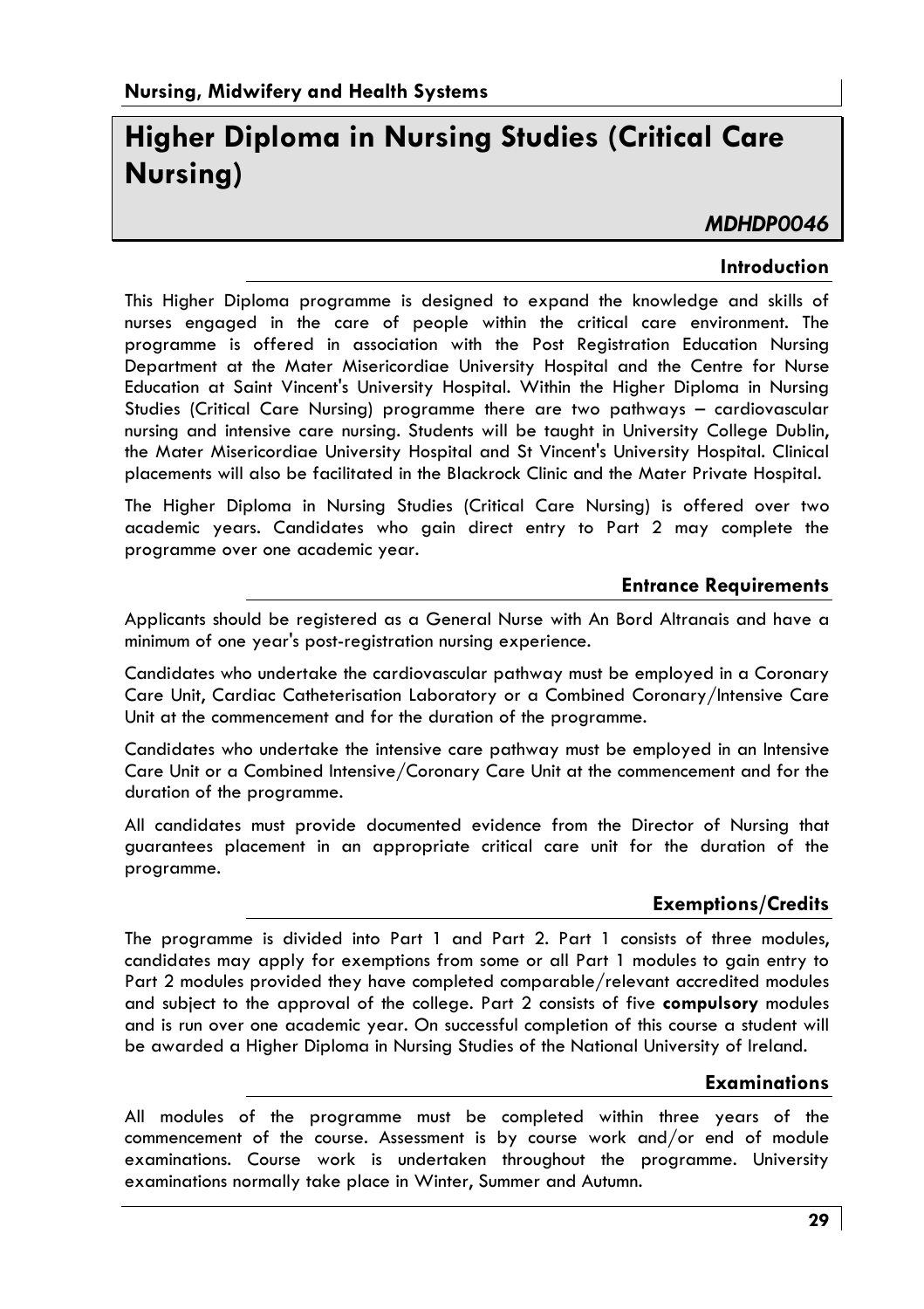# **Programme Content**

| Part I                                                                                                                    | Part II                                                                                                                                                                                                                                                                                                                                          |
|---------------------------------------------------------------------------------------------------------------------------|--------------------------------------------------------------------------------------------------------------------------------------------------------------------------------------------------------------------------------------------------------------------------------------------------------------------------------------------------|
| <b>3 Core Modules</b>                                                                                                     | <b>5 Compulsory Modules</b>                                                                                                                                                                                                                                                                                                                      |
|                                                                                                                           | (2 Core + 3 Specialist + Clinical Assessment                                                                                                                                                                                                                                                                                                     |
| Nursing Theory and Practice I<br>(NURS P411)<br>Nursing Research (NURS P013)<br><b>Biological Sciences</b><br>(NURS P184) | (CV) Cardiovascular Nursing Option MDHDP0046<br>Health Promotion & Health Education (NURS P412)<br>Applied Research, Management and Clinical<br>Leadership (NURS P413)<br>Nursing Theory & Practice III (NURS P426)<br>Nursing Theory & Practice IV (NURS P427)<br>Nursing Theory & Practice VIII (NURS P428)<br>Clinical Assessment (NURS P073) |
|                                                                                                                           | (IC) Intensive Care Nursing Option MDHDP0039<br>Health Promotion & Health Education (NURS P412)<br>Applied Research, Management and Clinical<br>Leadership (NURS P413)<br>Nursing Theory & Practice V (NURS P423)<br>Nursing Theory and Practice VI (NURS P424)<br>Nursing Theory & Practice VII (NURS P425)<br>Clinical Assessment (NURS P073)  |

# **Clinical Placements**

Clinical learning is an essential aspect of this programme. Clinical learning outcomes in association with a clinical competence assessment form an integral part of this programme. In addition clinical teaching placements are facilitated concurrently with specialist modules. All clinical requirements must be completed before the Higher Diploma in Nursing Studies (Critical Care Nursing) can be awarded.

# **Award**

On successful completion of the programme a student will be awarded a Higher Diploma in Nursing Studies (Critical Care Nursing). This is a Higher Diploma of the National University of Ireland.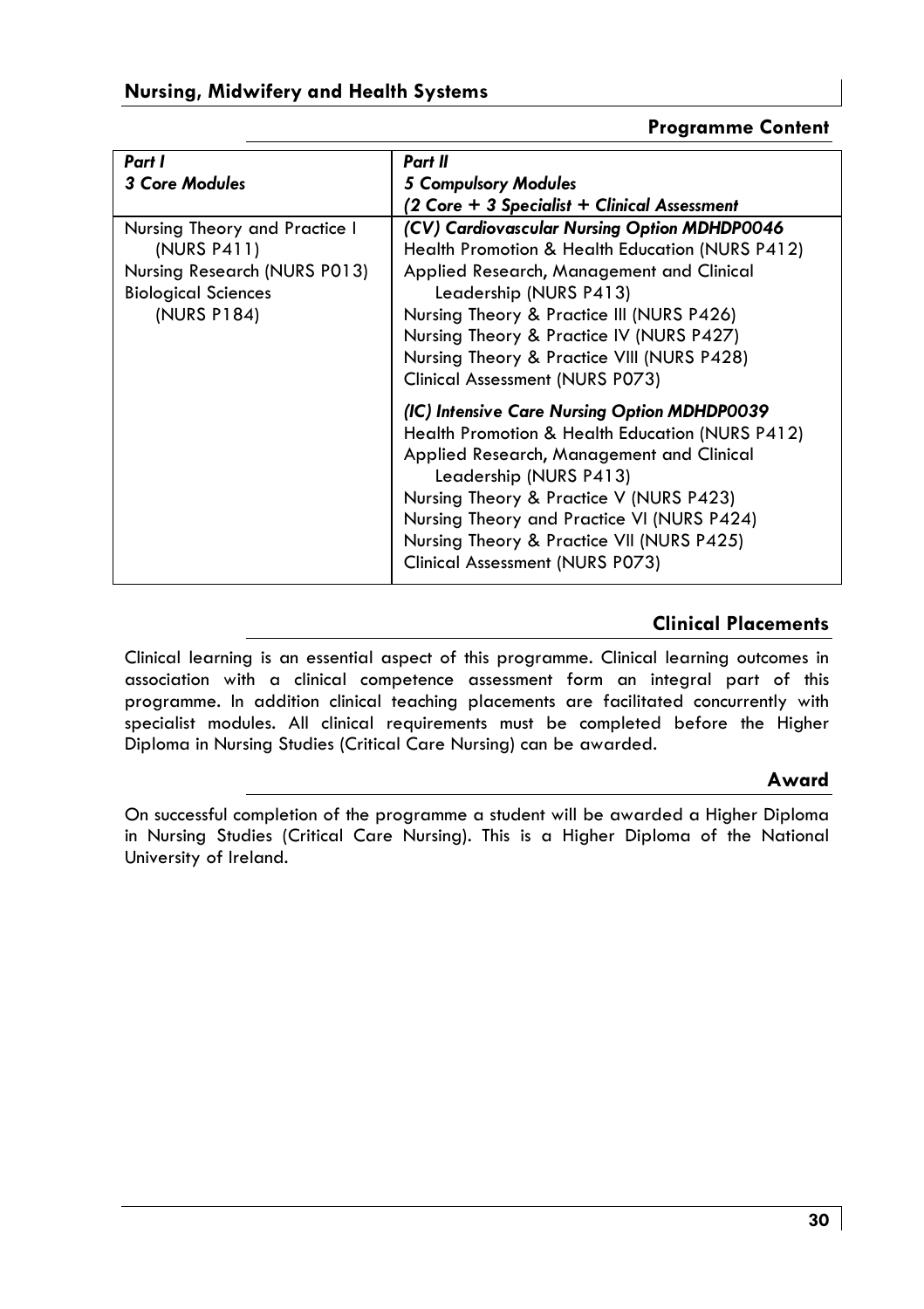# **Higher Diploma in Nursing Studies (Diabetes Nursing)**

# *MDHDP0020*

#### **Introduction**

This Higher Diploma programme is offered in association with the post-registration Nurse Education Department at the Mater Misericordiae University Hospital. It will give academic accreditation to Higher Diploma level to a specialist course in Diabetes Nursing. Students attend University College Dublin and the Mater Misericordiae University Hospital for theoretical instruction. Structured clinical placements are facilitated at the Mater Misericordiae Hospital

The Higher Diploma in Nursing Studies (Diabetes Nursing) is offered over two academic years. Candidates who gain direct entry to Part 2 may complete the programme over one year.

This Higher Diploma in Nursing Studies (Diabetes Nursing) programme is designed to expand the knowledge and skills of nurses engaged in the care of persons with Type 1 and Type 2 Diabetes, and persons with related health problems and needs.

#### **Entrance Requirements**

Applicants should be registered as a general Nurse with An Bord Altranais, with a minimum of one year's post-registration experience. In addition, candidates must be engaged in the care of persons with diabetes at commencement and for the duration of the programme.

#### **Exemptions**

The programme is divided into Part 1 and Part 2. Part 1 consists of three modules, candidates may apply for exemptions from some or all Part 1 modules to gain entry to Part 2 modules provided they have completed comparable/relevant accredited modules and subject to the approval of the college. Part 2 consists of five compulsory modules and a Clinical Assessment. On successful completion of the programme, a student will be awarded a Higher Diploma in Nursing Studies of the National University of Ireland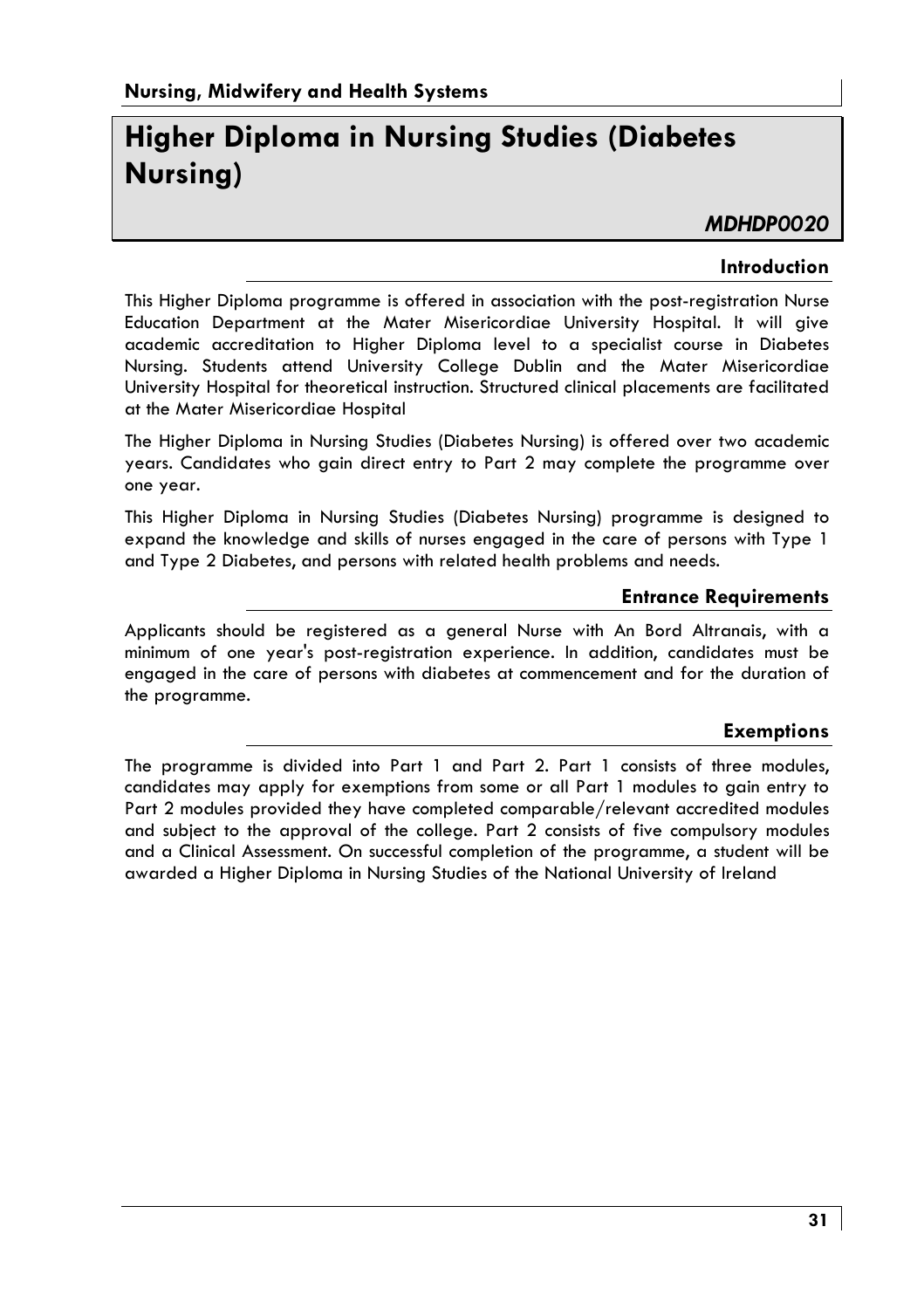# **Programme Content**

| Part 1<br><b>3 Core Modules</b>                                                                                      | Part II<br><b>5 Compulsory Modules</b><br>$(2 \text{ Core} + 3 \text{ Specialist} + \text{ Clinical})$<br>Assessment)                                                                                                                                                                                                                                                                    |
|----------------------------------------------------------------------------------------------------------------------|------------------------------------------------------------------------------------------------------------------------------------------------------------------------------------------------------------------------------------------------------------------------------------------------------------------------------------------------------------------------------------------|
| Nursing Theory & Practice 1<br>(NURS P411)<br><b>Biological Sciences (NURS P184)</b><br>Nursing Research (NURS P013) | <b>Health Promotion &amp; Health Education</b><br>(NURS P412)<br>Applied Research/Management/ Clinical<br>Leadership (NURS P413)<br>Nursing Theory & Practice III (Diabetes<br>Nursing) (NURS P415)<br>Nursing Theory & Practice IV (Diabetes<br>Nursing) (NURS P416)<br>Nursing Theory & Practice V (Diabetes<br>Nursing) (NURS P417)<br>Clinical Assessment (Pass/Fail) (NURS<br>P058) |

# **Examinations**

All modules of the programme must be completed within three years following the commencement of the course. Assessment is by course work and /or end of module examinations. Course work is undertaken throughout the programme. University Examinations normally take place in Winter, Summer and Autumn.

# **Clinical Learning**

Clinical learning is an essential part of this programme. Students are expected to apply theoretical knowledge as part of their clinical practice for the duration of the programme. Students are required to complete learning outcomes on consolidation placement in their own respective hospital. Foundation supernumerary clinical placements will be facilitated concurrently with specialist modules. All clinical requirements must be completed before the Higher Diploma in Nursing Studies (Diabetes Nursing) can be awarded.

# **Award**

On successful completion of the programme, a student will be awarded a Higher Diploma in Nursing Studies (Diabetes Nursing). This is a Higher Diploma of the National University of Ireland.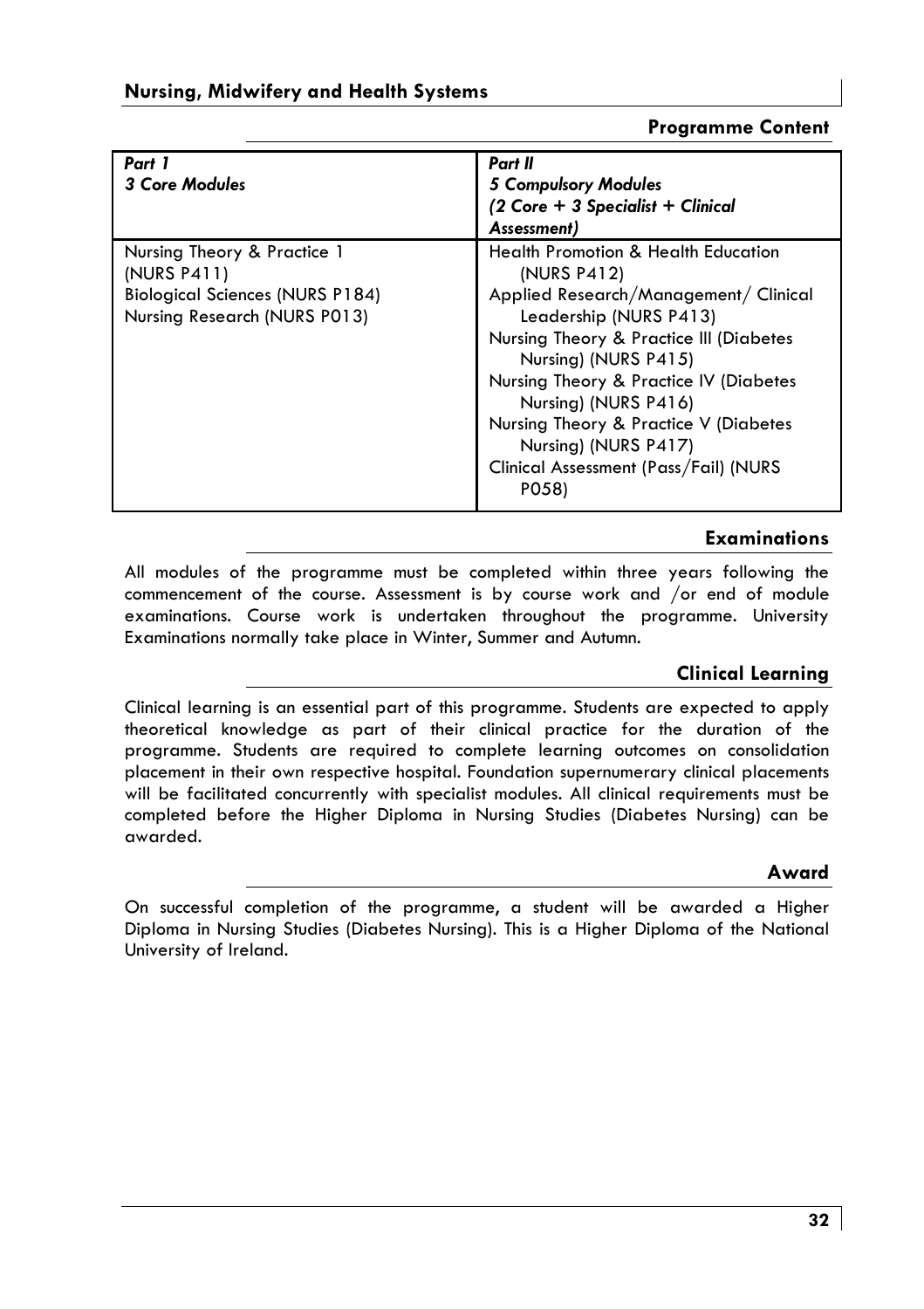# **Higher Diploma in Nursing Studies (Emergency Nursing)**

*MDHDP0026* 

#### **Introduction**

This part-time Higher Diploma programme is designed to expand the knowledge skills and attitudes of nurses engaged in the care of people who are ill or injured at the first point of contact with the Emergency setting. This programme is offered in association with the Post-Registration Education Nursing Department in the Mater Misericordiae University Hospital and the School of Nursing in St Vincent's University Hospital. It confers academic accreditation, to Higher Diploma level in a specialist course in Emergency Nursing. Students will be taught in University College Dublin, the Mater Misericordiae University Hospital and St Vincent's University Hospital.

The Higher Diploma in Nursing Studies (Emergency Nursing) is offered over two academic years. Candidates who gain direct entry to Part 2 may complete the programme over one year.

#### **Entrance Requirements**

- Registration as a General Nurse with An Bord Altranais, with at least one year's post-registration experience in general nursing and at least six month's experience in emergency nursing.
- Candidates must be employed in an Emergency Department for the duration of the course. Candidates must obtain the written assurance of the Director of Nursing and the senior Clinical Nurse Manager that they will be facilitated to work in the Emergency care area for the duration of the course.
- Current hospital certificates in Basic Life Support (CPR), Moving & Handling and Intravenous Drug Administration. These must be submitted to the course leader (UCD) prior to entry.
- Hepatitis B vaccination.
- Evidence of recent study desirable.

# **Exemptions/Credits**

The programme is divided into Part 1 and Part 2. Part 1 consists of three modules. Candidates may apply for exemptions from some or all Part 1 modules to gain entry to Part 2 modules provided they have completed comparable/relevant accredited modules and subject to the approval of the college. Part 2 consists of five **compulsory** modules and is run over one academic year. On successful completion of this course a student will be awarded a Higher Diploma in Nursing Studies of the National University of Ireland.

Applicants must apply for exemptions at the time of application and provide detailed evidence.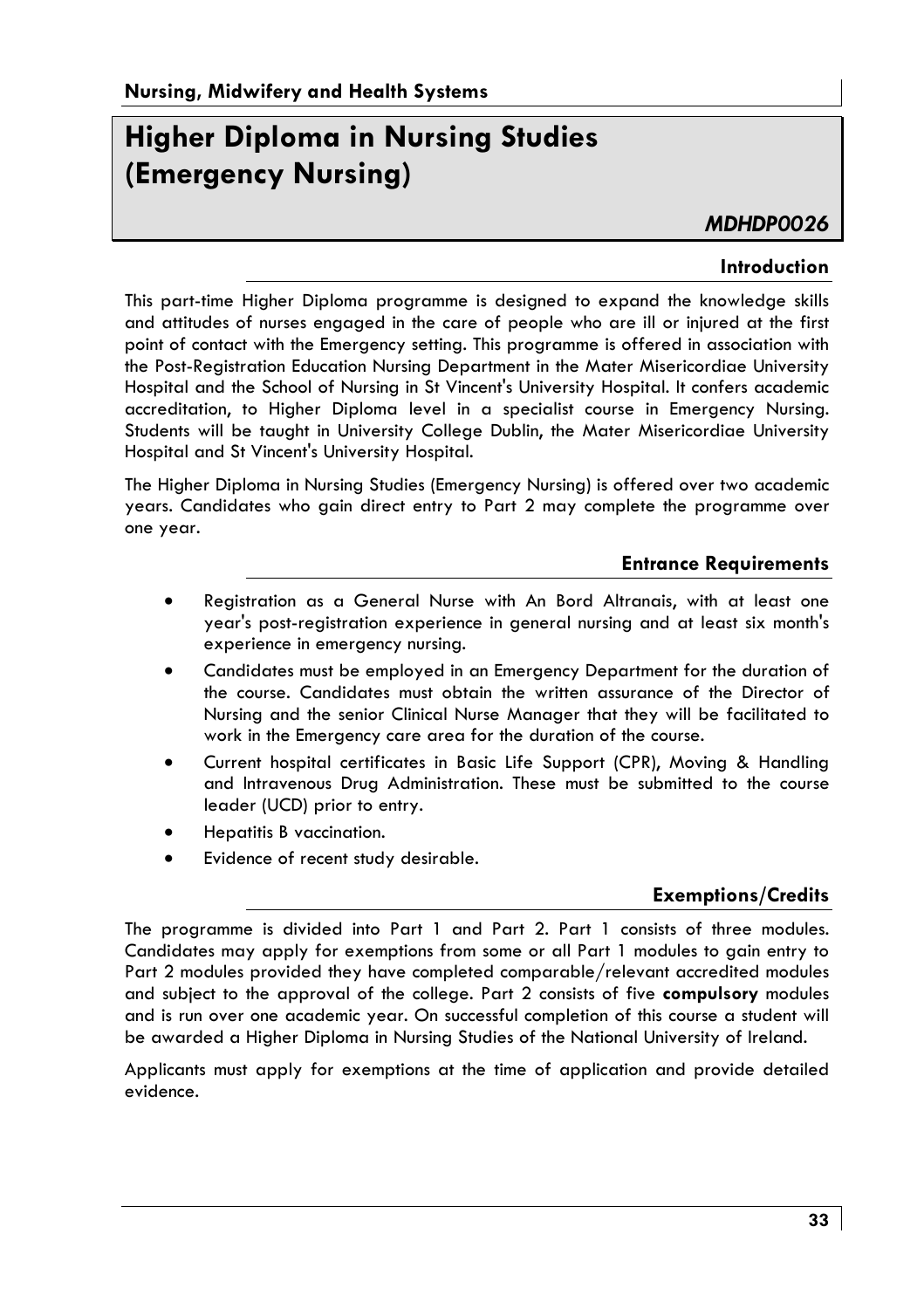# **Programme Content**

| Part I                                 | Part II                                         |
|----------------------------------------|-------------------------------------------------|
| <b>3 Core Modules</b>                  | 5 Compulsory Modules                            |
|                                        | (2 Core + 3 Specialist + Clinical Assessment)   |
| Nursing Theory & Practice I (NURS)     | Health Promotion & Health Education (NURS P412) |
| P411)                                  | Applied Research/Management/Clinical            |
| <b>Biological Sciences (NURS P184)</b> | Leadership (NURS P413)                          |
| Nursing Research (NURS P013)           | Care of the Acutely III Person (NURS P420)      |
|                                        | Care of the Specific Needs Person (NURS P421)   |
|                                        | Care of the Acutely Injured Person (NURS P422)  |
|                                        | Clinical Assessment (NURS P091)                 |

# **Clinical Placements**

Clinical learning, which is pursued in the normal programme of the student's work, is an essential aspect of this programme. Students are expected to apply theoretical knowledge as part of their clinical practice for the duration of the programme. In addition some specialist clinical placements are provided in the programme, where students are required to complete consolidation placements. Students must meet all clinical placement and assessment requirements.

# **Examinations**

All modules of the programme must be completed within three years following the commencement of the course. Assessment is by course work and/or end of module examination. Course work is undertaken throughout the programme. University examinations normally take place in Winter, Summer and Autumn.

# **Award**

On successful completion of the programme a student will be awarded a Higher Diploma in Nursing Studies (Emergency Nursing). This is a Higher Diploma of the National University of Ireland.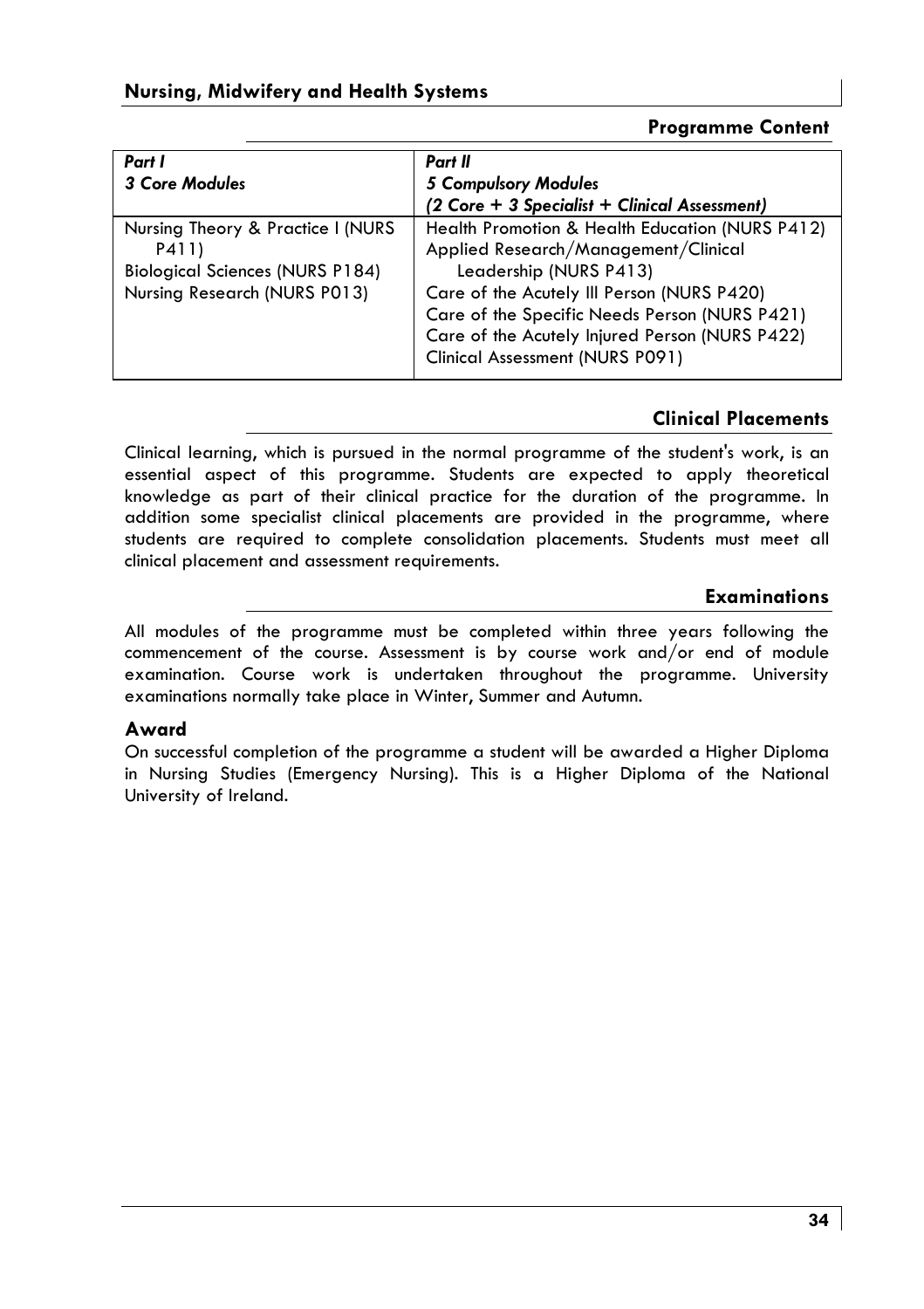# **Higher Diploma in Nursing Studies (Palliative Nursing)**

# *MDHDP0018*

#### **Introduction**

This Higher Diploma programme is provided for registered nurses who wish to extend their knowledge of palliative nursing care. The programme is run in association with Our Lady's Hospice, Harold's Cross, Dublin and St Francis Hospice, Raheny, Dublin. The Higher Diploma in Nursing Studies (Palliative Nursing) is offered over two academic years. Candidates who gain direct entry to Part 2 may complete the programme over one year.

#### **Entrance requirements**

Applicants should be registered with An Bord Altranais, as a general or psychiatric or mental handicap nurse, with a minimum of one year's post-registration experience. Current employment and employment for the duration of the programme must include palliative nursing.

The Higher Diploma in Nursing Studies (Palliative Nursing) **does not permit** applicants to work outside the area in which they are registered to practice by An Bord Altranais.

#### **Exemptions**

The programme is divided into Part I and Part II. Part I consists of three modules. Candidates may apply for exemptions from some or all Part I modules to gain entry to Part II modules provided they have completed comparable/relevant accredited modules and subject to the approval of the college. Part II consists of five **compulsory** modules and, on successful completion of the course, a student will be awarded a Higher Diploma in Nursing of the National University of Ireland.

#### **Examinations**

All modules of the programme must be completed within three years of the commencement of the course. Assessment is by course work and/or end of module examinations. Course work is undertaken throughout the programme. University examinations normally take place in Winter, Summer and Autumn.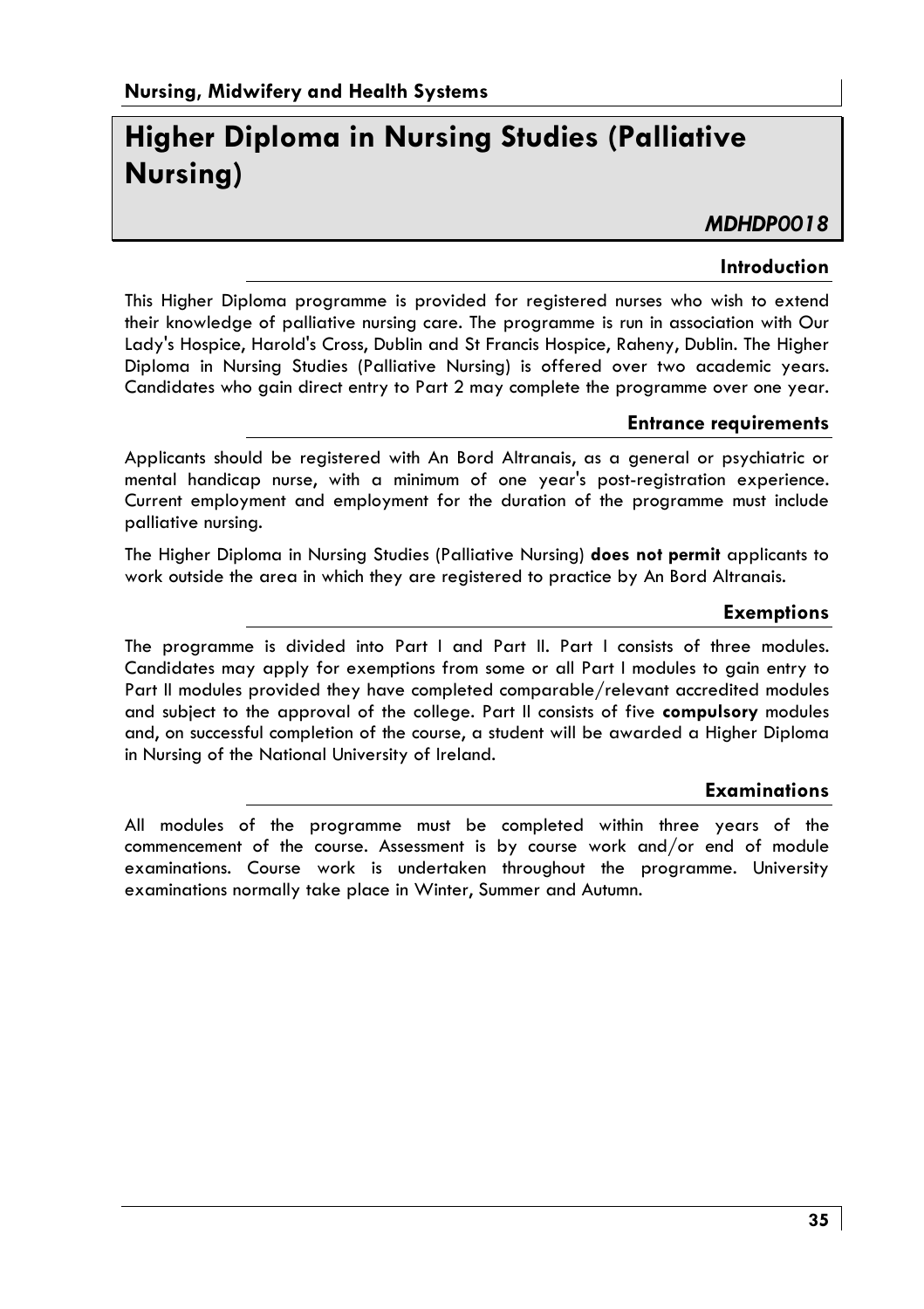# **Course Content**

| Part I                                                                                               | Part II                                                                                                                                                                                                                                                                                                                            |
|------------------------------------------------------------------------------------------------------|------------------------------------------------------------------------------------------------------------------------------------------------------------------------------------------------------------------------------------------------------------------------------------------------------------------------------------|
| 3 Core modules                                                                                       | <b>Compulsory Modules</b>                                                                                                                                                                                                                                                                                                          |
|                                                                                                      | (2 core + 3 specialist + Clinical Assessment)                                                                                                                                                                                                                                                                                      |
| NURS P411 Nursing Theory & Practice I<br>NURS P013 Nursing Research<br>NURS P184 Biological Sciences | NURS P412 Health Promotion and Health<br>Education<br>NURS P413 Applied Research,<br>Management and Clinical Leadership<br>NURS P414 Symptom Management in<br><b>Palliative Nursing Practice</b><br>NURS P185 Psychosocial Context of<br><b>Palliative Nursing</b><br>NURS P097 Health and Healing in<br><b>Palliative Nursing</b> |
|                                                                                                      | <b>NURS P049 Clinical Assessment</b>                                                                                                                                                                                                                                                                                               |

# **Clinical Placements**

Clinical learning is an essential part of this programme that is pursued in the normal course of the student's work. Students are expected to apply theoretical knowledge as part of their clinical practice for the duration of the programme. Specialised foundation supernumerary clinical placements will be facilitated concurrently with specialist modules. All clinical requirements must be completed before the Higher Diploma in Nursing Studies (Palliative Nursing) can be awarded.

# **Award**

On successful completion of the programme, a student will be awarded a Higher Diploma in Nursing Studies (Palliative Nursing). This is a Higher Diploma of the National University of Ireland.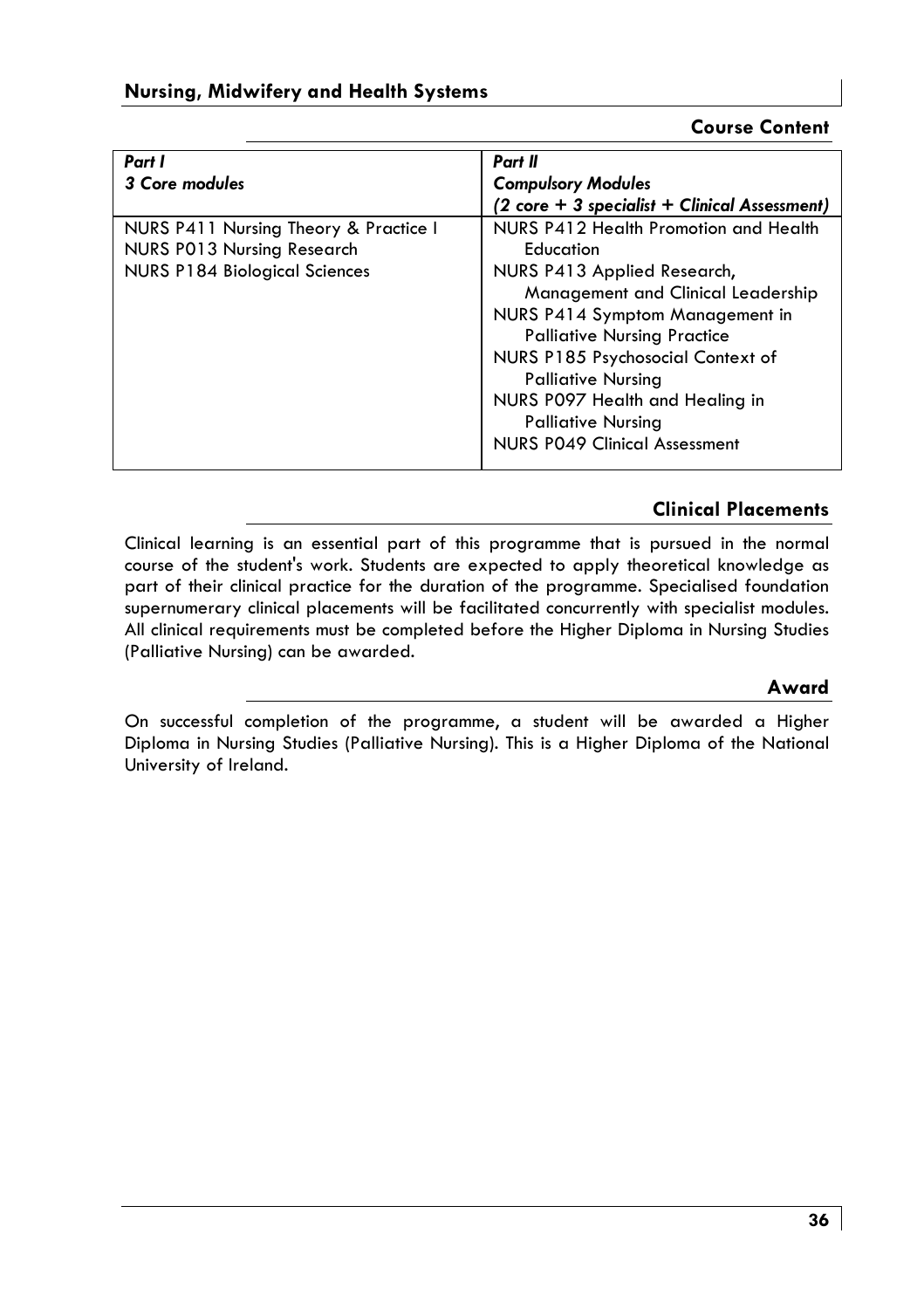# **Higher Diploma in Nursing Studies (Peri-Operative Nursing)**

*MDHDP0003* 

#### **Introduction**

This Higher Diploma programme is provided for registered nurses who wish to extend their knowledge of peri-operative nursing care. The programme is run in association with The Mater Misericordiae University Hospital and St Vincent's University Hospital Dublin. The Higher Diploma in Nursing Studies (Peri-Operative Nursing) is offered over two academic years. Candidates who gain direct entry to Part 2 may complete the programme over one year.

#### **Entrance requirements**

Applicants should be registered with An Bord Altranais as a general nurse. Applicants should have a minimum of two year's post-registration experience, of which one year has been spent in the operating theatre department (with a specified period in the area of anaesthesia/post-anaesthesia nursing, and in the area of pre-operative, intra-operative and post-operative nursing).

#### **Exemptions**

The programme is divided into Part I and Part II. Part I consists of three modules. Candidates may apply for exemptions from some or all Part I modules to gain entry to Part II modules provided they have completed comparable/relevant accredited modules and subject to the approval of the college. Part II consists of five compulsory modules and is run over one academic year. On successful completion of the course, a student will be awarded a Higher Diploma in Nursing of the National University of Ireland.

# **Examinations**

All modules of the programme must be completed within three years of the commencement of the course. Assessment is by course work and/or end of module examinations. Course work is undertaken throughout the programme. University examinations normally take place in Winter, Summer and Autumn.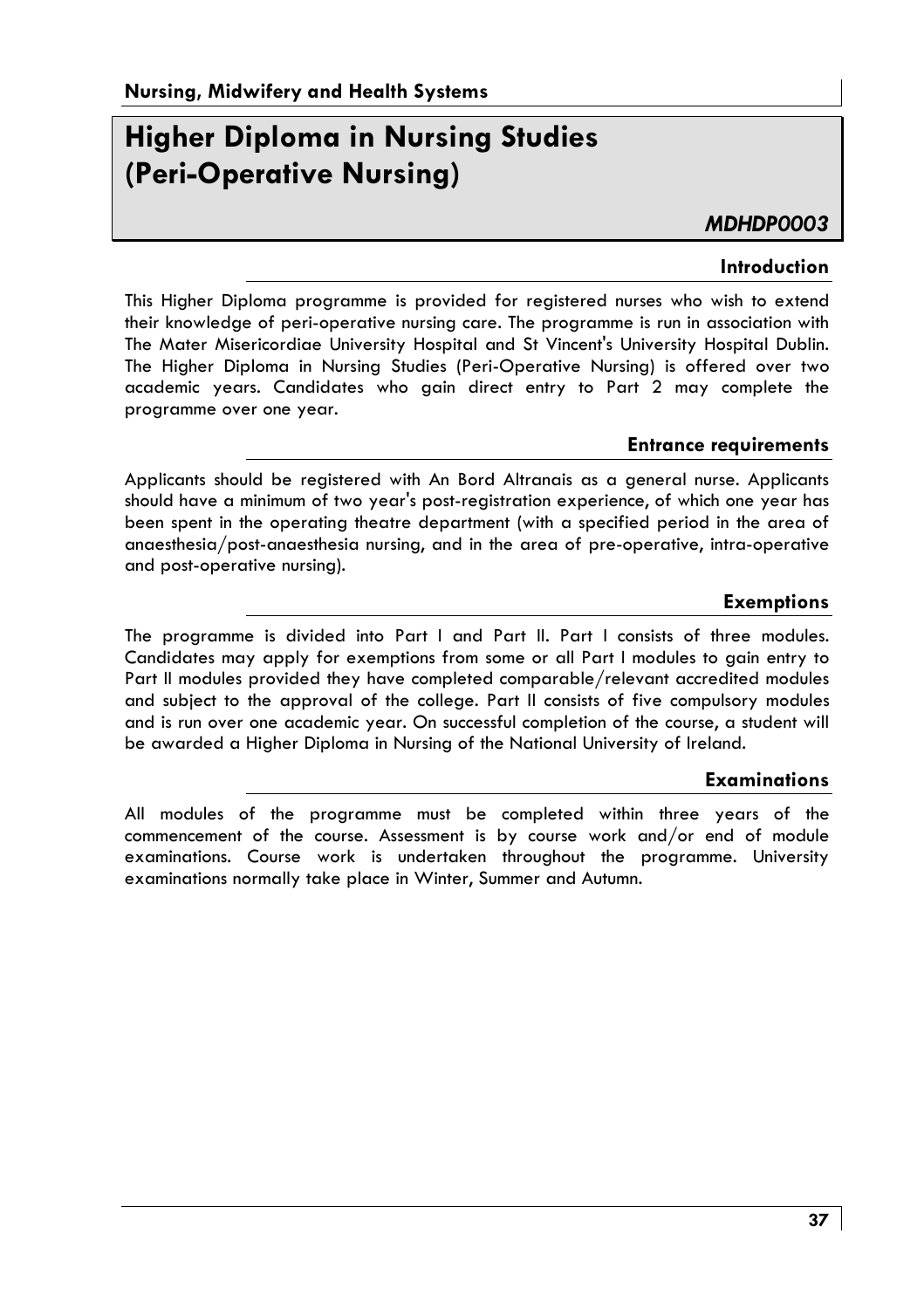# **Course Content**

| Part I                                  | Part II                                                                              |
|-----------------------------------------|--------------------------------------------------------------------------------------|
| 3 core modules                          | <b>5 Compulsory Modules</b>                                                          |
|                                         | $(2 \text{ core} + 3 \text{ specialist} + \text{ Clinical Assessment})$              |
| Nursing Theory & Practice I (NURS P411) | Health Promotion and Health Education                                                |
| Nursing Research (NURS P013)            | (NURS P412)                                                                          |
| <b>Biological Sciences (NURS P184)</b>  | Applied Research, Management and Clinical<br>Leadership (NURS P413)                  |
|                                         | Foundations of Anaesthetic and Operative                                             |
|                                         | Nursing Care (NURS P432)                                                             |
|                                         | Intraoperative Nursing Care) Adult Peri-                                             |
|                                         | <b>Operative Nursing Care (NURS P440)</b>                                            |
|                                         | OR                                                                                   |
|                                         | Intraoperative Nursing Care (Paediatric Peri-<br>operative Nursing Care) (NURS P441) |
|                                         | Anaesthetic and Recovery Nursing Care<br>(NURS P434)                                 |
|                                         | Clinical Assessment (NURS P211)                                                      |

# **Clinical Placements**

Clinical learning is an essential part of this programme, which is pursued in the normal course of the student's work. Students are expected to apply theoretical knowledge as part of their clinical practice for the duration of the programme. All clinical requirements must be completed before the Higher Diploma in Nursing Studies can be awarded.

#### **Award**

On successful completion of the programme a student will be awarded a Higher Diploma in Nursing Studies (Peri-operative Nursing). This is a Higher Diploma of the National University of Ireland.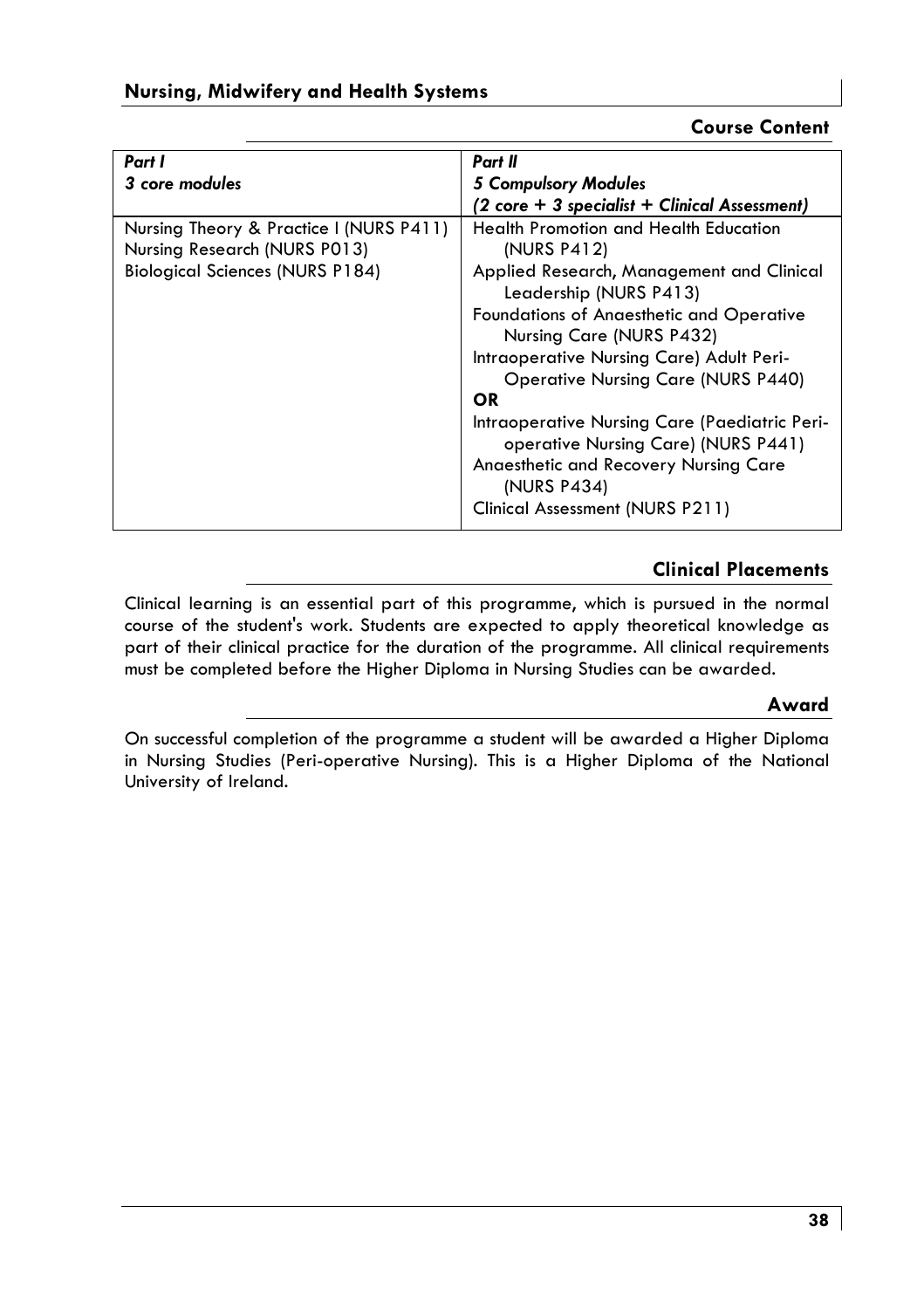# **Higher Diploma in Nursing Studies (Public Health Nursing)**

# *MDHDF0018*

The Higher Diploma in Nursing Studies (Public Health Nursing) programme is a full-time one-year programme for registered nurses or midwives. The programme aims to prepare registered nurses/midwives to function as effective community health nurses, by facilitating primary, secondary and tertiary health care. The overall philosophy of the programme is influenced by the concept of primary health care and the growing movement towards community care as the 'ideal' within the priorities of a health care system.

Students who are awarded the Higher Diploma are eligible for inclusion on the Public Health Nursing register by An Bord Altranais.

# **Venue and Length**

The programme will be held in University College Dublin, with fieldwork placements in the community and other special health care settings.

It will extend over a full year (52 weeks), commencing in late September. Fieldwork placement will take place during each semester and an extended period of supervised practice (eight weeks) will take place between June and August.

Candidates will be assessed for eligibility by the School of Nursing, Midwifery and Health Systems prior to acceptance for the programme. Students may then seek sponsorship from Health Boards.

# **Entrance Requirements**

- (a) Professional education, RGN and RM.
- (b) Candidates must be registered with An Bord Altranais
- (c) Post-registration nursing or midwifery experience. This must include a minimum of one year's full-time (or equivalent) continuous management of patient/client care at ward/community level. Experience must have been within the previous three years: RGN and RM, with a minimum of one year's post-registration nursing experience, which must have been within the past three years.
- (d) Evidence of recent study (general and/or professional). Ideally this study should be assessed/accredited by a recognised academic institution.

#### **Exemptions/Credits**

It is possible to gain exemptions from part of this programme on the basis of comparable prior study. Applicants must apply for exemptions at the time of application.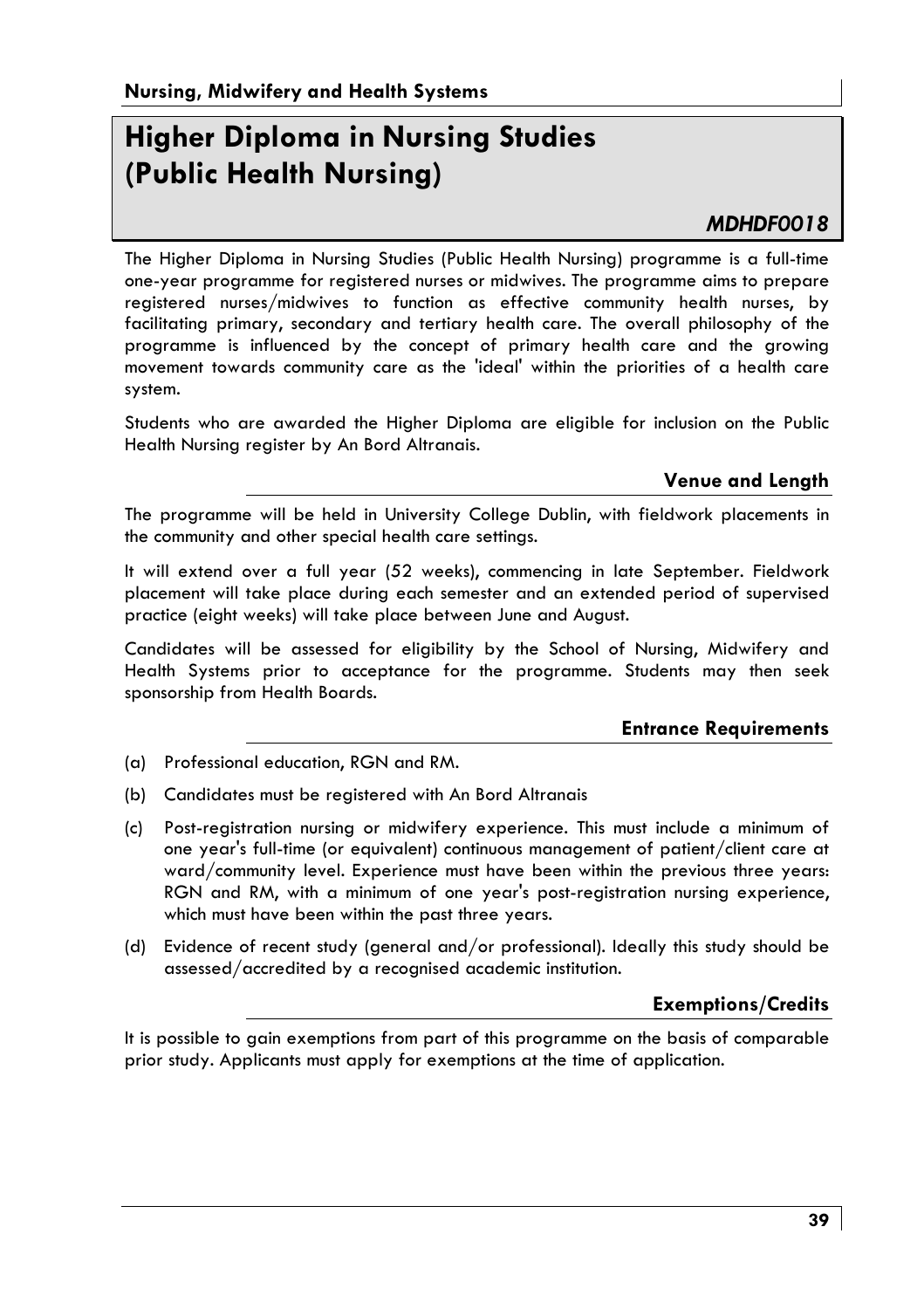# **Nursing, Midwifery and Health Systems**

# **Programme Content**

| Nursing Theory and Practice I (Community Health Nursing)<br>Nursing Theory and Practice II (Community Health Nursing)<br>Nursing Theory and Practice III (Community Health Nursing)<br>Nursing Theory and Practice IV & V (Community Health Nursing) Part I<br>Nursing Theory and Practice IV & V (Community Health Nursing) Part II<br>Nursing Theory and Practice VI (Community Health Nursing)<br><b>Clinical Practice</b><br>Primary Health Care and Health Promotion | (NURS P411)<br>(NURS P187)<br>(NURS P188)<br>(NURS P290)<br>(NURS P291)<br>(NURS P037)<br>(NURS P036)<br>(NURS P191) |
|---------------------------------------------------------------------------------------------------------------------------------------------------------------------------------------------------------------------------------------------------------------------------------------------------------------------------------------------------------------------------------------------------------------------------------------------------------------------------|----------------------------------------------------------------------------------------------------------------------|
| Epidemiology, Family and Social Policy, Public Health Policy<br>Nursing Research<br>Social and Behavioural Sciences                                                                                                                                                                                                                                                                                                                                                       | (NURS P190)<br>(NURS P013)                                                                                           |
| Applied Research, Management and Clinical Leadership<br>Nursing Research<br><b>Clinical Practice</b>                                                                                                                                                                                                                                                                                                                                                                      | (NURS P189)<br>(NURS P413)<br>(NURS P013)<br>(NURS P039)                                                             |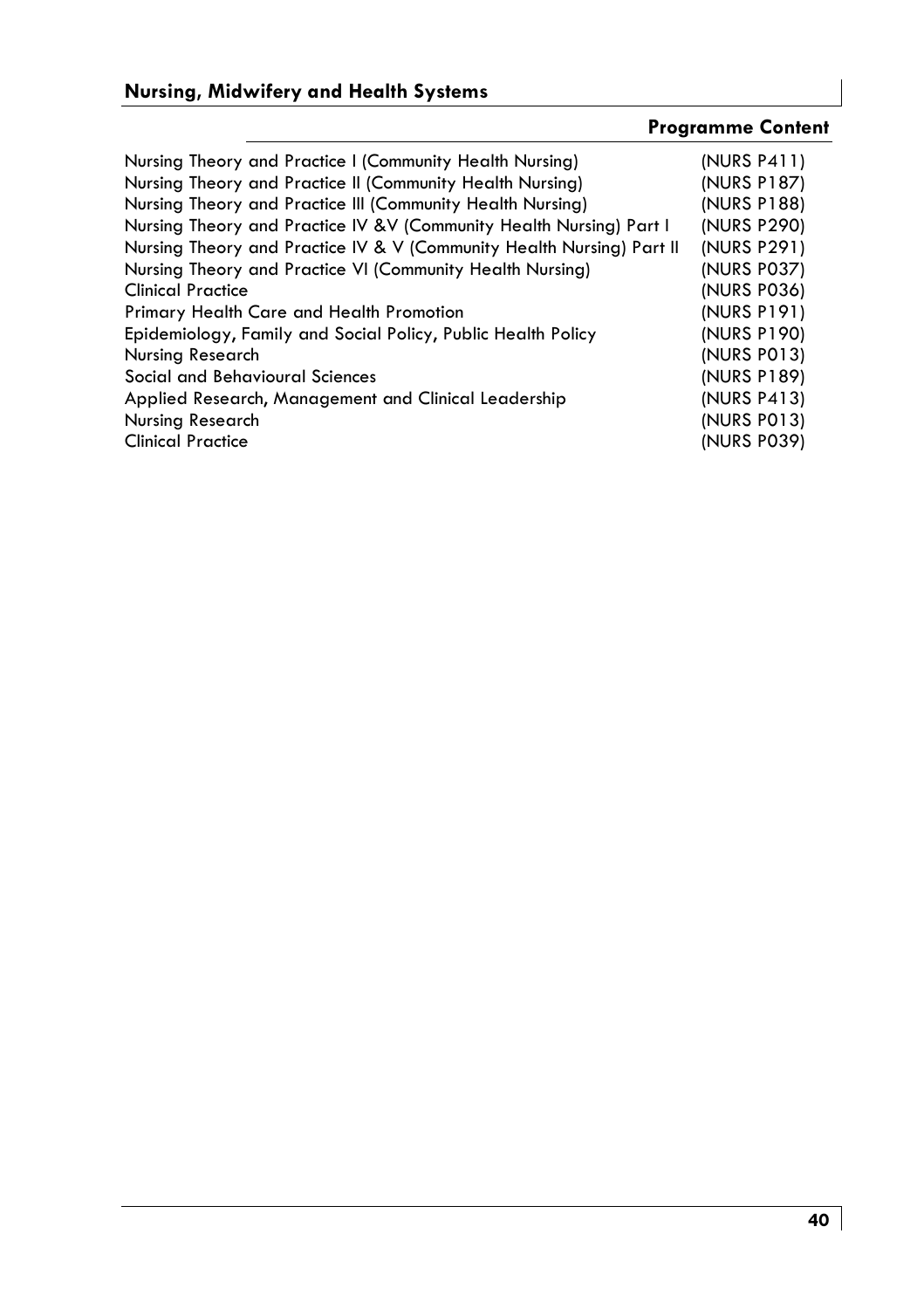# **Higher Diploma in Nursing Studies (Nurse/Midwife Education)**

*MDHDP0041* 

#### **Introduction**

This programme is aimed at nurses/midwives educated to master's level in nursing or a related discipline, with a minimum of two years clinical experience. This is a part-time programme over one academic year.

#### **Aim of the programme**

The programme provides nurses/midwives with an in-depth knowledge of educational issues in nurse/midwife education, teaching methods, teaching competencies and curriculum studies. Successful candidates will be eligible to register as nurse/midwifery tutors with An Bord Altranais.

#### **Entrance Requirements:**

- Registration as a nurse/midwife with An Bord Altranais (Irish Nursing Board).
- A master's degree in nursing/midwifery or a related discipline as deemed relevant by the School of Nursing, Midwifery and Health Systems
- Two years clinical experience.

|                                                  | <b>Programme Content</b> |
|--------------------------------------------------|--------------------------|
| (NURS P126)<br><b>Education Studies</b>          |                          |
| Psychology/Sociology of Education<br>(NURS P135) |                          |
| (NURS P136)<br>Curriculum Studies                |                          |
| (NURS P137)<br><b>Management Nurse Education</b> |                          |
| (NURS P269)<br><b>Teaching Practice</b>          |                          |

#### **Award**

On successful completion of the programme a student will be awarded a Higher Diploma in Nursing Studies (Nurse Education)/Higher Diploma in Nursing Studies (Midwife Education)

# **Diploma in Nursing Studies (Retrospective Award)**

Students who register for any of the two year part-time Higher Diplomas (listed below) and who successfully complete all first year modules may apply retrospectively for the award of a Diploma in Nursing Studies. This award is only available retrospectively to students who wish to exit the programme after completion of all first year modules and who do not subsequently proceed to the Higher Diploma in Nursing Studies examination. Students who successfully complete all Year l modules and who have not qualified for exemption from any of the programme may apply for the award of Diploma in Nursing Studies. This relates to the following programmes: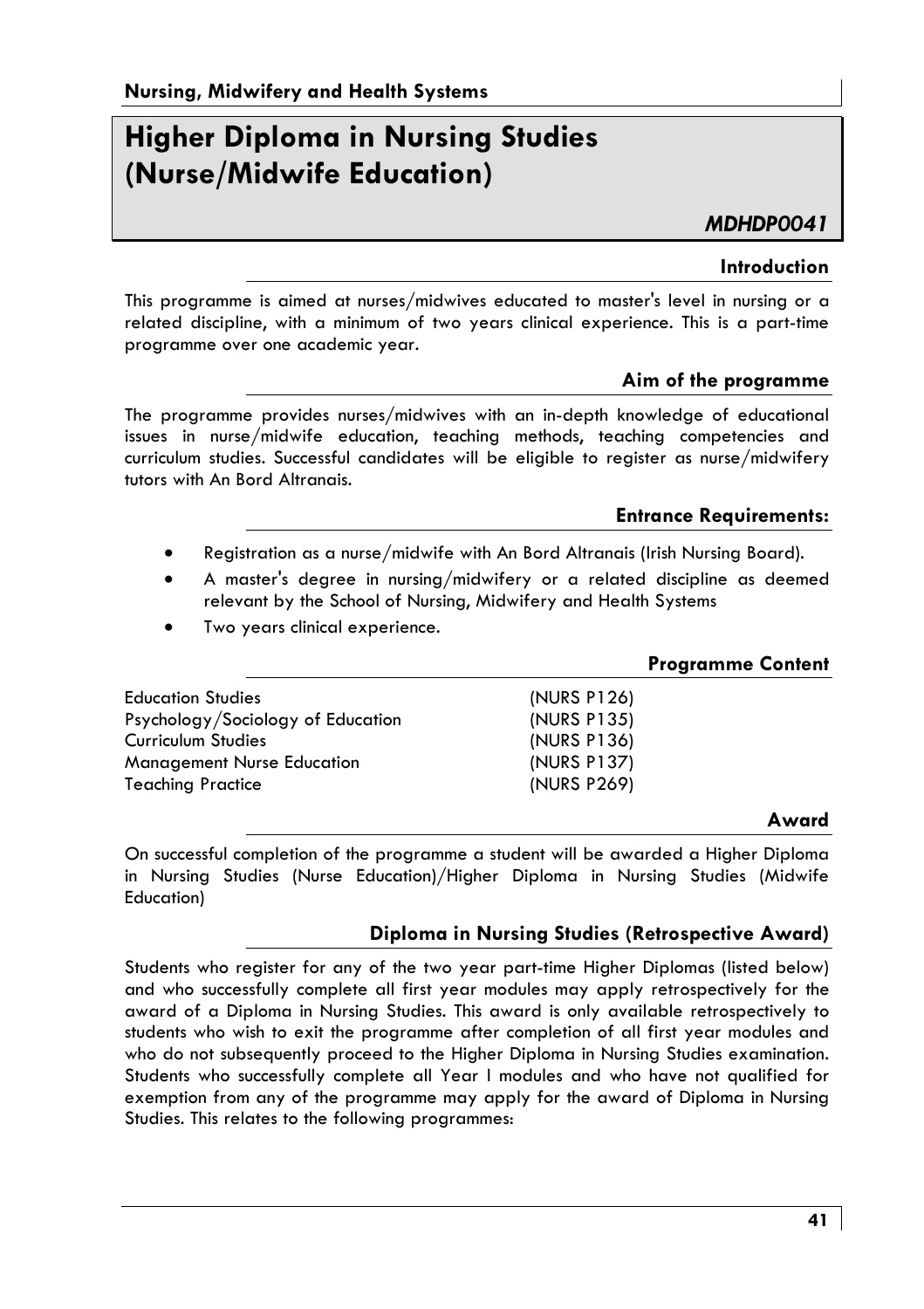# **Nursing, Midwifery and Health Systems**

- Higher Diploma in Nursing Studies
- Higher Diploma in Nursing Studies (Professional Development) Emergency Nursing Diabetes Nursing Cancer Nursing Palliative Nursing Peri-Operative Nursing Critical Care Nursing Clinical Practice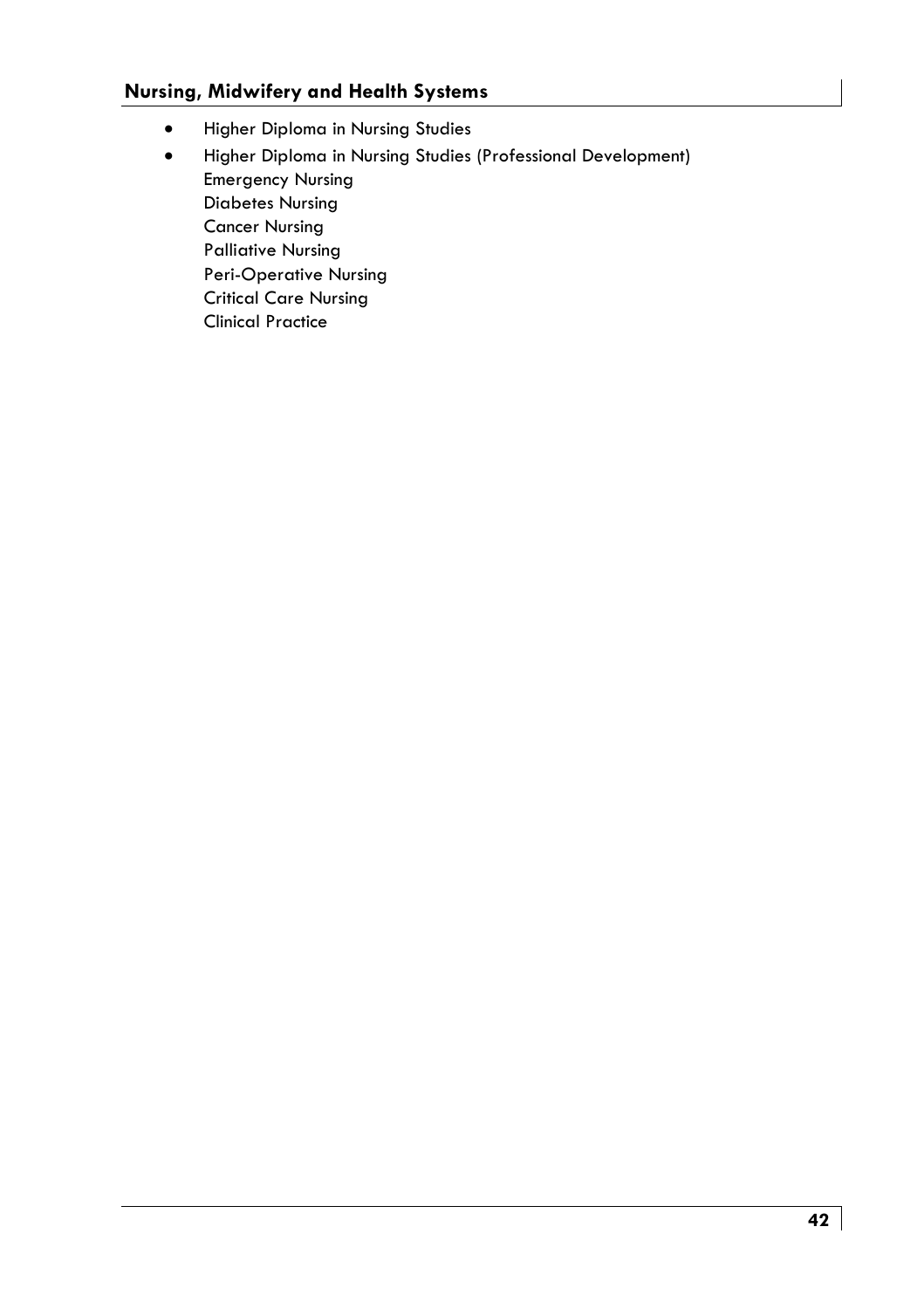# **Diploma in Nursing Studies (Nursing Informatics)**

*MDDPP0006* 

#### **Introduction**

The School of Nursing, Midwifery and Health Systems offers this one-year part-time diploma in association with the Institute of Healthcare Informatics in the Mater Misericordiae Hospital. It gives academic accreditation at diploma level to a specialist programme in Nursing Informatics. Students will be taught in University College Dublin.

# **Aim of the Programme**

The programme is designed to give the students an introduction to the management of nursing information. It explores the areas of nursing documentation, clinical judgement, common language for nursing and the use of clinical systems to support nursing practice, research and administration.

#### **Entrance Requirements**

Registration as a nurse/midwife with An Bord Altranais (Irish Nursing Board). Basic keyboard skills are essential.

# **Programme Content**

| <b>Information Management</b>                        | (NURS 1049) |
|------------------------------------------------------|-------------|
| Nursing Research                                     | (NURS 1018) |
| Nursing Theory and Practice I (Nursing Informatics)  | (NURS 1050) |
| Nursing Theory and Practice II (Nursing Informatics) | (NURS 1051) |
| <b>Computer Applications for Nursing</b>             | (NURS 1052) |

# **Exemptions**

It is possible to gain exemptions from part of this programme on the basis of comparable prior study. Applicants must apply for exemptions at the time of application.

#### **Award**

On successful completion of the programme, a student will be awarded a Diploma in Nursing Studies (Nursing Informatics). This is a diploma of the National University of Ireland.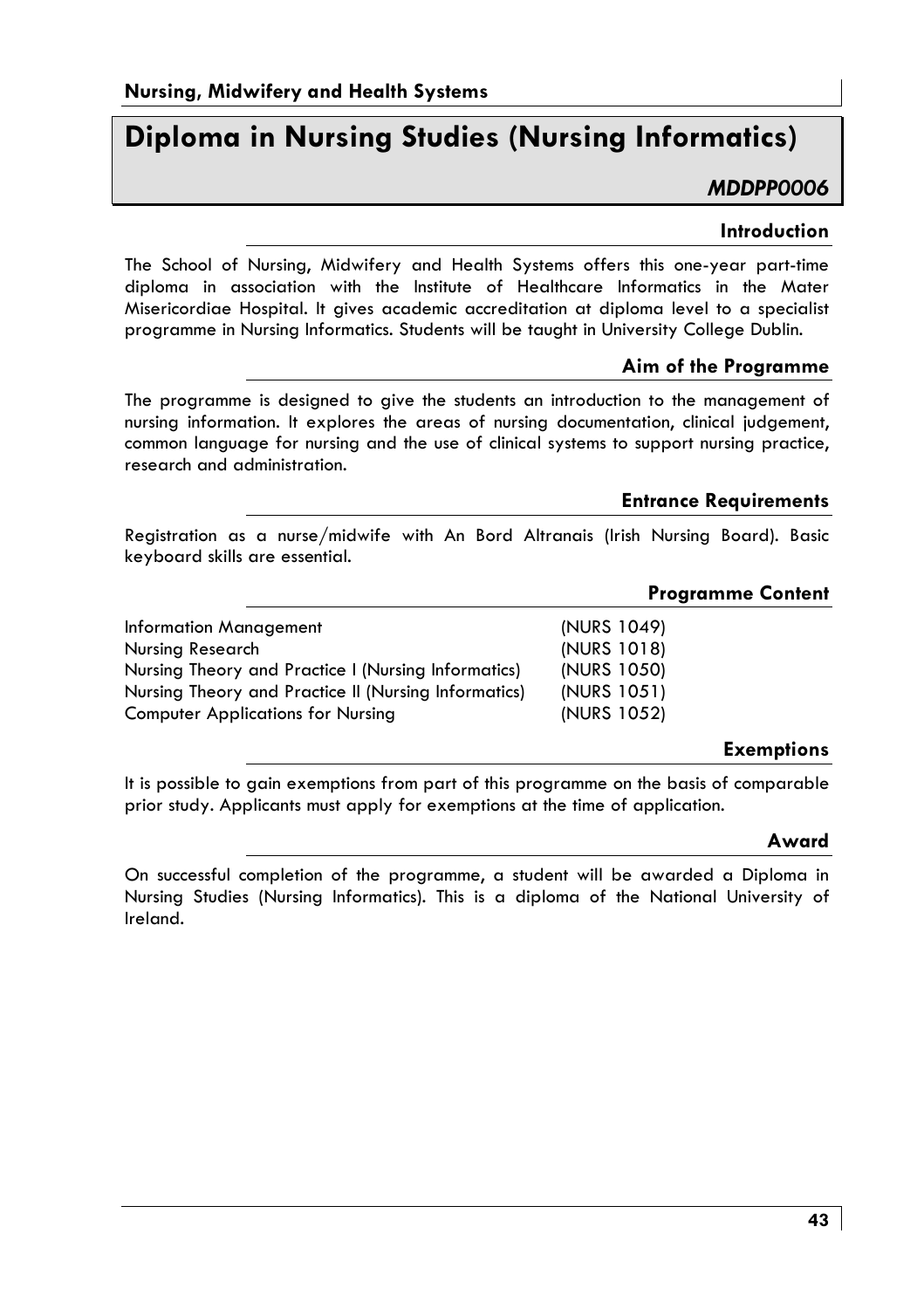# **Degree of Master of Science (Nursing) (MSc) Degree of Master of Science (Midwifery) (MSc)**

# **Programme Description**

The aim of this programme is to allow graduates to obtain further postgraduate education in their chosen field, with particular reference to academic and research aspects.

The programme will be open to graduates approved by the college. Candidates will be permitted to enter for the MSc if they hold a primary degree in nursing or other qualification deemed equivalent by the college.

The programme will be full-time, covering twelve months, or part-time over two calendar years.

# **Mode l**

Candidates for the MSc by thesis must attend for at least three terms and carry out research under the direction of the professor (or university lecturer) in the subject concerned. The thesis presented by the candidate is to embody the results of this research. The college may approve of the work being carried out elsewhere under the direction of the professor (or university lecturer) in the subject concerned.

Candidates may be required to pass an oral examination in the subject matter of the thesis, if the examiners so decide. Three copies of the thesis must be lodged with the Supervisor of Examinations, University College Dublin on or before the date fixed by the university.

Candidates may be required to take such other courses as the Head of School may direct.

# **Mode II**

# **Introduction**

The MSc (Nursing) and MSc (Midwifery) programmes are comprised of taught modules and a dissertation. Five strands of study are offered: Advanced Practice; Applied Health Care Management; Clinical Practice; Nurse or Midwifery Education; and Public Health. Each strand consists of four core modules and three additional strand modules, with the exception of the Advanced Practice strand which has four strand-specific modules.

Master's students follow a teaching programme laid down by the School of Nursing, Midwifery and Health Systems including lectures/workshops in research techniques. In addition, students will complete a research project.

All strands can be undertaken on a part-time or full-time basis, with the exception of the Advanced Practice strand, which may only be pursued part-time. The programme will run full-time over one calendar year and part-time over two calendar years. *The full-time programme may not be offered every year.*

The taught programme consists of core and strand-specific modules. The student selects a set of modules depending on whichever strand he or she wishes to pursue. All students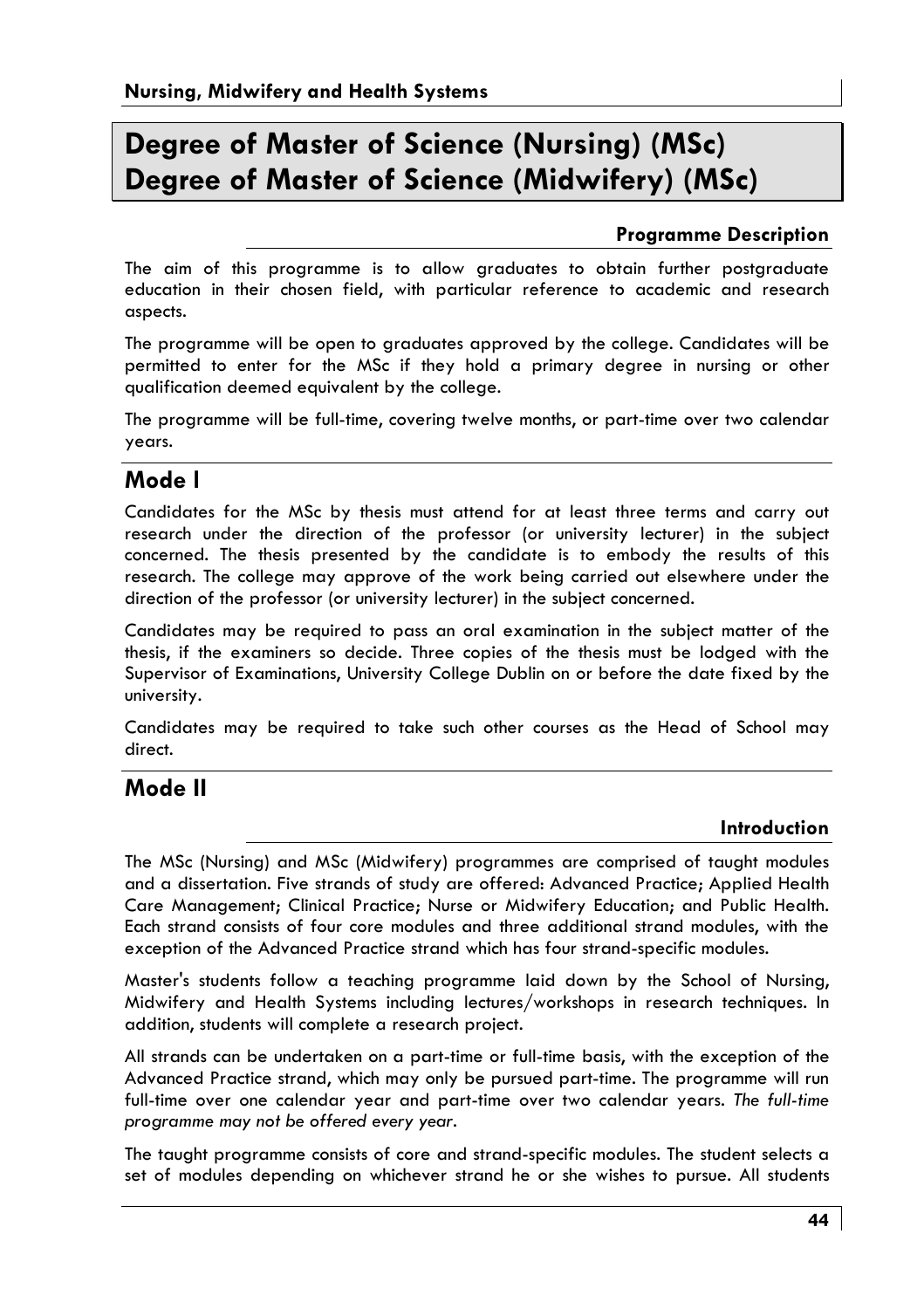complete four core modules. In addition, students complete three or four (depending on the strand) strand-specific modules and a dissertation. Each of the strands will focus on the application of learning to the student's area of professional practice, namely advanced practice, clinical practice, education, management or public health.

The education strand provides nurses/midwives with in-depth knowledge of education issues in nursing or midwifery, teaching methods and teaching competencies. Students who successfully complete the master's programme following the Nurse or Midwifery Education strand will be eligible to register as nurse/midwifery tutors with An Bord Altranais. Students undertaking the nurse or midwife education strand complete an additional teaching strategies and teaching practice element within the programme.

The Advanced Practice strand may be undertaken by part-time students only, and demands specific requirements regarding clinical experience both on entry to and during the MSc programme.

| <b>Core Modules:</b> |  |  |
|----------------------|--|--|
|----------------------|--|--|

| (NURS P122)<br>(NURS P123) |
|----------------------------|
| (NURS P131)                |
|                            |
| (NURS P124)                |
|                            |
| (NURS P301)                |
|                            |

#### **Strand-specific Modules**

#### **Students select one of the following strands:**

| Advanced<br>Practice                  | Applied<br>Healthcare<br>Management                                                 | <b>Clinical Practice</b>                                                                                                    | Education                                               | Public Health                                                                                                                |
|---------------------------------------|-------------------------------------------------------------------------------------|-----------------------------------------------------------------------------------------------------------------------------|---------------------------------------------------------|------------------------------------------------------------------------------------------------------------------------------|
|                                       |                                                                                     | Theory & Practice is<br>a core module; two<br>of the other five<br>modules in this<br>strand must be<br>chosen <sup>1</sup> |                                                         | Theory & Practice is<br>a core module; two<br>of the other seven<br>modules in this<br>strand must be<br>chosen <sup>2</sup> |
| Theory and<br>Practice<br>(NURS P128) | Strategic<br>Management<br>and Health Care<br>Policy and<br>Planning<br>(NURS P133) | Theory and Practice<br>(NURS P128)                                                                                          | Education<br><b>Studies</b><br>(NURS P126) <sup>3</sup> | Theory and<br>Practice (NURS<br>P128)                                                                                        |

 $<sup>1</sup>$  The choice of modules may be limited or fixed, depending on the number of students who opt for</sup>

a particular module, or on other extenuating factors.<br><sup>2</sup>. The choice of modules may be limited or fixed, depending on the number of students who opt for a particular module, or on other extenuating factors.

<sup>3</sup> This module has a related teaching strategies and teaching practice component.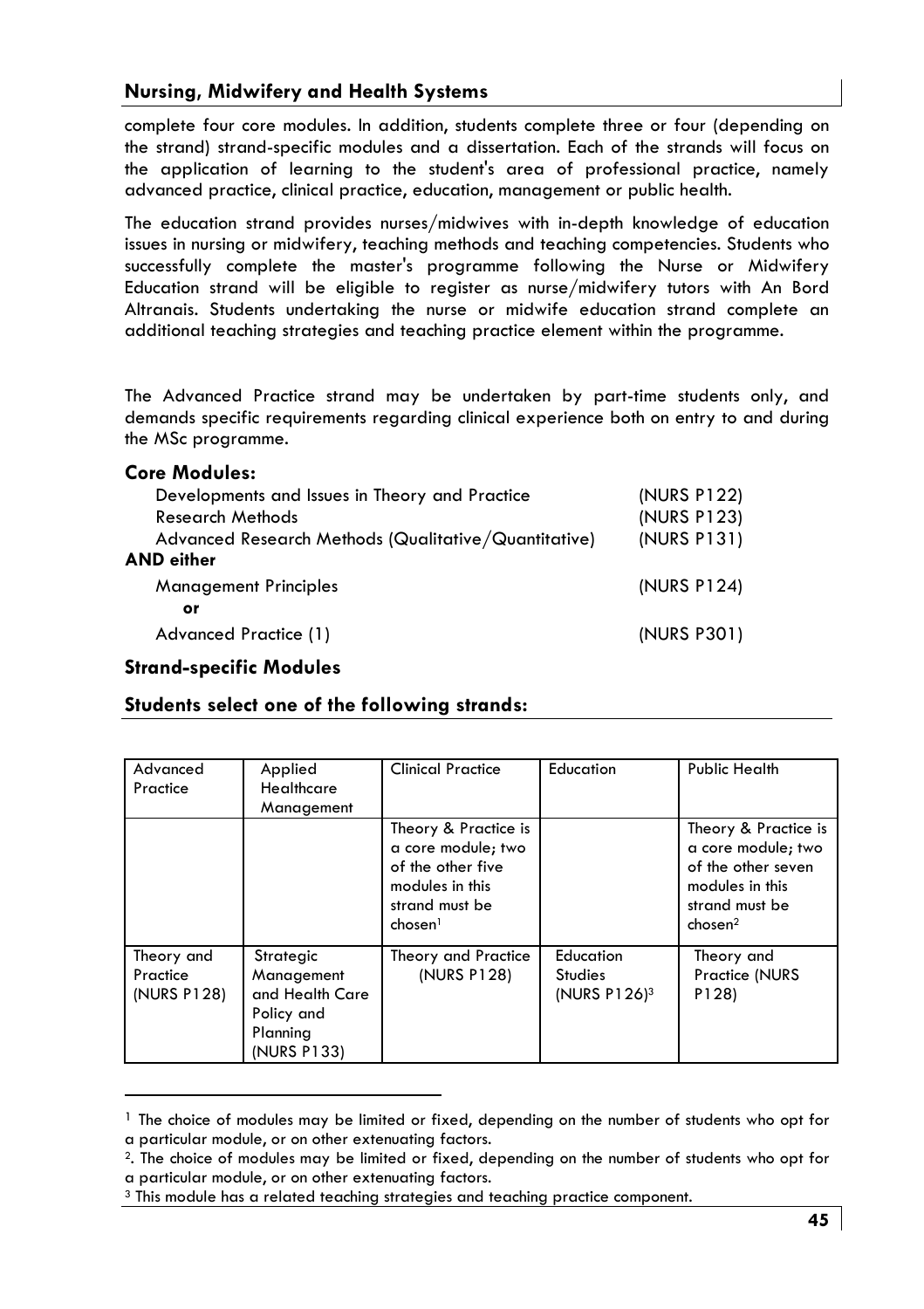| Continuous<br>Quality<br>Improvement<br>(CQI) (NURS<br>P134)    | Continuous<br>Quality<br>Improvement<br>(NURS P134)             | <b>Continuous Quality</b><br>Improvement (CQI)<br>(NURS P134)               | Psychology of<br>Education/Sociol<br>ogy of Education<br>(NURS P135) | <b>Continuous Quality</b><br>Improvement (CQI)<br>(NURS P134)               |
|-----------------------------------------------------------------|-----------------------------------------------------------------|-----------------------------------------------------------------------------|----------------------------------------------------------------------|-----------------------------------------------------------------------------|
| Leadership<br>and<br>Management<br><b>Skills</b><br>(NURS P125) | Leadership and<br>Management<br><b>Skills</b><br>(NURS<br>P125) | Applied Physiology<br>Symptom<br>and<br>Management<br>(NURS P130)           | Curriculum<br><b>Studies (NURS</b><br>P136) <sup>4</sup>             | <b>Applied Physiology</b><br>Symptom<br>and<br>Management<br>(NURS P130)    |
| Advanced<br>Practice (2)<br>(NURS P302)                         |                                                                 | Leadership and<br><b>Management Skills</b><br>(NURS P125)                   |                                                                      | Leadership and<br><b>Management Skills</b><br>(NURS P125)                   |
|                                                                 |                                                                 | <b>Health Promotion</b><br>and Primary<br><b>Health Care</b><br>(NURS P200) |                                                                      | <b>Health Promotion</b><br>and Primary<br><b>Health Care</b><br>(NURS P200) |
|                                                                 |                                                                 | Reflective Practice<br>(NURS P201)                                          |                                                                      | Reflective Practice<br>(NURS P201)                                          |
|                                                                 |                                                                 |                                                                             |                                                                      | Epidemiology                                                                |
|                                                                 |                                                                 |                                                                             |                                                                      | <b>Health Promotion</b><br>and Social Sciences                              |
| Dissertation (NURS P263)                                        |                                                                 |                                                                             |                                                                      |                                                                             |

# **Nursing, Midwifery and Health Systems**

# **Examinations**

A variety of assessment procedures are employed. These include essays, projects, case studies as appropriate, teaching sessions and examination papers. Each module of study is assessed.

# **Entrance Requirements**

Students pursuing the MSc (Nursing) programme must be registered nurses with a primary degree in nursing or a related subject or hold an equivalent qualification. Students pursuing the MSc (Midwifery) programme must be registered midwives with a primary degree in midwifery/nursing or a related discipline or hold an equivalent qualification. Students pursuing the MSc (Midwifery) must have recent experience in midwifery practice, or be engaged in midwifery practice while undertaking the programme. Students registered on the Advanced Practice strand must be engaged in specific clinical practice set out by School of Nursing, Midwifery and Health Systems. Students undertaking the Applied Health Care Management strand must have recent experience of nursing/midwifery management and/or must be engaged in health care management or clinical management while undertaking the programme. Students pursuing the Clinical Practice strand must have recent experience in clinical practice, or be engaged in nursing/midwifery practice, while undertaking the programme. Students pursuing the

<sup>4</sup> This module has a related teaching strategies and teaching practice component.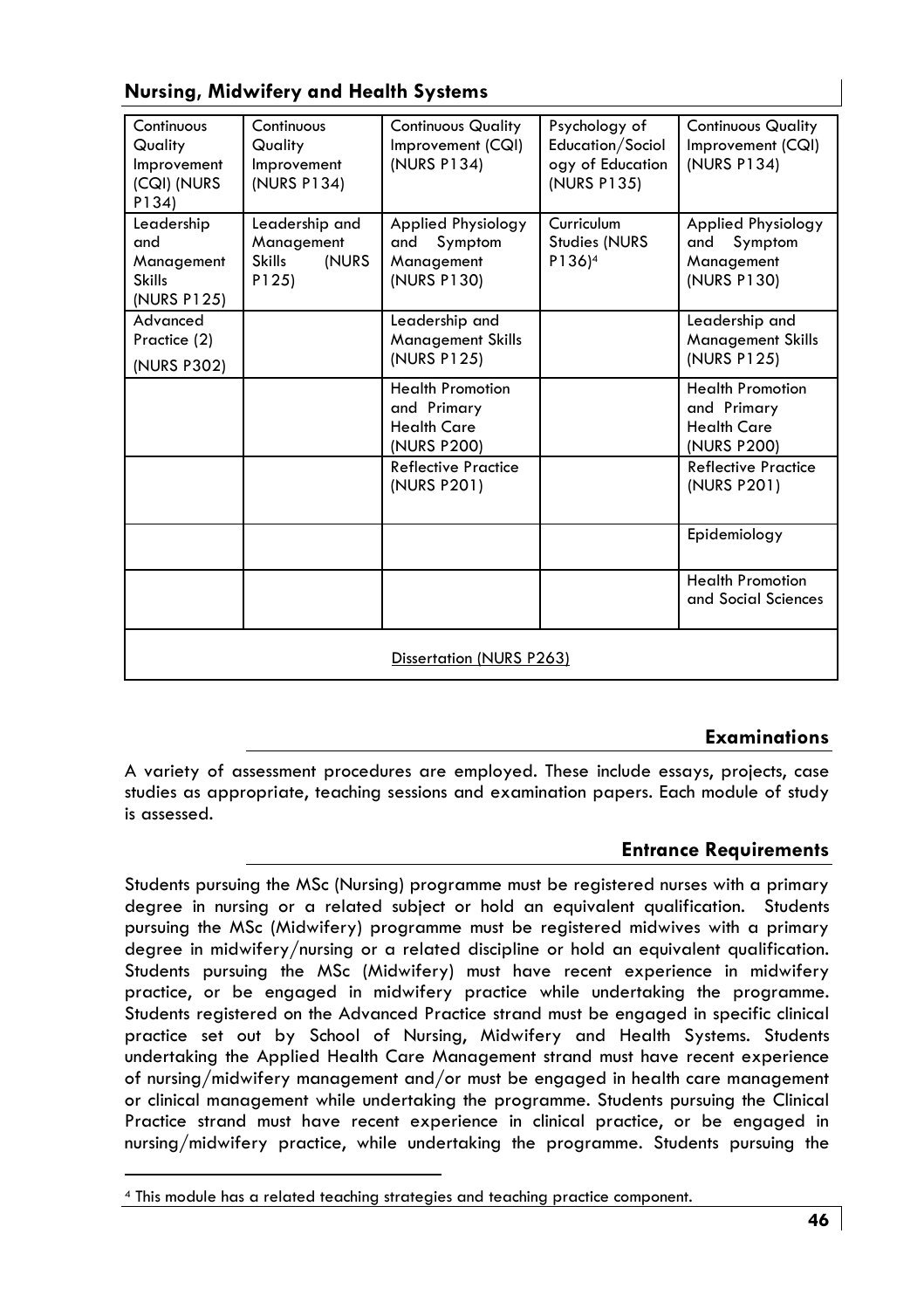Nursing/Midwifery Education strand must be engaged in nurse/midwifery education, and must have at least two years' post-registration experience in their area of speciality, on entry to the programme. Students pursuing the Public Health strand must be public health nurses, and currently or recently working in a public health setting.

Full-time students must normally have prior experience in their chosen strand prior to entry to the programme and must be prepared to engage in practical application in the course of the programme as required.

# **Application**

www.ucd.ie/nursing

Tel: (01) 7166490, 7166448

Applications are made directly to the School of Nursing, Midwifery and Health Systems. Application forms may be downloaded from the UCD School website. Alternatively, they are available from the Director, School of Nursing, Midwifery and Health Systems, Health Sciences Complex, University College Dublin, National University of Ireland, Dublin, Belfield, Dublin 4.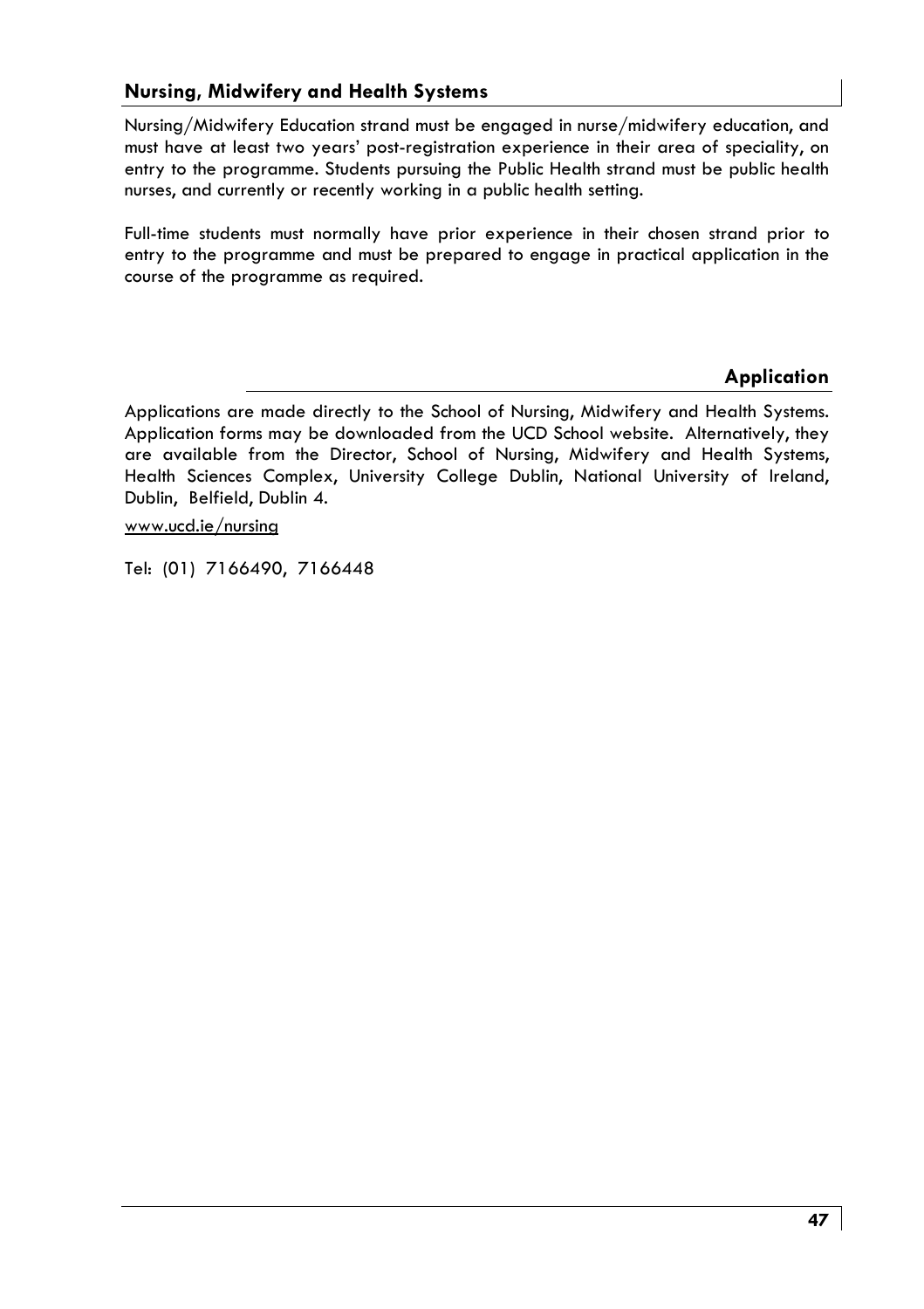# **Degree of Doctor of Philosophy (PhD)**

Candidates for this degree are required to be admitted to the university on the recommendation of the Professor, their admission must then be confirmed by the Academic Council. Candidates who have not graduated in this University may be admitted if suitably qualified.

No candidate can be allowed to enter on a programme of study and research for the Degree of PhD unless he/she has reached a high honours standard at the examination for the primary degree or presented such other evidence as will satisfy the Professor and the college of his/her fitness.

The candidate shall pursue research for a period of nine terms but the Academic Council may accept a period of six terms in the case of a graduate whose attainments justify such shorter programme.

The thesis must normally be prepared under the supervision of the Professor, but the college may, on the recommendation of the Professor, assign another member of the staff to supervise the candidate's research, under the Professor's general direction. The thesis must be prepared in the University, unless permission is given to the candidate to work elsewhere under the Professor's general direction. Such permission will only be given to candidates who have attended programmes in the University for twelve terms before admission to the programme for the PhD.

Candidates may enter for examination in January of the year in which the work is to be examined, the time of examination to be arranged as may be convenient to the candidates and the examiners. If the thesis is not presented before the 1st February following, the candidates must re-enter.

Candidates may be required to take an oral examination on the subject matter of their thesis.

This degree will not be awarded unless the examiners report that the work is worthy of publication, as a whole or in part.

Candidates for the PhD Degree will be allowed six years from the date of registration in which to complete their degree. If they have not done so within that period, they must reapply for registration.